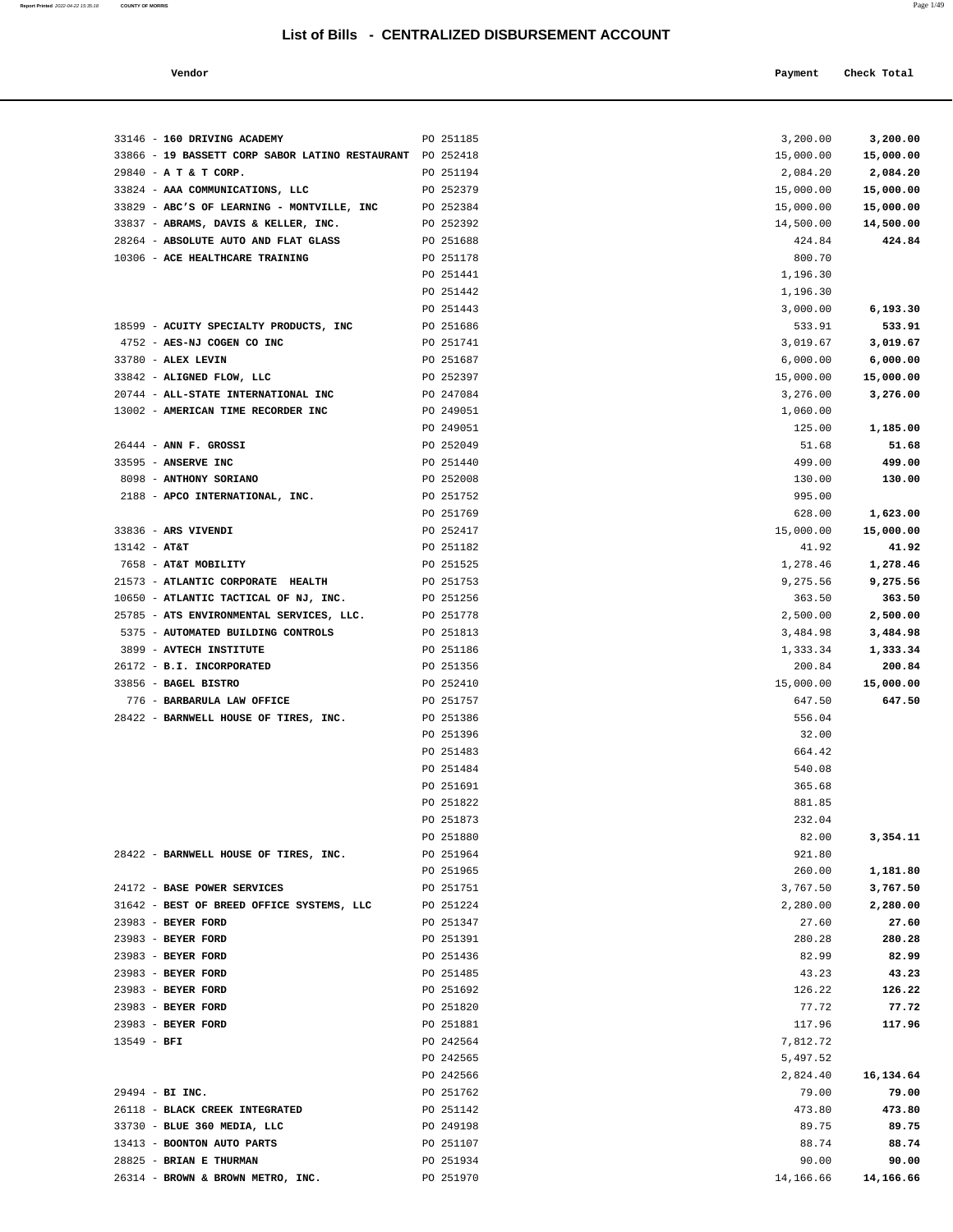| Report Printed 2022-04-22 15:35:18 | <b>COUNTY OF MORRIS</b> |  |  | Page 2/49 |
|------------------------------------|-------------------------|--|--|-----------|
|                                    |                         |  |  |           |

| Vendor |  | Payment Check Total<br>------ ---- |
|--------|--|------------------------------------|
|--------|--|------------------------------------|

|                 | 33860 - C&J RESTRAURANT OF ROCKAWAY                  | PO 252414 | 15,000.00                 | 15,000.00  |
|-----------------|------------------------------------------------------|-----------|---------------------------|------------|
|                 | 29247 - CABLEVISION LIGHTPATH NJ LLC                 | PO 251157 | 478.81                    | 478.81     |
|                 | 29247 - CABLEVISION LIGHTPATH NJ LLC                 | PO 252227 | 5,025.89                  | 5,025.89   |
|                 | 32846 - CALDWELL & GREGORY                           | PO 251376 | 509.97                    | 509.97     |
| $13609$ - CALEA |                                                      | PO 251750 | 31.00                     | 31.00      |
|                 | 25478 - CAROUSEL INDUSTRIES                          | PO 246663 | 2,952.02                  | 2,952.02   |
|                 | 3382 - CCH INC                                       | PO 251315 | 212.73                    | 212.73     |
|                 | 4598 - CDW GOVERNMENT                                | PO 242989 | 1,396.80                  | 1,396.80   |
|                 | 4598 - CDW GOVERNMENT                                | PO 249738 | 4,390.60                  | 4,390.60   |
|                 | 4598 - CDW GOVERNMENT                                | PO 250718 | 1,014.74                  | 1,014.74   |
|                 | 14641 - CENTER FOR FAMILY SERVICES -                 | PO 251171 | 5,440.00                  | 5,440.00   |
|                 | 31717 - CHAMPION ENERGY                              | PO 252163 | 33, 325.41                | 33, 325.41 |
|                 | 33857 - CHATHAM CLEANERS                             | PO 252411 | 15,000.00                 | 15,000.00  |
|                 | 13777 - CHATHAM TOWNSHIP                             | PO 245590 | 5,903.82                  | 5,903.82   |
|                 | 21866 - CHILDREN ON THE GREEN                        | PO 252388 | 15,000.00                 | 15,000.00  |
|                 | 8334 - CHRISTINE VALMY INTERNATIONAL                 | PO 251253 | 3,200.00                  | 3,200.00   |
|                 | 89 - CINTAS CORPORATION                              | PO 251320 | 304.44                    | 304.44     |
|                 | 33820 - CLEAN-O-RAMA, INC.                           | PO 252375 | 15,000.00                 | 15,000.00  |
|                 | 25571 - CLEARY GIACOBBE ALFIERI &                    | PO 251166 | 19,591.50                 | 19,591.50  |
|                 | 28327 - CMS CONSTRUCTION INC.                        | PO 252051 | 226,282.96                | 226,282.96 |
|                 | 4605 - COACH & EQUIPMENT MANUFACTURING CO. PO 251487 |           | 62.31                     | 62.31      |
|                 | 32053 - COLLABORATIVE SUMMER LIBRARY PROGRAM         | PO 248640 | 314.65                    | 314.65     |
|                 | 33852 - COLLEGE PLAZA PEDIATRICS                     | PO 252407 | 15,000.00                 | 15,000.00  |
|                 | 33832 - COLLOPPY & CARLUCCI, P.C.                    | PO 252387 | 15,000.00                 | 15,000.00  |
|                 | 13917 - COMMUNITY HOPE INC.                          | PO 251444 | 1,996.00                  |            |
|                 |                                                      | PO 251445 | 1,500.00                  | 3,496.00   |
|                 | 8043 - CONTRACT PHARMACY SERVICES INC                | PO 249223 | 3,558.42                  |            |
|                 |                                                      | PO 249605 | 32,865.25                 |            |
|                 |                                                      | PO 251038 | 3,736.24                  |            |
|                 |                                                      | PO 251141 | 34, 119.88                | 74,279.79  |
|                 | 26101 - COOPER ELECTRIC SUPPLY CO.                   | PO 251254 | 3,451.33                  | 3,451.33   |
|                 | 26101 - COOPER ELECTRIC SUPPLY CO.                   | PO 251276 | 113.12                    | 113.12     |
|                 | 26101 - COOPER ELECTRIC SUPPLY CO.                   | PO 251547 | 3,321.16                  | 3,321.16   |
|                 | 14021 - COUNTY BUSINESS SYSTEMS INC                  | PO 249037 | 580.00                    |            |
|                 |                                                      | PO 251915 | 20,000.00                 | 20,580.00  |
|                 | 14022 - COUNTY COLLEGE OF MORRIS                     | PO 252237 | 572,423.41                | 572,423.41 |
|                 | 13 - COUNTY OF MORRIS                                | PO 252091 | 38,475.56                 | 38,475.56  |
|                 | 13 - COUNTY OF MORRIS                                | PO 252261 | 2,305,000.00 2,305,000.00 |            |
|                 | 13 - COUNTY OF MORRIS                                | PO 252338 | 600,000.00                | 600,000.00 |
|                 | 13 - COUNTY OF MORRIS                                | PO 252440 | 6,570.83                  | 6,570.83   |
|                 | 13 - COUNTY OF MORRIS                                | PO 252443 | 216.51                    | 216.51     |
|                 | 14041 - COUNTY WELDING SUPPLY CO                     | PO 251419 | 773.67                    | 773.67     |
|                 | 33848 - CREWE HILL STABLES, LLC                      | PO 252403 | 15,000.00                 | 15,000.00  |
|                 | 33847 - CRYSTAL NAILS                                | PO 252402 | 15,000.00                 | 15,000.00  |
|                 | 27941 - D & M AUTO BODY                              | PO 251369 | 2,204.20                  | 2,204.20   |
|                 | 12523 - D&B AUTO SUPPLY                              | PO 251679 | 3,310.63                  | 3,310.63   |
|                 | 12683 - D. C. EXPRESS INC                            | PO 251758 | 880.00                    |            |
|                 |                                                      | PO 251773 | 20.00                     |            |
|                 |                                                      | PO 251912 | 1,865.00                  | 2,765.00   |
|                 | 32069 - DANIEL S. DRAKE                              | PO 251723 | 66.62                     | 66.62      |
|                 | 11372 - DAWN STIFTER                                 | PO 251630 | 10.00                     | 10.00      |
|                 | 14228 - DELL MARKETING L.P.                          | PO 245766 | 149,014.80                |            |
|                 |                                                      | PO 249495 | 3,464.85                  |            |
|                 |                                                      | PO 250241 | 18,697.80                 | 171,177.45 |
|                 | 32844 - DELTA-T GROUP NORTH JERSEY, INC.             | PO 251532 | 2,776.75                  | 2,776.75   |
| 13038 - DEMCO   |                                                      | PO 250461 | 244.10                    |            |
|                 |                                                      | PO 250476 | 26.02                     |            |
|                 |                                                      | PO 250804 | 20.12                     | 290.24     |
|                 | 1511 - DENES HEIDINGER                               | PO 251944 | 180.00                    | 180.00     |
|                 | 33106 - DIRECT ENERGY BUSINESS                       | PO 252169 | 43,054.81                 |            |
|                 |                                                      | PO 252173 | 34.03                     | 43,088.84  |
|                 | 24349 - DIRECT ENERGY BUSINESS MARKETING             | PO 252182 | 3,607.94                  | 3,607.94   |
|                 | 24349 - DIRECT ENERGY BUSINESS MARKETING             | PO 252183 | 34,874.44                 | 34,874.44  |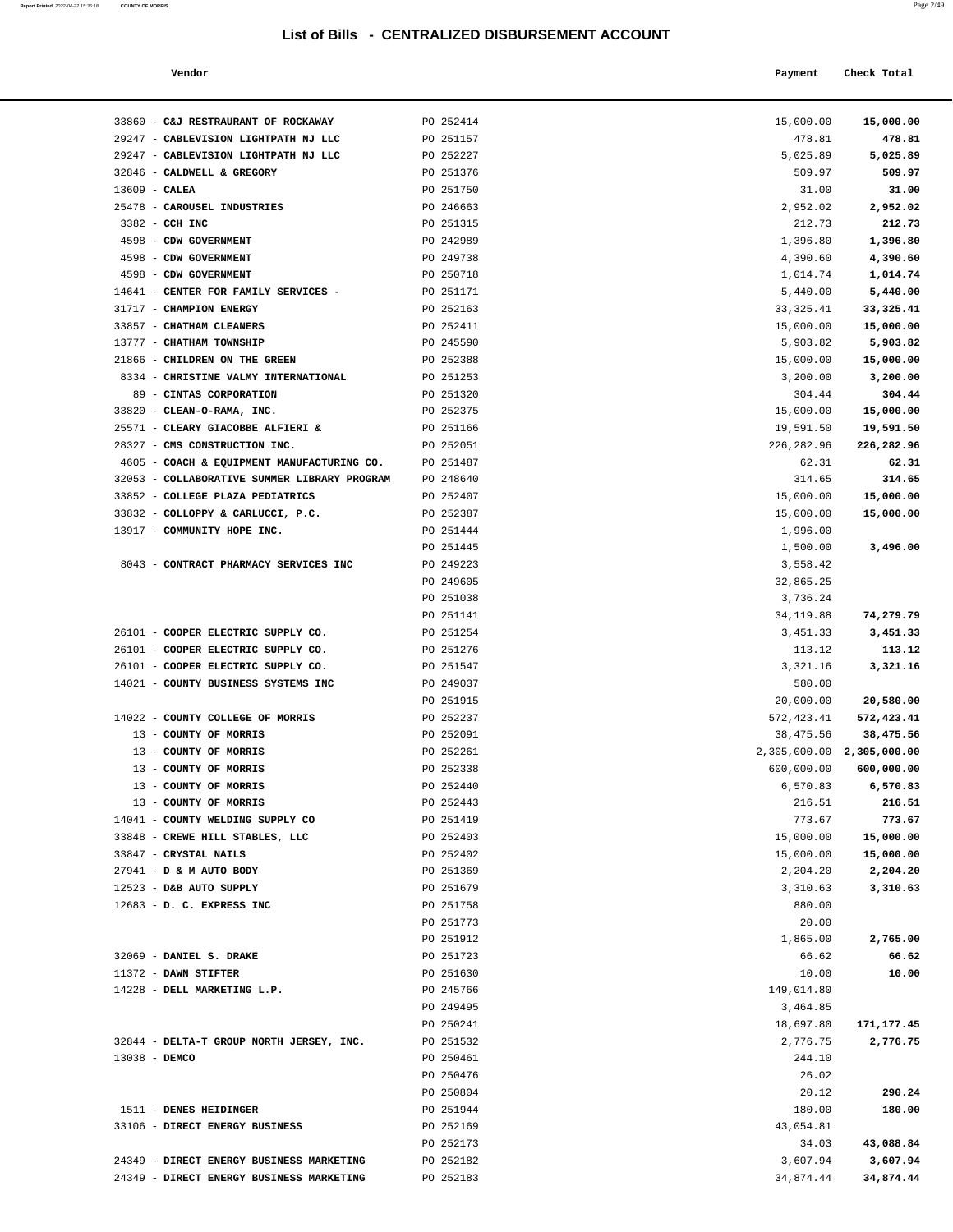| Report Printed 2022-04-22 15:35:18 | <b>COUNTY OF MORRIS</b> |  |  | Page 3/49 |
|------------------------------------|-------------------------|--|--|-----------|
|                                    |                         |  |  |           |

| Vendor | Payment Check Total |
|--------|---------------------|
|        |                     |

| 33863 - DONGJU CHUN                                                 | PO 252416              | 15,000.00          | 15,000.00          |
|---------------------------------------------------------------------|------------------------|--------------------|--------------------|
| 31405 - DONNA VREELAND                                              | PO 248293              | 867.60             | 867.60             |
| 14379 - DOVER BRAKE & CLUTCH CO INC                                 | PO 251393              | 33.51              |                    |
|                                                                     | PO 251453              | 352.34             |                    |
|                                                                     | PO 251817              | 96.50              | 482.35             |
| 14394 - DOVER/VG MUNICIPAL ALLIANCE                                 | PO 245605              | 2, 112. 22         | 2,112.22           |
| 33817 - EASTERN GLASS BLOCK CORP.                                   | PO 252371              | 5,858.00           | 5,858.00           |
| 33818 - EASY CLEANERS, INC                                          | PO 252372              | 15,000.00          | 15,000.00          |
| 14505 - ELIZABETHTOWN GAS COMPANY<br>21093 - EMERGENCY PEST CONTROL | PO 252185<br>PO 252162 | 406.14             | 406.14<br>3,742.50 |
| 33576 - EMP TRAINING LLC                                            | PO 249091              | 3,742.50<br>200.00 | 200.00             |
| 2047 - EMPLOYMENT HORIZONS ENTERPRISES INC                          | PO 251916              | 83, 414.99         | 83,414.99          |
| 30241 - ERIKA HAUSER                                                | PO 251714              | 13.58              | 13.58              |
| 26876 - EUGENE RANDAZZO                                             | PO 247955              | 891.00             | 891.00             |
| 31175 - EXTECH BUILDING MATERIALS, INC.                             | PO 251503              | 2,161.20           | 2,161.20           |
| 33844 - FATRABBIT CREATIVE                                          | PO 252399              | 15,000.00          | 15,000.00          |
| $5088$ - FBI/LEEDA                                                  | PO 251117              | 1,390.00           | 1,390.00           |
| $14668$ - FEDEX                                                     | PO 251701              | 197.02             | 197.02             |
| $14668$ - FEDEX                                                     | PO 251736              | 17.45              | 17.45              |
| $14668$ - FEDEX                                                     | PO 251809              | 148.45             | 148.45             |
| 32443 - FERRARO CONSTRUCTION CORPORATION                            | PO 251979              | 47,075.89          | 47,075.89          |
| 9388 - FF1 PROFESSIONAL SAFETY SERVICES                             | PO 251322              | 1,826.44           | 1,826.44           |
| 25548 - FIRST PRIORITY EMERGENCY                                    | PO 244580              | 7,873.80           | 7,873.80           |
| 12151 - FLEMINGTON BUICK CHEVROLET                                  | PO 251678              | 340.87             |                    |
| 25330 - FLEMINGTON DEPT STORE INC                                   | PO 251858<br>PO 250420 | 4.33<br>1,295.00   | 345.20<br>1,295.00 |
| 28060 - FORENSIC NURSE COORDINATORS'                                | PO 250336              | 100.00             | 100.00             |
| 12325 - FRANK BRODEEN OLC                                           | PO 250297              | 9,900.00           | 9,900.00           |
| 12325 - FRANK BRODEEN OLC                                           | PO 251090              | 15,600.00          | 15,600.00          |
| 32268 - FRONTLINE PUBLIC SAFETY                                     | PO 251729              | 500.00             | 500.00             |
| $14839$ - GALE                                                      | PO 251288              | 1,158.19           | 1,158.19           |
| 14123 - GANNETT NJ NEWSPAPERS                                       | PO 251629              | 58.40              | 58.40              |
| 14123 - GANNETT NJ NEWSPAPERS                                       | PO 251649              | 48.26              | 48.26              |
| 14123 - GANNETT NJ NEWSPAPERS                                       | PO 251694              | 57.62              | 57.62              |
| 14123 - GANNETT NJ NEWSPAPERS                                       | PO 251695              | 57.62              | 57.62              |
| 14123 - GANNETT NJ NEWSPAPERS                                       | PO 251704              | 70.10              | 70.10              |
| 14123 - GANNETT NJ NEWSPAPERS                                       | PO 251705              | 70.88              | 70.88              |
| 14123 - GANNETT NJ NEWSPAPERS                                       | PO 251706              | 67.76              | 67.76              |
| 14123 - GANNETT NJ NEWSPAPERS                                       | PO 251708              | 69.32              | 69.32              |
| 14123 - GANNETT NJ NEWSPAPERS                                       | PO 251709<br>PO 251710 | 70.10<br>66.98     | 70.10<br>66.98     |
| 14123 - GANNETT NJ NEWSPAPERS<br>14123 - GANNETT NJ NEWSPAPERS      | PO 251711              | 57.62              | 57.62              |
| 14123 - GANNETT NJ NEWSPAPERS                                       | PO 251712              | 58.40              | 58.40              |
| 14123 - GANNETT NJ NEWSPAPERS                                       | PO 251740              | 117.68             | 117.68             |
| 14123 - GANNETT NJ NEWSPAPERS                                       | PO 251763              | 58.40              | 58.40              |
| 14123 - GANNETT NJ NEWSPAPERS                                       | PO 251764              | 49.04              | 49.04              |
| 14123 - GANNETT NJ NEWSPAPERS                                       | PO 251768              | 58.40              | 58.40              |
| 14123 - GANNETT NJ NEWSPAPERS                                       | PO 251775              | 56.06              | 56.06              |
| 14123 - GANNETT NJ NEWSPAPERS                                       | PO 251828              | 305.90             | 305.90             |
| 14123 - GANNETT NJ NEWSPAPERS                                       | PO 251840              | 58.40              | 58.40              |
| 14123 - GANNETT NJ NEWSPAPERS                                       | PO 251841              | 56.06              | 56.06              |
| 14123 - GANNETT NJ NEWSPAPERS                                       | PO 251842              | 58.40              | 58.40              |
| 14123 - GANNETT NJ NEWSPAPERS                                       | PO 251843              | 56.06              | 56.06              |
| 14123 - GANNETT NJ NEWSPAPERS                                       | PO 251844              | 56.06              | 56.06              |
| 14123 - GANNETT NJ NEWSPAPERS<br>14123 - GANNETT NJ NEWSPAPERS      | PO 251845<br>PO 251846 | 56.84<br>58.40     | 56.84<br>58.40     |
| 14123 - GANNETT NJ NEWSPAPERS                                       | PO 251847              | 58.40              | 58.40              |
| 14123 - GANNETT NJ NEWSPAPERS                                       | PO 251897              | 48.26              | 48.26              |
| 14123 - GANNETT NJ NEWSPAPERS                                       | PO 251907              | 95.84              | 95.84              |
| 14123 - GANNETT NJ NEWSPAPERS                                       | PO 252221              | 77.90              | 77.90              |
| 14726 - GEN-EL SAFETY & INDUSTRIAL                                  | PO 250602              | 2,891.20           | 2,891.20           |
| 14916 - GILL ID SYSTEMS                                             | PO 251209              | 510.00             | 510.00             |
| 33855 - GILLETTE CLEANERS                                           | PO 252409              | 15,000.00          | 15,000.00          |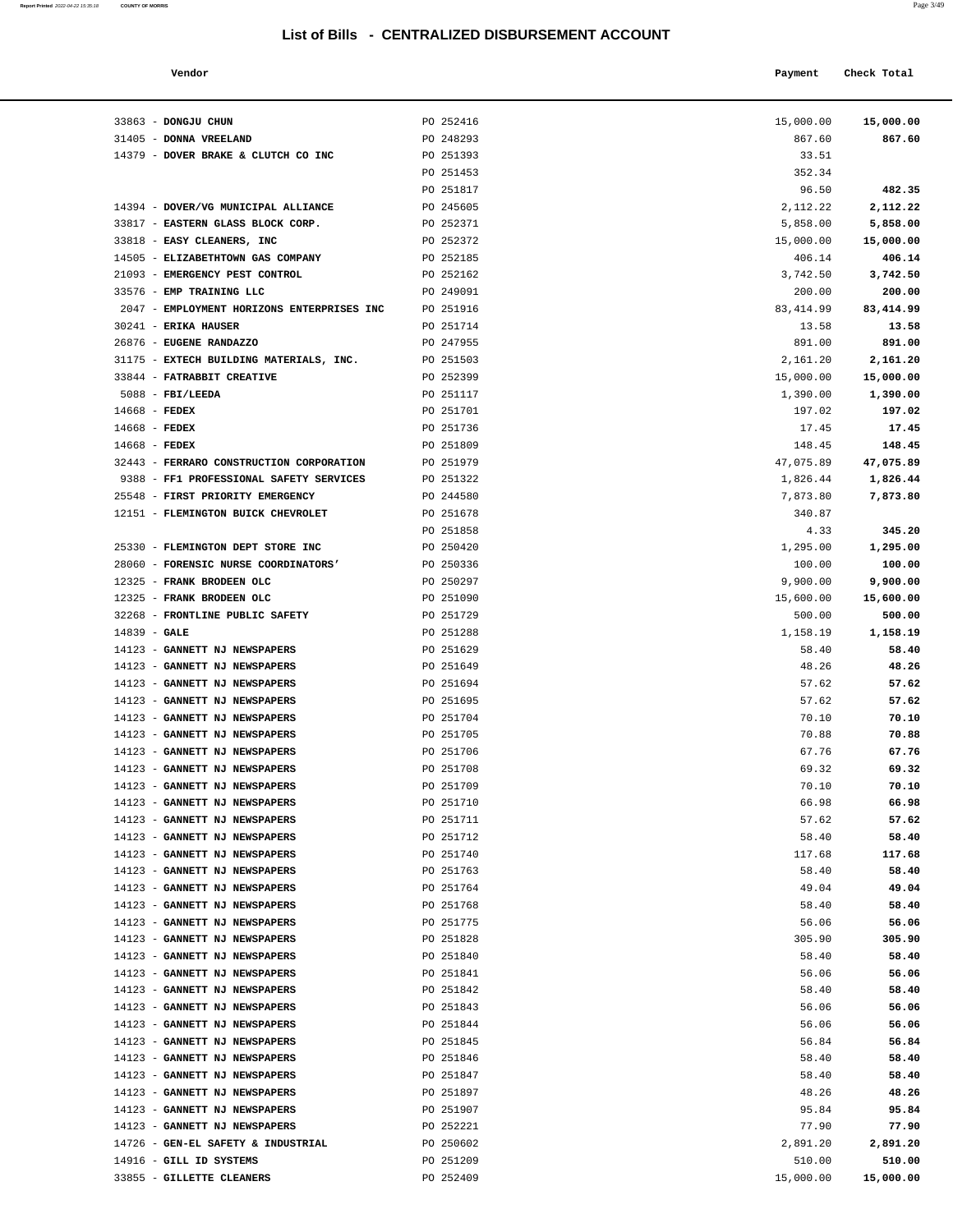| Vendor                   |           | Check Total<br>Payment |  |
|--------------------------|-----------|------------------------|--|
| CLORAL FOUTDMENT COMPANY | DO 250977 | 142 79<br>143 79       |  |

| 14935 - GLOBAL EQUIPMENT COMPANY                                         | PO 250977              | 143.79           | 143.79           |
|--------------------------------------------------------------------------|------------------------|------------------|------------------|
| $14984$ - GRAINGER                                                       | PO 250435              | 29.94            |                  |
|                                                                          | PO 250610              | 112.40           |                  |
|                                                                          | PO 250611              | 91.80            |                  |
|                                                                          | PO 250700              | 70.14            |                  |
|                                                                          | PO 250819              | 140.28           |                  |
|                                                                          | PO 250933              | 260.94           |                  |
|                                                                          | PO 251030<br>PO 251031 | 55.14<br>106.67  | 867.31           |
| $14983$ - GRAINGER                                                       | PO 250453              | 207.02           |                  |
|                                                                          | PO 250954              | 116.16           | 323.18           |
| $14984$ - GRAINGER                                                       | PO 251032              | 329.02           |                  |
|                                                                          | PO 251309              | 70.14            |                  |
|                                                                          | PO 251314              | 715.09           |                  |
|                                                                          | PO 251341              | 52.33            |                  |
|                                                                          | PO 251342              | 380.01           |                  |
|                                                                          | PO 251349              | 181.12           | 1,727.71         |
| $14984$ - GRAINGER                                                       | PO 252166              | 8,760.62         | 8,760.62         |
| 33850 - GRAND SLAM PARTNERS                                              | PO 252405              | 15,000.00        | 15,000.00        |
| 33838 - GROWING STAGE: THE CHILDREN'S THEATRE OF PO 252393               |                        | 15,000.00        | 15,000.00        |
| 33822 - GUN H DO                                                         | PO 252377              | 700.00           | 700.00           |
| 33854 - HAIR BY TERI INC                                                 | PO 252408              | 15,000.00        | 15,000.00        |
| 33845 - HAORAN LIU                                                       | PO 252400              | 15,000.00        | 15,000.00        |
| 4059 - HEALTH CARE LOGISTICS INC.<br>15159 - HELRICK'S INC               | PO 251375<br>PO 251511 | 627.49<br>773.50 | 627.49<br>773.50 |
| 8685 - HENRY SCHEIN INC                                                  | PO 251831              | 31.98            | 31.98            |
| 15218 - HOFFMANS SUPPLY INC                                              | PO 251593              | 7.99             | 7.99             |
| 29389 - HVG LLC                                                          | PO 251733              | 147.00           | 147.00           |
| 15286 - I D CHECKING GUIDE                                               | PO 248753              | 31.95            | 31.95            |
| 33167 - IDEALIST.ORG                                                     | PO 251179              | 105.00           | 105.00           |
| 33769 - INDUS TRANSLATION SERVICES INC.                                  | PO 250940              | 1,300.56         | 1,300.56         |
| 1664 - INGRAM LIBRARY SERVICES                                           | PO 250841              | 1,362.99         |                  |
|                                                                          | PO 251312              | 1,210.53         |                  |
|                                                                          | PO 251497              | 3,038.31         | 5,611.83         |
| 19236 - INSTITUTE FOR FORENSIC PSYCHOLOGY                                | PO 252012              | 425.00           | 425.00           |
| 15373 - INTAB LLC                                                        | PO 248768              | 13,641.26        |                  |
|                                                                          | PO 251626              | 235.35           | 13,876.61        |
| 6100 - INTER CITY TIRE                                                   | PO 251400              | 39.00            |                  |
|                                                                          | PO 251418              | 326.95           |                  |
|                                                                          | PO 251431<br>PO 251432 | 411.00<br>430.00 |                  |
|                                                                          | PO 251836              | 1,327.50         |                  |
|                                                                          | PO 251837              | 463.90           | 2,998.35         |
| 30135 - INVESTIGATIVE FORENSICS CONSULTING                               | PO 251765              | 855.00           | 855.00           |
| 31541 - JACQUELINE OLIVER                                                | PO 247903              | 867.60           | 867.60           |
| 730 - JACQUELYN M. DONNELLEY                                             | PO 247549              | 914.40           | 914.40           |
| 33859 - JAE PARK                                                         | PO 252413              | 15,000.00        | 15,000.00        |
| 33801 - JAVED PERSAUD                                                    | PO 251738              | 218.98           | 218.98           |
| 32319 - JAY HILL REPAIRS                                                 | PO 251229              | 2,195.70         | 2,195.70         |
| 11430 - JEAN GANDOLFI                                                    | PO 251848              | 204.50           |                  |
|                                                                          | PO 251849              | 216.54           |                  |
|                                                                          | PO 251850              | 189.66           |                  |
|                                                                          | PO 251994              | 194.91           |                  |
|                                                                          | PO 251995              | 162.99           | 968.60           |
| 19270 - JEFFERSON LUMBER &                                               | PO 251308              | 13.50            | 13.50            |
| 960 - JERSEY CENTRAL POWER & LIGHT<br>960 - JERSEY CENTRAL POWER & LIGHT | PO 251744<br>PO 251756 | 867.90<br>246.98 | 867.90<br>246.98 |
| 960 - JERSEY CENTRAL POWER & LIGHT                                       | PO 251789              | 27,937.46        | 27,937.46        |
| 960 - JERSEY CENTRAL POWER & LIGHT                                       | PO 251790              | 625.59           | 625.59           |
| 960 - JERSEY CENTRAL POWER & LIGHT                                       | PO 251950              | 378.54           | 378.54           |
| 960 - JERSEY CENTRAL POWER & LIGHT                                       | PO 251953              | 56.03            | 56.03            |
| 960 - JERSEY CENTRAL POWER & LIGHT                                       | PO 251954              | 827.25           | 827.25           |
| 960 - JERSEY CENTRAL POWER & LIGHT                                       | PO 251957              | 41.39            | 41.39            |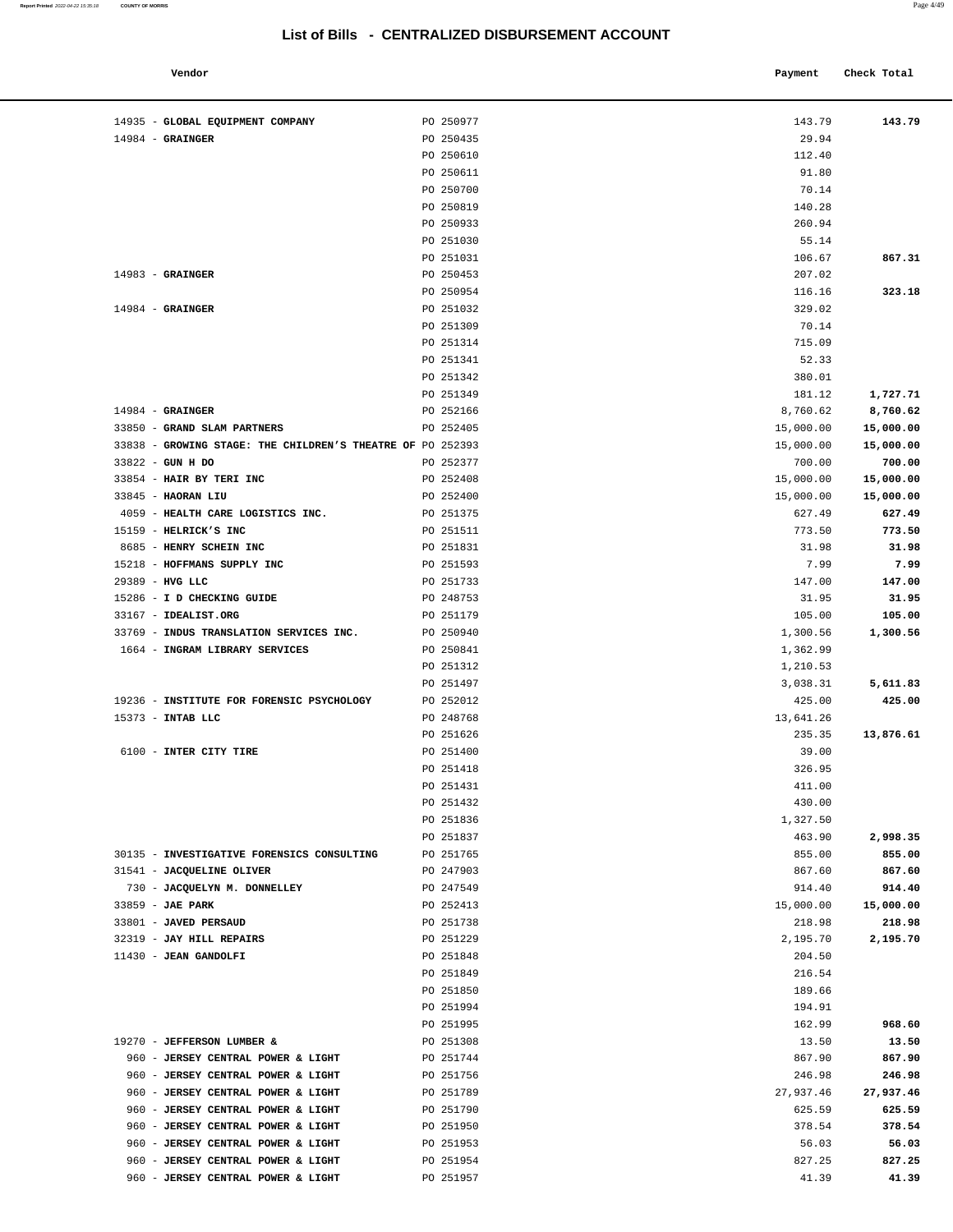**Report Printed**  2022-04-22 15:35:18 **COUNTY OF MORRIS** 

|--|--|

| Vendor |  | Payment Check Total |
|--------|--|---------------------|
|--------|--|---------------------|

| 960 - JERSEY CENTRAL POWER & LIGHT             | PO 252164 | 24,503.73 | 24,503.73 |
|------------------------------------------------|-----------|-----------|-----------|
| 960 - JERSEY CENTRAL POWER & LIGHT             | PO 252165 | 3,685.95  | 3,685.95  |
| 960 - JERSEY CENTRAL POWER & LIGHT             | PO 252170 | 10,062.03 | 10,062.03 |
| 960 - JERSEY CENTRAL POWER & LIGHT             | PO 252184 | 552.13    | 552.13    |
| $1815$ - JESCO, INC.                           | PO 251416 | 198.61    | 198.61    |
| 33592 - JILL CERULLO                           | PO 251903 | 147.59    | 147.59    |
| 26156 - JJS SERVICES, INC.                     | PO 252077 | 37,564.90 | 37,564.90 |
| 17288 - JOHN E. REID AND ASSOCIATES INC        | PO 251977 | 600.00    | 600.00    |
| 26888 - JOHNSON CONTROLS INC.                  | PO 233588 | 6,550.10  | 6,550.10  |
| 21614 - JOHNSON MIRMIRAN AND THOMPSON, INC.    | PO 252053 | 5,257.19  | 5,257.19  |
| 33821 - JS MAGIC TOUCH CLEANERS, LLC           | PO 252376 | 15,000.00 | 15,000.00 |
| 7432 - JUNE WITTY                              | PO 250721 | 152.50    | 152.50    |
| 24924 - KEY-TECH                               | PO 237574 | 2,525.00  | 2,525.00  |
| 24924 - KEY-TECH                               | PO 237613 | 2,525.00  | 2,525.00  |
| 15587 - KEYSTONE PUBLIC SAFETY INC.            | PO 251064 | 750.00    |           |
|                                                | PO 251065 | 1,200.00  | 1,950.00  |
| 32533 - KINGS III EMERGENCY COMMUNICATIONS     | PO 251158 | 1,510.04  | 1,510.04  |
| 33827 - KYUNG JA CHA                           | PO 252382 | 4,120.00  | 4,120.00  |
| 33830 - LES CHEVEUX INC.                       | PO 252385 | 15,000.00 | 15,000.00 |
| 33479 - LINDE GAS & EQUIPMENT INC.             | PO 251684 | 413.66    | 413.66    |
| 33839 - LISA ANN BENUS                         | PO 252394 | 15,000.00 | 15,000.00 |
| 1777 - LORCO PETROLEUM SERVICES                | PO 251112 | 220.00    | 220.00    |
| 53 - LOVEYS PIZZA & GRILL                      | PO 250289 | 842.74    |           |
|                                                | PO 251906 | 428.66    | 1,271.40  |
| 33825 - LURE LASH MADISON, LLC                 | PO 252380 | 15,000.00 | 15,000.00 |
| 32215 - M& T BANK                              | PO 249235 | 883.89    |           |
|                                                | PO 250834 | 43.66     |           |
|                                                | PO 251350 | 329.35    |           |
|                                                | PO 251676 | 151.00    | 1,407.90  |
| 28911 - M-TEC CONSTRUCTION SERVICE LLC         | PO 251721 | 10,687.50 | 10,687.50 |
| 28911 - M-TEC CONSTRUCTION SERVICE LLC         | PO 251734 | 11,062.50 | 11,062.50 |
| 28911 - M-TEC CONSTRUCTION SERVICE LLC         | PO 251745 | 15,525.00 | 15,525.00 |
| $8601 - M.A.I.N., INC.$                        | PO 251499 | 175.00    | 175.00    |
| 25662 - MAACO COLLISION REPAIRS                | PO 249395 | 2,000.00  | 2,000.00  |
| 10643 - MAGIC OF MARCO PROMOTIONS LLC          | PO 251531 | 500.00    | 500.00    |
| 28251 - MAGIC TOUCH CONSTRUCTION CO., INC.     | PO 251803 | 12,929.07 |           |
|                                                | PO 251824 | 7,899.01  | 20,828.08 |
| 15996 - MARBRO INC                             | PO 251972 | 26,027.58 | 26,027.58 |
| 443 - MARIA FONSECA                            | PO 247594 | 629.40    | 629.40    |
| 33764 - MC LEAGUE OF MUNICIPALITIES            | PO 251466 | 400.00    | 400.00    |
| 32274 - MCCLOSKEY MECHANICAL INC.              | PO 249267 | 9,918.70  |           |
|                                                | PO 249635 | 9,370.04  | 19,288.74 |
| 16096 - MCMASTER-CARR SUPPLY CO                | PO 251675 | 166.61    | 166.61    |
| 30369 - MELISSA MANEY                          | PO 251146 | 820.00    | 820.00    |
| 16158 - MGL PRINTING SOLUTIONS                 | PO 249335 | 3,869.00  | 3,869.00  |
| 32630 - MICHAEL DIGIULIO                       | PO 251767 | 130.00    | 130.00    |
| 32130 - MICHELLE LYNN SHAEFER                  | PO 250685 | 176.70    | 176.70    |
| 33843 - MIDNIGHT OWL, LLC                      | PO 252398 | 15,000.00 | 15,000.00 |
| 11453 - MIDWEST TAPE LLC                       | PO 251498 | 589.77    | 589.77    |
| 26538 - MIKE MOLDE                             | PO 251658 | 580.96    | 580.96    |
| 25466 - MILLENNIUM COMMUNICATIONS GROUP        | PO 251332 | 1,270.00  | 1,270.00  |
| 6953 - MOBILEX USA                             | PO 251068 | 450.00    | 450.00    |
| 7313 - MONTAGE ENTERPRISES INC.                | PO 251877 | 157.80    | 157.80    |
| 19478 - MORRIS COUNTY CHAMBER OF               | PO 251737 | 150.00    | 150.00    |
| 24551 - MORRIS COUNTY LEAGUE OF MUNICIPALITIES | PO 251564 | 50.00     | 50.00     |
| 12819 - MORRIS COUNTY MUA                      | PO 251279 | 1,902.08  | 1,902.08  |
| 10666 - MORRIS COUNTY SHERIFF'S OFFICE         | PO 251260 | 2,208.00  | 2,208.00  |
| 16321 - MORRISTOWN LUMBER &                    | PO 251372 | 165.09    |           |
|                                                | PO 251871 | 391.17    |           |
|                                                | PO 251956 | 217.86    | 774.12    |
| 27295 - MORTON SALT, INC.                      | PO 251091 | 28,169.70 |           |
|                                                | PO 251095 | 16,695.38 |           |
|                                                | PO 251096 | 20,959.28 | 65,824.36 |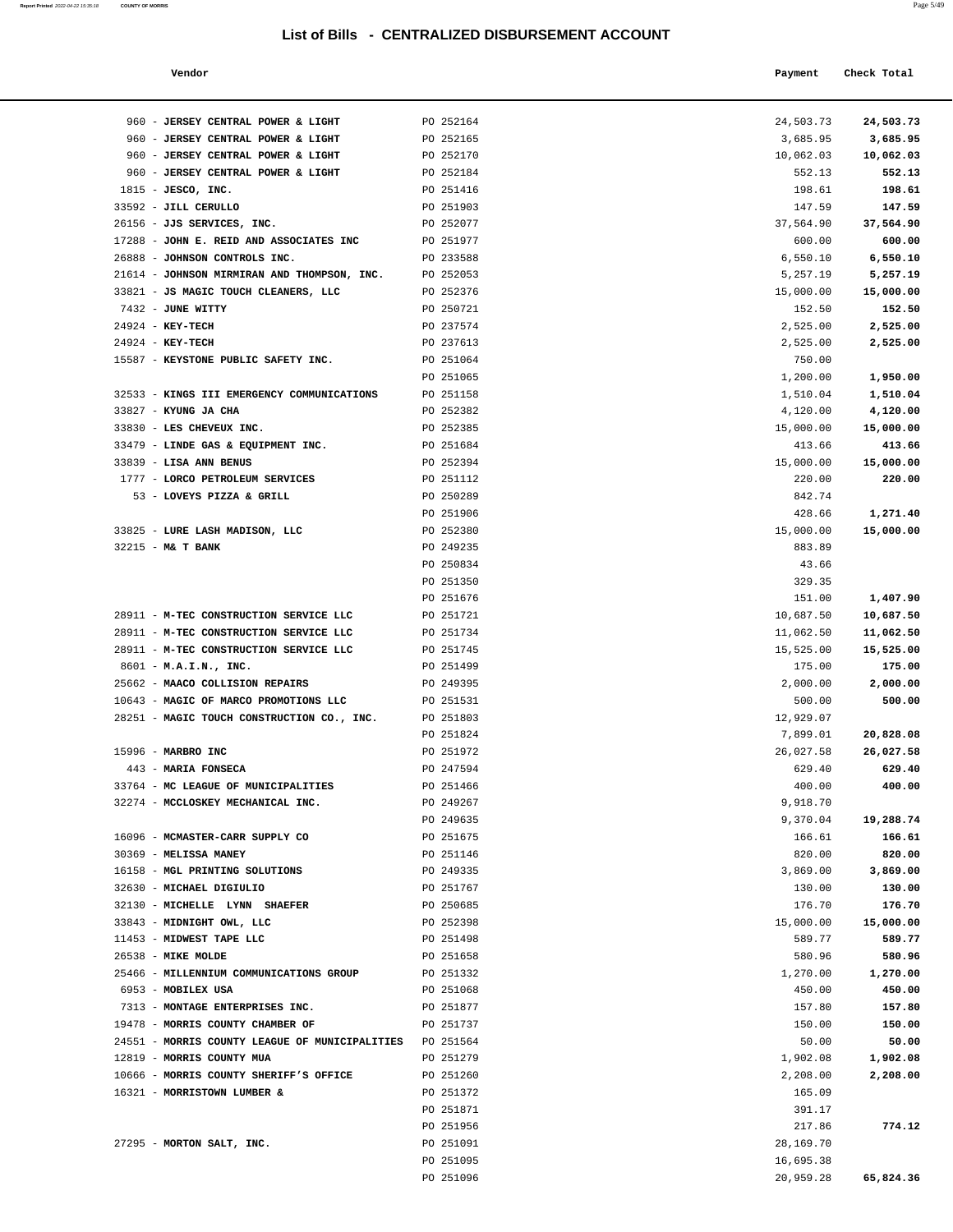| Vendor                           |           | Payment    | Check Total |
|----------------------------------|-----------|------------|-------------|
| 21791 - MOTOROLA SOLUTIONS INC   | PO 228458 | 532,272.36 | 532,272.36  |
| 19523 - N.J. NATURAL GAS COMPANY | PO 251889 | 301.81     |             |
|                                  | PO 252175 | 2,180.02   |             |
|                                  | PO 252176 | 274.18     |             |
|                                  | PO 252178 | 307.15     |             |
|                                  | PO 252179 | 44.79      |             |
|                                  | PO 252180 | 1,225.48   |             |
|                                  | PO 252187 | 336.78     | 4,670.21    |
| 21122 - NATIONAL FUEL OIL INC.   | PO 252441 | 11,506.81  |             |
|                                  | PO 252441 | 91,780.93  | 103,287.74  |

|                                                            | PO 252175              | 2,180.02        |                    |
|------------------------------------------------------------|------------------------|-----------------|--------------------|
|                                                            | PO 252176              | 274.18          |                    |
|                                                            | PO 252178              | 307.15          |                    |
|                                                            | PO 252179              | 44.79           |                    |
|                                                            | PO 252180              | 1,225.48        |                    |
|                                                            | PO 252187              | 336.78          | 4,670.21           |
| 21122 - NATIONAL FUEL OIL INC.                             | PO 252441              | 11,506.81       |                    |
|                                                            | PO 252441              | 91,780.93       | 103,287.74         |
| 28246 - NATIONAL OFFICE FURNITURE, INC.                    | PO 250560              | 1,500.00        | 1,500.00           |
| 33819 - NATURAL FLAIR CLEANERS, INC                        | PO 252374              | 15,000.00       | 15,000.00          |
| $9504 - NENA$                                              | PO 251727              | 139.00          | 139.00             |
| 28348 - NEW JERSEY OVERHEAD DOOR LLC                       | PO 251917              | 3,018.40        | 3,018.40           |
| 33828 - NEW NAIL ART PLUS, LLC                             | PO 252383              | 15,000.00       | 15,000.00          |
| 16552 - NEWBRIDGE SERVICES INC                             | PO 251128              | 4,281.00        |                    |
|                                                            | PO 251177              | 2,017.00        | 6,298.00           |
| 32297 - NJ CRIMINAL INTERDICTION LLC                       | PO 251316              | 897.00          | 897.00             |
| 16647 - NJ PLANNING OFFICIALS                              | PO 250991              | 370.00          | 370.00             |
| $2909 - NJAC$                                              | PO 251474              | 3,960.00        | 3,960.00           |
| 33831 - NND ENTERPRISES LLC                                | PO 252386              | 15,000.00       | 15,000.00          |
| 26357 - NORTHEAST COMMUNICATIONS, INC.                     | PO 235752              | 204.75          | 204.75             |
| 26357 - NORTHEAST COMMUNICATIONS, INC.                     | PO 251804              | 185.00          | 185.00             |
| 26357 - NORTHEAST COMMUNICATIONS, INC.                     | PO 251808              | 180.00          | 180.00             |
| 33749 - NORTHERN RED INC                                   | PO 250023              | 2,760.00        | 2,760.00           |
| 16764 - NU-WAY CONCESSIONAIRES INC                         | PO 251659              | 8,454.11        |                    |
|                                                            | PO 251703              | 4,019.85        | 12,473.96          |
| $19739 - NV5$                                              | PO 251715              | 10,330.83       | 10,330.83          |
| 26726 - OFFICE CONCEPTS GROUP, INC.                        | PO 250499              | 102.11          | 102.11             |
| 26726 - OFFICE CONCEPTS GROUP, INC.                        | PO 251631              | 9.91            | 9.91               |
| 26726 - OFFICE CONCEPTS GROUP, INC.                        | PO 251681              | 279.00          | 279.00             |
| 26726 - OFFICE CONCEPTS GROUP, INC.                        | PO 251739              | 69.98           | 69.98              |
| 26726 - OFFICE CONCEPTS GROUP, INC.                        | PO 252168              | 3,936.00        | 3,936.00           |
| 29047 - OFFICE MASTER, INC.                                | PO 247158              | 492.00          | 492.00             |
| 25021 - ONE SOURCE OF NEW JERSEY LLC                       | PO 251674              | 550.27          | 550.27             |
| 9292 - OPEN SYSTEMS INTEGRATORS, INC.                      | PO 251464              | 1,000.00        |                    |
|                                                            | PO 251465              | 861.68          | 1,861.68           |
| 8451 - OPTIMUM                                             | PO 251810              | 453.82          | 453.82             |
| 33726 - OVERDRIVE, INC.<br>31714 - OWEIS ENGINEERING INC.  | PO 251344              | 2,468.36        | 2,468.36           |
|                                                            | PO 252004              | 89,406.07       | 89,406.07          |
| 16890 - PARSIPPANY-TROY HILLS                              | PO 244561              | 4,909.77        | 4,909.77<br>300.00 |
| 33776 - PATRICIA DALE LAZZARA<br>21678 - PATRICIA PETRILLO | PO 251500<br>PO 251997 | 300.00<br>26.94 | 26.94              |
| 18102 - PEQUANNOCK TOWNSHIP                                | PO 250514              | 600.00          | 600.00             |
| 19663 - PERFORMANCE TRAILERS INC.                          | PO 251590              | 250.14          | 250.14             |
| 17019 - PHILLIPSBURG SCHOOL BASED                          | PO 251175              | 891.00          |                    |
|                                                            | PO 251176              | 400.00          |                    |
|                                                            | PO 251183              | 6,258.00        |                    |
|                                                            | PO 251184              | 4,172.00        | 11,721.00          |
| 33774 - PIX4D INC.                                         | PO 251456              | 499.00          | 499.00             |
| 28019 - POLICE ATHLETIC LEAGUE OF                          | PO 252391              | 15,000.00       | 15,000.00          |
| 27929 - PREMIER GLOBAL SERVICES                            | PO 251336              | 506.94          | 506.94             |
| 17189 - PSE&G CO                                           | PO 252171              | 43, 432.81      | 43,432.81          |
| 33849 - R&R CONVENIENCE STORE LLC                          | PO 252404              | 15,000.00       | 15,000.00          |
| 32428 - RED DOOR LEGAL SERVICES                            | PO 250728              | 892.50          |                    |
|                                                            | PO 251370              | 1,812.50        | 2,705.00           |
| 29982 - REDICARE LLC                                       | PO 251643              | 162.81          | 162.81             |
| 33247 - REUTHER MATERIAL                                   | PO 250754              | 117.03          |                    |
|                                                            | PO 250935              | 175.73          |                    |
|                                                            | PO 251421              | 67.00           | 359.76             |
| 19765 - RICOH AMERICAS CORPORATION                         | PO 252010              | 139.58          | 139.58             |
| 28741 - RICOH USA, INC.                                    | PO 251527              | 637.78          | 637.78             |
| 28741 - RICOH USA, INC.                                    | PO 251671              | 997.27          | 997.27             |
|                                                            |                        |                 |                    |
|                                                            |                        |                 |                    |
|                                                            |                        |                 |                    |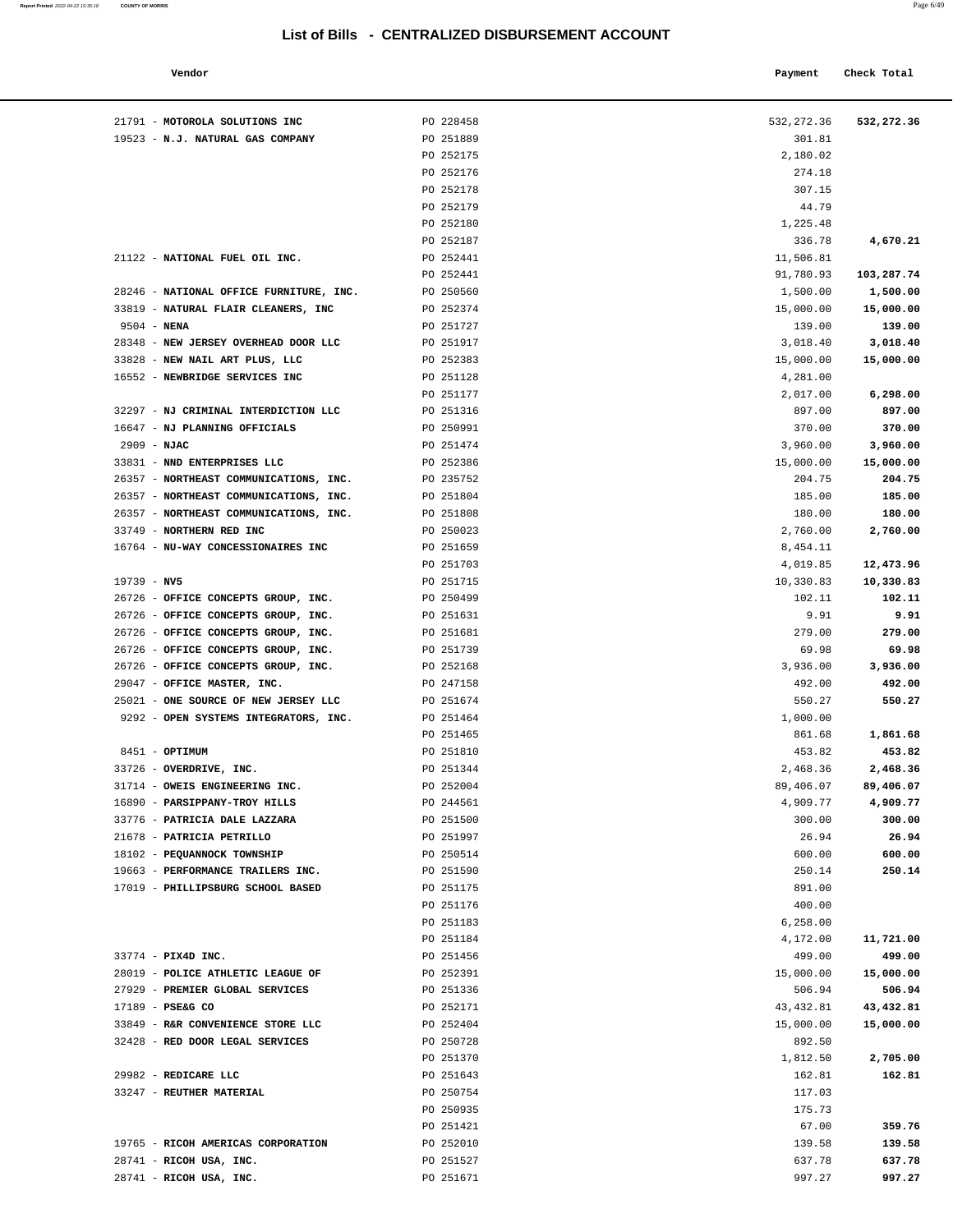19966 - **THE 200 CLUB OF MORRIS COUNTY** PO 245627 375.00 **375.00** 

| Report Printed 2022-04-22 15:35:18 | <b>COUNTY OF MORRIS</b> |  |  | Page 7/49 |
|------------------------------------|-------------------------|--|--|-----------|
|                                    |                         |  |  |           |

| Vendor                                                                 |                        | Payment          | Check Total                    |
|------------------------------------------------------------------------|------------------------|------------------|--------------------------------|
| 28741 - RICOH USA, INC.                                                | PO 251672              | 336.13           | 336.13                         |
| 28741 - RICOH USA, INC.                                                | PO 251787              | 961.77           | 961.77                         |
| 28741 - RICOH USA, INC.                                                | PO 251829              | 1,204.18         | 1,204.18                       |
| 28741 - RICOH USA, INC.                                                | PO 251905              | 1,833.58         | 1,833.58                       |
| 28741 - RICOH USA, INC.                                                | PO 251930              | 817.29           | 817.29                         |
| 28741 - RICOH USA, INC.                                                | PO 251978              | 594.86           | 594.86                         |
| 32628 - ROBERT CARROLL                                                 | PO 251893              | 85.00            | 85.00                          |
| 33840 - RONALEE VENTURES                                               | PO 252395              | 9,094.95         | 9,094.95                       |
| 33867 - ROSAMINA B. DE LA ROSA, P.A.                                   | PO 252420              | 15,000.00        | 15,000.00                      |
| 33826 - ROXBURY CLEANERS                                               | PO 252381              | 15,000.00        | 15,000.00                      |
| 7480 - RUSSELL REID WASTE HAULING &                                    | PO 251278              | 563.00           | 563.00                         |
| 33212 - RUTGERS STATE UNIVERSITY OF NJ                                 | PO 251239              | 31,250.00        | 31,250.00                      |
| 33263 - RUTGERS UNIVERSITY SHOOL OF                                    | PO 251507              | 60.00            | 60.00                          |
| 33179 - RUTGERS, THE STATE UNIVERSITY                                  | PO 248755              | 30.00            | 30.00                          |
| 19814 - SAFETY- KLEEN SYSTEMS, INC.                                    | PO 251433              | 315.29           | 315.29                         |
| 31598 - SANCHEZ ENGRAVING LLC                                          | PO 250422              | 78.00            |                                |
|                                                                        | PO 250958              | 40.00            | 118.00                         |
| 33771 - SERGE A MOSOVICH, MD                                           | PO 251152              | 1,000.00         | 1,000.00                       |
| 15454 - SERVICE PLUS                                                   | PO 251682              | 732.51           | 732.51                         |
| 19858 - SHERWIN WILLIAMS                                               | PO 251181              | 517.66           | 517.66                         |
| 17726 - SHI INTERNATIONAL CORP                                         | PO 242236              | 6,748.00         | 6,748.00                       |
| 17726 - SHI INTERNATIONAL CORP                                         | PO 244499              | 39, 311.85       | 39, 311.85                     |
| 17726 - SHI INTERNATIONAL CORP                                         | PO 250045              | 2,314.00         | 2,314.00                       |
| 29041 - SIGN A RAMA LEDGEWOOD                                          | PO 249438              | 867.00           | 867.00                         |
| 29041 - SIGN A RAMA LEDGEWOOD                                          | PO 251275              | 428.00           | 428.00                         |
| $17668$ - SIRCHIE                                                      | PO 250799              | 1,263.22         | 1,263.22                       |
| 8454 - SLADE INDUSTRIES                                                | PO 252201              | 9,723.00         | 9,723.00                       |
| 33841 - SMILE CLEANERS                                                 | PO 252396              | 15,000.00        | 15,000.00                      |
| 17699 - SMITH MOTOR CO., INC.                                          | PO 251077              | 431.08           |                                |
|                                                                        | PO 251078              | 772.96           |                                |
|                                                                        | PO 251079              | 471.60           |                                |
|                                                                        | PO 251113              | 359.68           |                                |
|                                                                        | PO 251114              | 448.83           |                                |
|                                                                        | PO 251351              | 157.22           |                                |
|                                                                        | PO 251495<br>PO 251935 | 288.90<br>735.53 | 3,665.80                       |
|                                                                        |                        |                  |                                |
| 8503 - SMITH TRACTOR & EQUIPMENT INC<br>6981 - SODEXO INC & AFFILIATES | PO 251673<br>PO 251949 | 350.68           | 350.68                         |
| 17755 - SOUTHEAST MORRIS COUNTY                                        | PO 252191              | 53,134.00        | 53,134.00<br>7,044.43 7,044.43 |
| 17755 - SOUTHEAST MORRIS COUNTY                                        | PO 252197              | 10,263.72        | 10,263.72                      |
| 17755 - SOUTHEAST MORRIS COUNTY                                        | PO 252224              | 9,010.23         | 9,010.23                       |
| 17762 - SPARWICK CONTRACTING, INC.                                     | PO 252052              | 147,774.20       | 147,774.20                     |
| 27957 - SPENCE OSAIGBOVO                                               | PO 251896              | 96.29            | 96.29                          |
| 16675 - STATE TOXICOLOGY LABORATORY                                    | PO 250704              | 45.00            | 45.00                          |
| 4298 - STERICYCLE INC                                                  | PO 243307              | 354.80           |                                |
|                                                                        | PO 246538              | 354.80           |                                |
|                                                                        | PO 246655              | 354.80           | 1,064.40                       |
| 14685 - STORAGE SYSTEMS USA                                            | PO 251299              | 716.00           | 716.00                         |
| 33823 - SUJIN CORP.                                                    | PO 252378              | 15,000.00        | 15,000.00                      |
| 33835 - SUNNY K NAIL, LLC                                              | PO 252373              | 15,000.00        | 15,000.00                      |
| 33861 - SUNNYFIELDS LEARNING CENTER                                    | PO 252415              | 14,475.00        | 14,475.00                      |
| 32505 - SUSAN BROTONS                                                  | PO 252259              | 8.09             | 8.09                           |
| 29923 - SUSSEX MARKET                                                  | PO 251645              | 483.00           | 483.00                         |
| 33750 - SYNERGEX INTERNATIONAL CORPORATION                             | PO 251802              | 9,931.16         | 9,931.16                       |
| 6265 - T & M ASSOCIATES                                                | PO 251553              | 5,362.85         | 5,362.85                       |
| $11231 - T-MOBILE$                                                     | PO 242443              | 1,960.00         | 1,960.00                       |
| 5611 - TBS CONTROLS LLC                                                | PO 251720              | 3,186.00         | 3,186.00                       |
| 17990 - TELESEARCH INC                                                 | PO 251188              | 2,858.10         |                                |
|                                                                        | PO 251437              | 650.65           |                                |
|                                                                        | PO 251460              | 650.65           |                                |
|                                                                        | PO 252260              | 1,276.17         | 5,435.57                       |
| 26513 - TERESA DUCKWORTH                                               | PO 251867              | 43.50            | 43.50                          |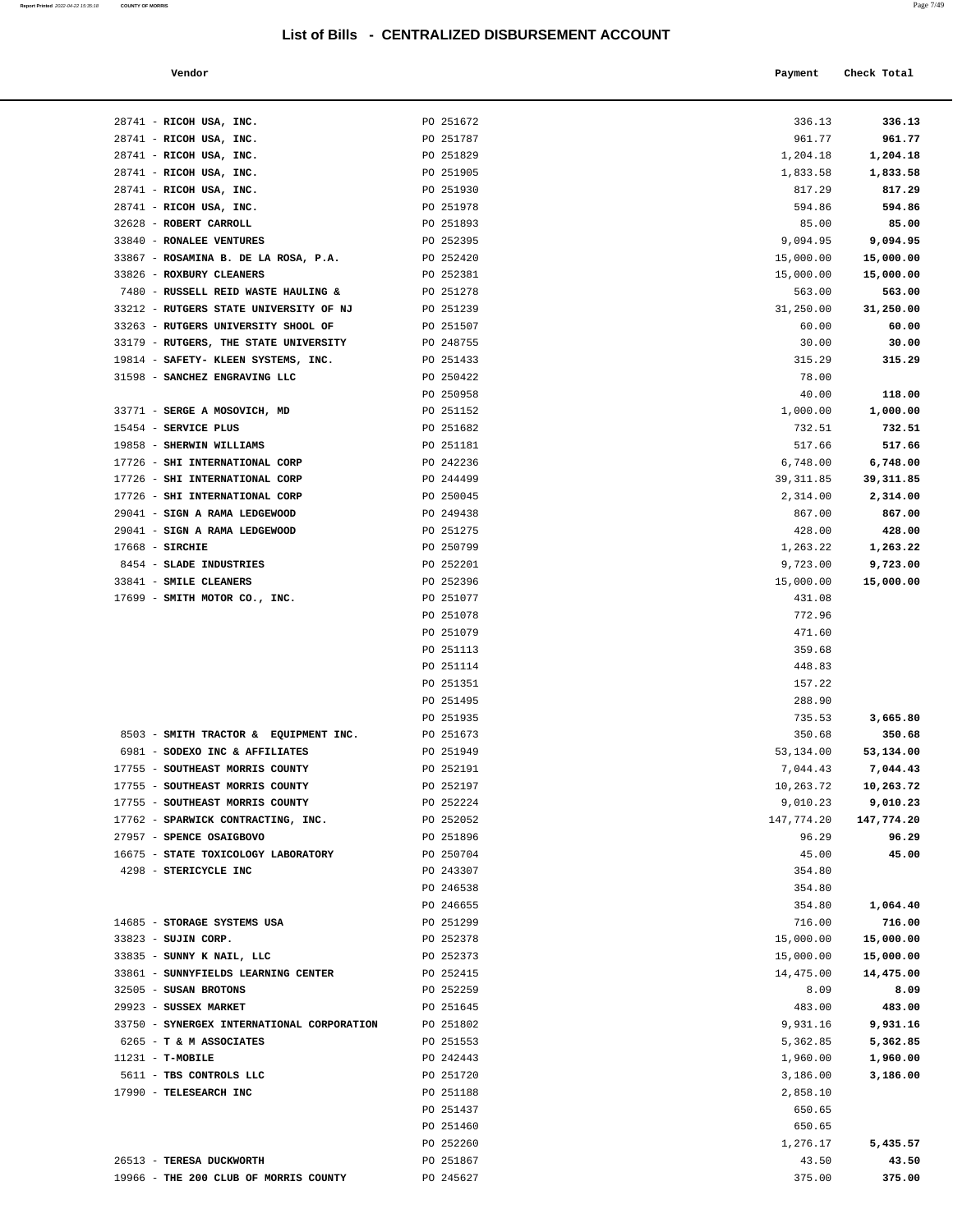| Report Printed 2022-04-22 15:35:18 COUNTY OF MORRIS |  | Page 8/49 |
|-----------------------------------------------------|--|-----------|
|                                                     |  |           |

| Vendor | Payment Check Total |
|--------|---------------------|
|        |                     |

| 33796 - THE LEARNING EXPERIENCE                                | PO 252370              | 15,000.00        | 15,000.00        |
|----------------------------------------------------------------|------------------------|------------------|------------------|
| 10812 - THOMSON REUTER-WEST                                    | PO 250353              | 1,288.00         | 1,288.00         |
| 18437 - THOMSON REUTERS-WEST                                   | PO 249138              | 7,655.04         | 7,655.04         |
| 18437 - THOMSON REUTERS-WEST                                   | PO 250551              | 7,605.04         | 7,605.04         |
| 122 - TILCON NEW YORK INC.                                     | PO 251307              | 1,933.07         |                  |
|                                                                | PO 251890              | 2,020.13         |                  |
|                                                                | PO 251958              | 1,832.08         | 5,785.28         |
| 33511 - TIMOTHY PURNELL                                        | PO 251928              | 172.11           |                  |
|                                                                | PO 251929              | 53.69            | 225.80           |
| 21479 - TIOGA SOLAR MORRIS COUNTY 1 LLC                        | PO 251742              | 2,848.34         | 2,848.34         |
| 281 - TOMAR INDUSTRIES INC                                     | PO 251380              | 888.00           | 888.00           |
| 4953 - TPS SUPPLY LLC                                          | PO 249609              | 27.64            | 27.64            |
| 3486 - TREASURER, STATE OF NEW JERSEY                          | PO 251555              | 900.00           | 900.00           |
| 3486 - TREASURER, STATE OF NEW JERSEY                          | PO 251556              | 5,100.00         | 5,100.00         |
| 11781 - TREASURER. ST OF NJ                                    | PO 251227              | 27,725.00        | 27,725.00        |
| 11781 - TREASURER. ST OF NJ                                    | PO 251317              | 1,442.00         | 1,442.00         |
| 11781 - TREASURER. ST OF NJ                                    | PO 251318              | 2,591.44         | 2,591.44         |
| 11781 - TREASURER. ST OF NJ                                    | PO 251319              | 905.71           | 905.71           |
| 12333 - TRIMBOLI & PRUSINOWSKI, LLC                            | PO 251546              | 2,523.46         | 2,523.46         |
| 33862 - TRIPLE R CLEANERS LLC                                  | PO 252419              | 15,000.00        | 15,000.00        |
| 33858 - TRUNG NGUYEN                                           | PO 252412              | 15,000.00        | 15,000.00        |
| 25209 - TURN OUT UNIFORMS, INC.                                | PO 245841              | 21,938.00        | 21,938.00        |
| 25209 - TURN OUT UNIFORMS, INC.                                | PO 250293              | 990.00           | 990.00           |
| 25209 - TURN OUT UNIFORMS, INC.                                | PO 251533              | 4,806.55         | 4,806.55         |
| 25209 - TURN OUT UNIFORMS, INC.                                | PO 251533              | 282.99<br>313.85 | 282.99           |
| 4144 - U-LINE SHIPPING SUPPLY                                  | PO 250701<br>PO 251625 | 84.71            |                  |
|                                                                | PO 251628              | 1,121.55         | 1,520.11         |
| 29540 - U.S. BANK OPERATIONS CENTER                            | PO 251743              | 11,507.62        | 11,507.62        |
| 31502 - U.S. SECURITY ASSOCIATES                               | PO 251153              | 14,717.72        | 14,717.72        |
| 18232 - UNITED PARCEL SERVICE                                  | PO 249753              | 180.00           |                  |
|                                                                | PO 250655              | 144.00           | 324.00           |
| 18285 - VAN CLEEF ENGINEERING ASSOC                            | PO 251718              | 1,566.00         | 1,566.00         |
| $1286$ - VERIZON                                               | PO 251050              | 309.34           | 309.34           |
| $1286$ - VERIZON                                               | PO 251195              | 1,256.27         | 1,256.27         |
| 10668 - VERIZON CABS                                           | PO 251730              | 286.28           | 286.28           |
| 1348 - VERIZON WIRELESS                                        | PO 251228              | 139.26           | 139.26           |
| 28202 - VILLAGE SHOP RITE                                      | PO 252152              | 280.23           | 280.23           |
| 33846 - VINNIES PIZZERIA & RISTORANTE                          | PO 252401              | 15,000.00        | 15,000.00        |
| 33851 - VIVA NAILS                                             | PO 252406              | 15,000.00        | 15,000.00        |
| 33188 - VIZI                                                   | PO 242384              | 1,562.82         | 1,562.82         |
| 6146 - W.B. MASON COMPANY INC                                  | PO 245973              | 2,442.14         | 2,442.14         |
| 6146 - W.B. MASON COMPANY INC                                  | PO 248403              | 203.22           | 203.22           |
| 6146 - W.B. MASON COMPANY INC                                  | PO 249510              | 320.35           | 320.35           |
| 6146 - W.B. MASON COMPANY INC                                  | PO 249550              | 1,609.92         | 1,609.92         |
| 6146 - W.B. MASON COMPANY INC                                  | PO 249892              | 92.96            | 92.96            |
| 6146 - W.B. MASON COMPANY INC                                  | PO 250491              | 2,425.52         | 2,425.52         |
| 6146 - W.B. MASON COMPANY INC                                  | PO 250500              | 842.56           | 842.56           |
| 6146 - W.B. MASON COMPANY INC<br>6146 - W.B. MASON COMPANY INC | PO 250606<br>PO 250609 | 742.75           | 742.75           |
| 6146 - W.B. MASON COMPANY INC                                  | PO 250702              | 386.32<br>983.43 | 386.32<br>983.43 |
| 6146 - W.B. MASON COMPANY INC                                  | PO 250785              | 105.10           | 105.10           |
| 6146 - W.B. MASON COMPANY INC                                  | PO 250807              | 52.53            | 52.53            |
| 6146 - W.B. MASON COMPANY INC                                  | PO 251139              | 838.83           | 838.83           |
| 6146 - W.B. MASON COMPANY INC                                  | PO 251147              | 655.83           | 655.83           |
| 6146 - W.B. MASON COMPANY INC                                  | PO 251187              | 3.80             | 3.80             |
| 6146 - W.B. MASON COMPANY INC                                  | PO 251189              | 3.80             | 3.80             |
| 6146 - W.B. MASON COMPANY INC                                  | PO 251190              | 1.90             | 1.90             |
| 6146 - W.B. MASON COMPANY INC                                  | PO 251191              | 2.85             | 2.85             |
| 6146 - W.B. MASON COMPANY INC                                  | PO 251192              | 155.32           | 155.32           |
| 6146 - W.B. MASON COMPANY INC                                  | PO 251244              | 810.26           | 810.26           |
| 6146 - W.B. MASON COMPANY INC                                  | PO 251274              | 36.38            | 36.38            |
| 6146 - W.B. MASON COMPANY INC                                  | PO 251345              | 59.57            | 59.57            |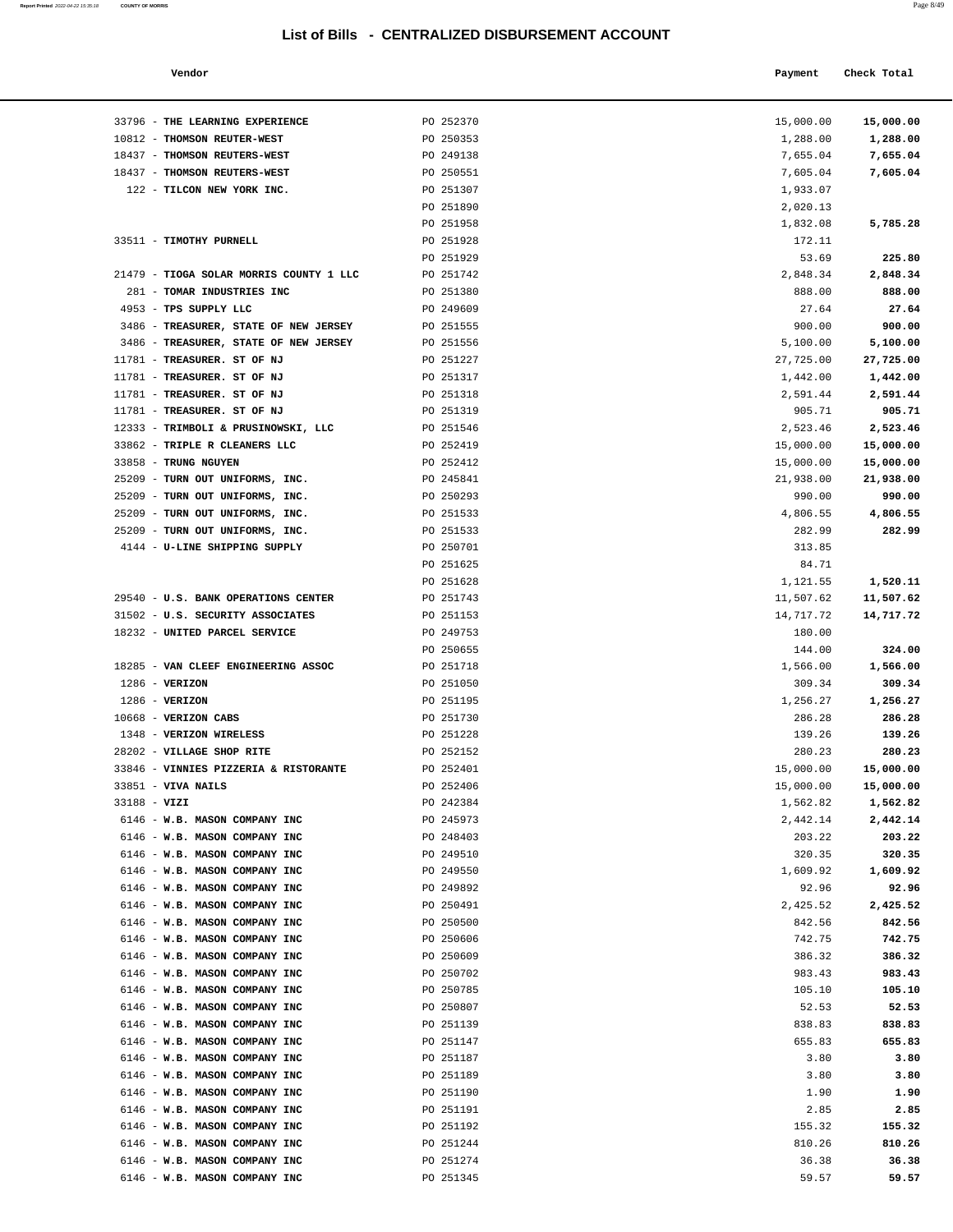| Report Printed 2022-04-22 15:35:18 | <b>COUNTY OF MORRIS</b> | Page $9/49$ |
|------------------------------------|-------------------------|-------------|
|                                    |                         |             |

| Vendor | Payment Check Total |  |
|--------|---------------------|--|
|--------|---------------------|--|

| 6146 - W.B. MASON COMPANY INC            | PO 251387 | 139.96    | 139.96       |
|------------------------------------------|-----------|-----------|--------------|
| 6146 - W.B. MASON COMPANY INC            | PO 251439 | 240.80    | 240.80       |
| 6146 - W.B. MASON COMPANY INC            | PO 251492 | 2,066.80  | 2,066.80     |
| 6146 - W.B. MASON COMPANY INC            | PO 251493 | 364.84    | 364.84       |
| 6146 - W.B. MASON COMPANY INC            | PO 251502 | 125.16    | 125.16       |
| 6146 - W.B. MASON COMPANY INC            | PO 251513 | 67.05     | 67.05        |
| 6146 - W.B. MASON COMPANY INC            | PO 251530 | 882.72    | 882.72       |
| 6146 - W.B. MASON COMPANY INC            | PO 251552 | 32.64     | 32.64        |
| 6146 - W.B. MASON COMPANY INC            | PO 251595 | 259.26    | 259.26       |
| 6146 - W.B. MASON COMPANY INC            | PO 251722 | 35.76     | 35.76        |
| 6146 - W.B. MASON COMPANY INC            | PO 251726 | 35.76     | 35.76        |
| 6146 - W.B. MASON COMPANY INC            | PO 251735 | 0.95      | 0.95         |
| 6146 - W.B. MASON COMPANY INC            | PO 251772 | 44.70     | 44.70        |
| 6146 - W.B. MASON COMPANY INC            | PO 251783 | 357.01    | 357.01       |
| 6146 - W.B. MASON COMPANY INC            | PO 251800 | 0.95      | 0.95         |
| 6146 - W.B. MASON COMPANY INC            | PO 251807 | 479.86    | 479.86       |
| 6146 - W.B. MASON COMPANY INC            | PO 251815 | 307.10    | 307.10       |
| 6146 - W.B. MASON COMPANY INC            | PO 251851 | 8.94      | 8.94         |
| 6146 - W.B. MASON COMPANY INC            | PO 251913 | 505.81    | 505.81       |
| 6146 - W.B. MASON COMPANY INC            | PO 251918 | 24.28     | 24.28        |
| 6146 - W.B. MASON COMPANY INC            | PO 252002 | 336.91    | 336.91       |
| 6146 - W.B. MASON COMPANY INC            | PO 252007 | 91.97     | 91.97        |
| 20080 - WASHINGTON TOWNSHIP M.U.A.       | PO 251825 | 447.13    | 447.13       |
| 18396 - WASHINGTON TWP POLICE DEPT       | PO 251261 | 1,746.00  | 1,746.00     |
| 24231 - WATERS, MCPHERSON, MCNEILL, P.C. | PO 251366 | 26,522.10 | 26,522.10    |
| 24231 - WATERS, MCPHERSON, MCNEILL, P.C. | PO 251367 | 1,242.50  | 1,242.50     |
| 24231 - WATERS, MCPHERSON, MCNEILL, P.C. | PO 251368 | 11,672.46 | 11,672.46    |
| 33833 - WEST ORANGE JEWELERS, INC.       | PO 252389 | 15,000.00 | 15,000.00    |
| 13246 - WILLIAM F. BARNISH               | PO 251801 | 5,052.26  | 5,052.26     |
| 33279 - WILLIAM SCHWARICK                | PO 251642 | 579.70    | 579.70       |
| 33098 - Wm. STEINEN MFG COMPANY          | PO 251408 | 3,931.00  | 3,931.00     |
| 3793 - WOODRUFF ENERGY                   | PO 252167 | 26,438.75 | 26,438.75    |
| 29685 - WURTH USA INC.                   | PO 250816 | 38.79     |              |
|                                          | PO 250817 | 446.78    |              |
|                                          | PO 251045 | 410.00    | 895.57       |
| 33853 - ZOLLA'S AUTO CARE LLC            | PO 252390 | 15,000.00 | 15,000.00    |
| TOTAL                                    |           |           |              |
|                                          |           |           | 7,003,522.38 |
|                                          |           |           |              |

|  |  |  | Total to be paid from Fund 13 Dedicated Trust | 60,008.34    |
|--|--|--|-----------------------------------------------|--------------|
|  |  |  | Total to be paid from Fund 04 County Capital  | 1,179,378.10 |
|  |  |  | Total to be paid from Fund 02 Grant Fund      | 882,639.43   |
|  |  |  | Total to be paid from Fund 01 Current Fund    | 4,881,496.51 |

**7,003,522.38**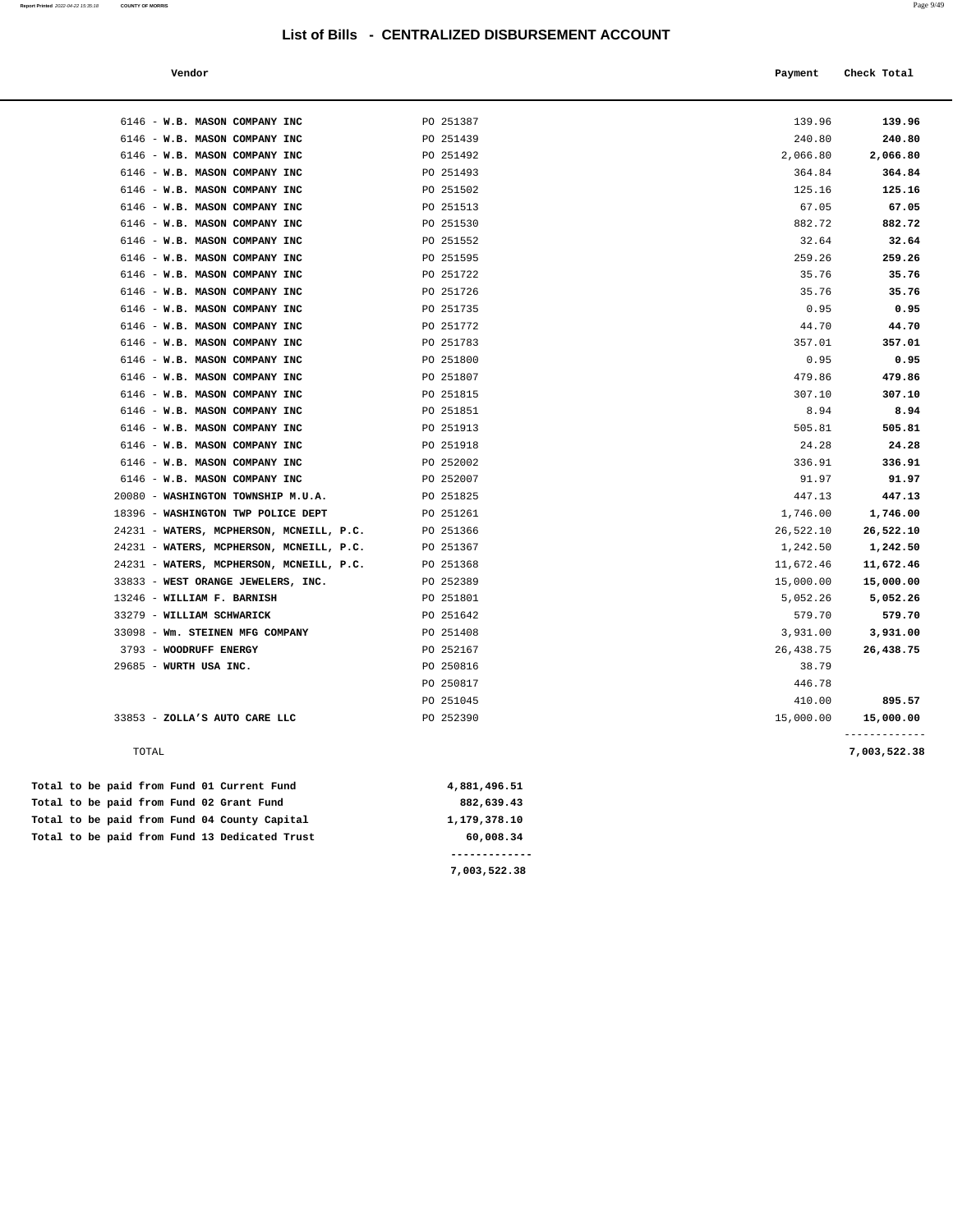| Account | <b>PO #</b> | Vendor | Description | Payment | Account Total |
|---------|-------------|--------|-------------|---------|---------------|
|         |             |        |             |         |               |

# **Current Fund**

# **County Administrator**

| 251474 NJAC                                                    |                   | 990.00        |
|----------------------------------------------------------------|-------------------|---------------|
| 251466 MC LEAGUE OF MUNICIPALITIES                             |                   | 50.00         |
| $01 - 201 - 20 - 100100 - 039$<br>Education Schools & Training | TOTAL FOR ACCOUNT | 1,040.00      |
| 251918 W.B. MASON COMPANY INC                                  |                   | 24.28         |
| 252002 W.B. MASON COMPANY INC                                  |                   | 336.91        |
| 01-201-20-100100-058<br>Office Supplies & Stationery           | TOTAL FOR ACCOUNT | 361.19        |
| 251978 RICOH USA, INC.                                         |                   | 594.86        |
| (2021) Office Machines - Rental<br>01-203-20-100100-164        | TOTAL FOR ACCOUNT | 594.86        |
|                                                                |                   | ------------- |
| TOTAL for County Administrator                                 |                   | 1,996.05      |

#### **Personnel**

| 249510 W.B. MASON COMPANY INC                        | 35.98             |              |
|------------------------------------------------------|-------------------|--------------|
| 249510 W.B. MASON COMPANY INC                        | 19.99             |              |
| 249510 W.B. MASON COMPANY INC                        | 7.99              |              |
| 249510 W.B. MASON COMPANY INC                        | 18.52             |              |
| 249510 W.B. MASON COMPANY INC                        | 8.99              |              |
| 249510 W.B. MASON COMPANY INC                        | 10.96             |              |
| 249510 W.B. MASON COMPANY INC                        | 182.45            |              |
| 249510 W.B. MASON COMPANY INC                        | 12.59             |              |
| 249510 W.B. MASON COMPANY INC                        | 12.59             |              |
| 249510 W.B. MASON COMPANY INC                        | 10.29             |              |
| Office Supplies & Stationery<br>01-201-20-105100-058 | TOTAL FOR ACCOUNT | 320.35       |
|                                                      |                   |              |
| 252440 COUNTY OF MORRIS                              | 9.41              |              |
| 01-201-20-105100-068 Postage & Metered Mail          | TOTAL FOR ACCOUNT | 9.41         |
|                                                      |                   |              |
| 251299 STORAGE SYSTEMS USA                           | 716.00            |              |
| 01-201-20-105100-095 Other Administrative Supplies   | TOTAL FOR ACCOUNT | 716.00       |
|                                                      |                   |              |
|                                                      |                   | ------------ |
| TOTAL for Personnel                                  |                   | 1,045.76     |
|                                                      |                   |              |

### **Board of Chosen Freeholders**

| 250958 SANCHEZ ENGRAVING LLC                             |                   | 40.00    |
|----------------------------------------------------------|-------------------|----------|
| Office Supplies & Stationery<br>01-201-20-110100-058     | TOTAL FOR ACCOUNT | 40.00    |
|                                                          |                   |          |
| 252440 COUNTY OF MORRIS                                  |                   | 18.48    |
| 252440 COUNTY OF MORRIS                                  |                   | 40.10    |
| $01 - 201 - 20 - 110100 - 068$<br>Postage & Metered Mail | TOTAL FOR ACCOUNT | 58.58    |
|                                                          |                   |          |
| 251474 NJAC                                              |                   | 1,980.00 |
| 251466 MC LEAGUE OF MUNICIPALITIES                       |                   | 250.00   |
| 251737 MORRIS COUNTY CHAMBER OF                          |                   | 150.00   |
| 252152 VILLAGE SHOP RITE                                 |                   | 280.23   |
| Special Projects<br>01-201-20-110100-079                 | TOTAL FOR ACCOUNT | 2,660.23 |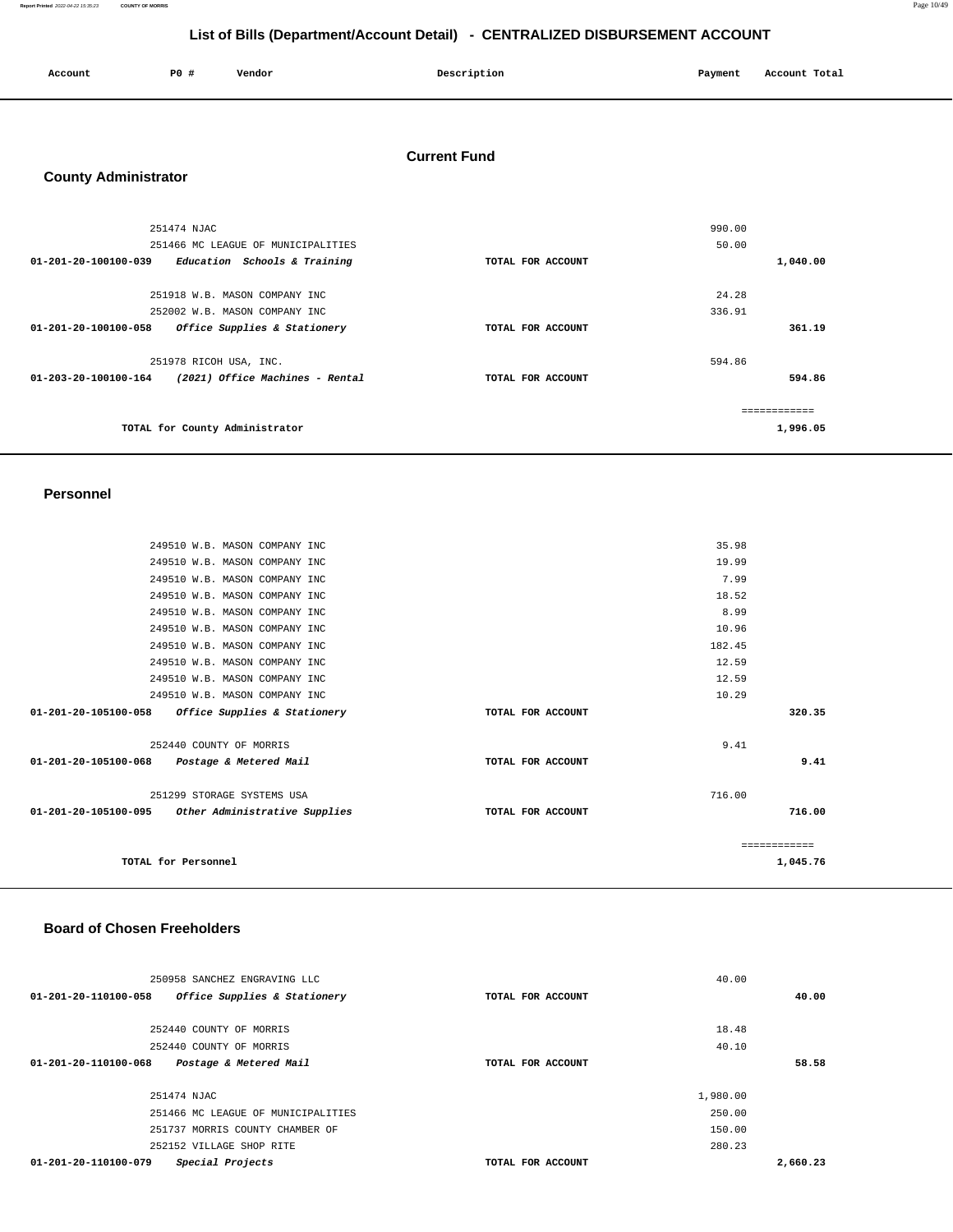| Account                            | PO# | Vendor                                | Description       | Payment | Account Total |
|------------------------------------|-----|---------------------------------------|-------------------|---------|---------------|
| <b>Board of Chosen Freeholders</b> |     |                                       |                   |         |               |
|                                    |     | 251787 RICOH USA, INC.                |                   | 961.77  |               |
| 01-201-20-110100-164               |     | Office Machines - Rental              | TOTAL FOR ACCOUNT |         | 961.77        |
|                                    |     |                                       |                   |         | ------------- |
|                                    |     | TOTAL for Board of Chosen Freeholders |                   |         | 3,720.58      |

#### **Clerk of the Board**

| TOTAL for Clerk of the Board                                 |                   | 2.368.26       |
|--------------------------------------------------------------|-------------------|----------------|
|                                                              |                   | ============   |
| 01-201-20-110105-079 Special Projects                        | TOTAL FOR ACCOUNT | 595.00         |
| 251466 MC LEAGUE OF MUNICIPALITIES                           |                   | 100.00         |
| 251474 NJAC                                                  |                   | 495.00         |
|                                                              |                   |                |
| 01-201-20-110105-022 Advertising                             | TOTAL FOR ACCOUNT | 1,773.26       |
| 252221 GANNETT NJ NEWSPAPERS                                 |                   | 77.90          |
| 251897 GANNETT NJ NEWSPAPERS                                 |                   | 48.26          |
| 251907 GANNETT NJ NEWSPAPERS                                 |                   | 95.84          |
| 251844 GANNETT NJ NEWSPAPERS                                 |                   | 56.06          |
| 251775 GANNETT NJ NEWSPAPERS                                 |                   | 56.06          |
| 251847 GANNETT NJ NEWSPAPERS                                 |                   | 58.40          |
| 251846 GANNETT NJ NEWSPAPERS                                 |                   | 58.40          |
| 251845 GANNETT NJ NEWSPAPERS                                 |                   | 56.84          |
| 251843 GANNETT NJ NEWSPAPERS                                 |                   | 56.06          |
| 251842 GANNETT NJ NEWSPAPERS                                 |                   | 58.40          |
| 251840 GANNETT NJ NEWSPAPERS<br>251841 GANNETT NJ NEWSPAPERS |                   | 58.40<br>56.06 |
| 251706 GANNETT NJ NEWSPAPERS                                 |                   | 67.76          |
| 251705 GANNETT NJ NEWSPAPERS                                 |                   | 70.88          |
| 251704 GANNETT NJ NEWSPAPERS                                 |                   | 70.10          |
| 251708 GANNETT NJ NEWSPAPERS                                 |                   | 69.32          |
| 251709 GANNETT NJ NEWSPAPERS                                 |                   | 70.10          |
| 251710 GANNETT NJ NEWSPAPERS                                 |                   | 66.98          |
| 251711 GANNETT NJ NEWSPAPERS                                 |                   | 57.62          |
| 251695 GANNETT NJ NEWSPAPERS                                 |                   | 57.62          |
| 251712 GANNETT NJ NEWSPAPERS                                 |                   | 58.40          |
| 251694 GANNETT NJ NEWSPAPERS                                 |                   | 57.62          |
| 251763 GANNETT NJ NEWSPAPERS                                 |                   | 58.40          |
| 251629 GANNETT NJ NEWSPAPERS                                 |                   | 58.40          |
| 251768 GANNETT NJ NEWSPAPERS                                 |                   | 58.40          |
| 251649 GANNETT NJ NEWSPAPERS                                 |                   | 48.26          |
| 251740 GANNETT NJ NEWSPAPERS                                 |                   | 117.68         |
| 251764 GANNETT NJ NEWSPAPERS                                 |                   | 49.04          |
|                                                              |                   |                |

# **County Clerk**

|          | 860.00 |                   | 250353 THOMSON REUTER-WEST                                       |  |
|----------|--------|-------------------|------------------------------------------------------------------|--|
|          | 428.00 |                   | 250353 THOMSON REUTER-WEST                                       |  |
| 1,288.00 |        | TOTAL FOR ACCOUNT | Associations and Memberships<br>$01 - 201 - 20 - 120100 - 023$   |  |
|          | 31.95  |                   | 248753 I D CHECKING GUIDE                                        |  |
| 31.95    |        | TOTAL FOR ACCOUNT | $01 - 201 - 20 - 120100 - 028$<br><b>Books &amp; Periodicals</b> |  |
|          | 78.00  |                   | 250422 SANCHEZ ENGRAVING LLC                                     |  |
|          | 580.00 |                   | 249037 COUNTY BUSINESS SYSTEMS INC                               |  |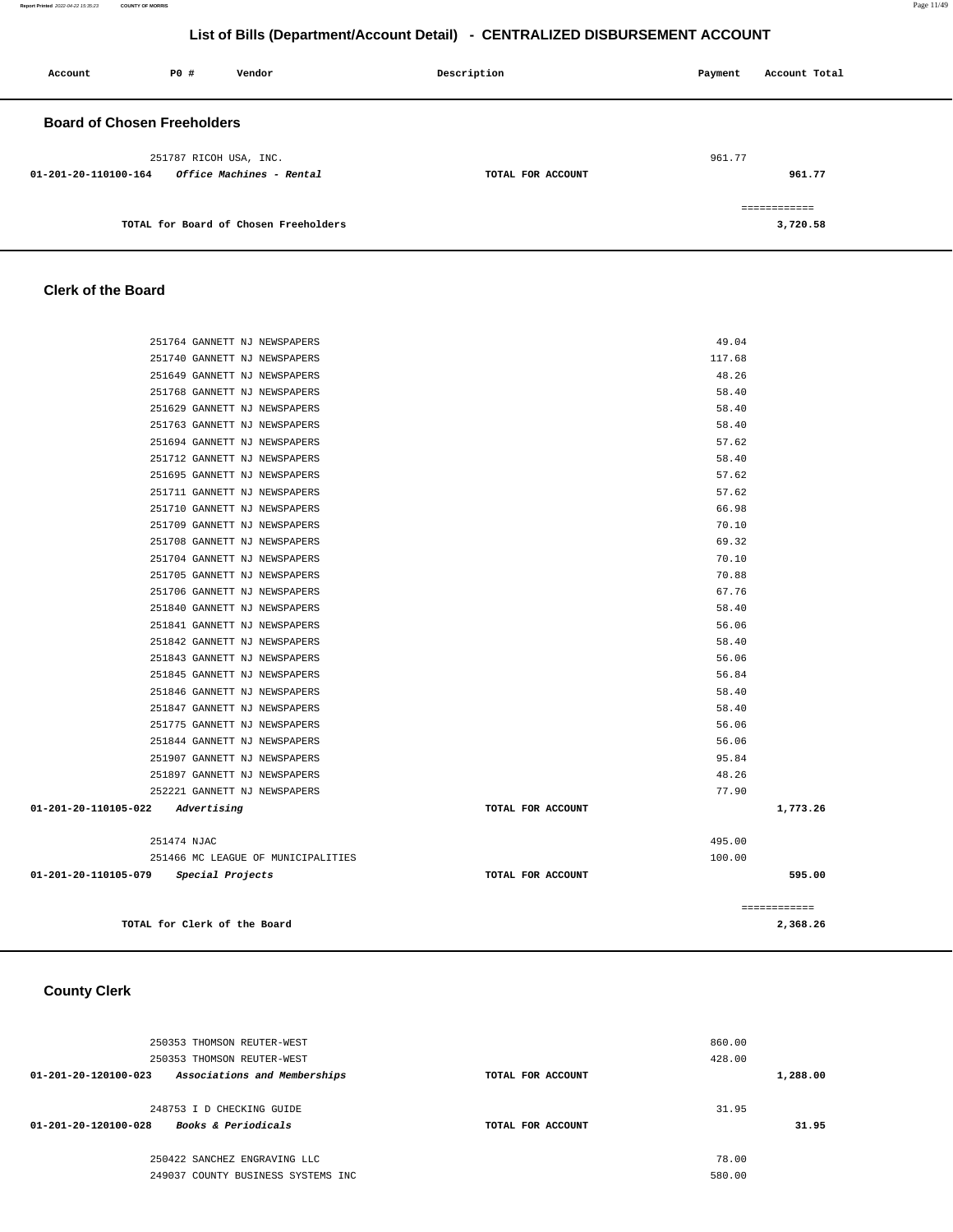| Account                                           | P0 #                    | Vendor                                                   | Description       | Payment  | Account Total |
|---------------------------------------------------|-------------------------|----------------------------------------------------------|-------------------|----------|---------------|
| <b>County Clerk</b>                               |                         |                                                          |                   |          |               |
| 01-201-20-120100-058 Office Supplies & Stationery |                         |                                                          | TOTAL FOR ACCOUNT |          | 658.00        |
|                                                   | 252440 COUNTY OF MORRIS |                                                          |                   | 2,802.59 |               |
| 01-201-20-120100-068 Postage & Metered Mail       |                         |                                                          | TOTAL FOR ACCOUNT |          | 2,802.59      |
|                                                   | 251209 GILL ID SYSTEMS  |                                                          |                   | 510.00   |               |
|                                                   | 250718 CDW GOVERNMENT   |                                                          |                   | 95.49    |               |
|                                                   | 250718 CDW GOVERNMENT   |                                                          |                   | 919.25   |               |
| 01-201-20-120100-069                              | Printing                |                                                          | TOTAL FOR ACCOUNT |          | 1,524.74      |
|                                                   |                         | 249753 UNITED PARCEL SERVICE                             |                   | 180.00   |               |
|                                                   |                         | 250655 UNITED PARCEL SERVICE                             |                   | 144.00   |               |
| 01-201-20-120100-084 Other Outside Services       |                         |                                                          | TOTAL FOR ACCOUNT |          | 324.00        |
|                                                   | 251829 RICOH USA, INC.  |                                                          |                   | 97.09    |               |
|                                                   |                         | 01-203-20-120100-044 (2021) Equipment Service Agreements | TOTAL FOR ACCOUNT |          | 97.09         |
|                                                   |                         |                                                          |                   |          | ============  |
|                                                   | TOTAL for County Clerk  |                                                          |                   |          | 6,726.37      |

## **County Board of Elections**

| 251913 W.B. MASON COMPANY INC                        |                   | 505.81   |  |
|------------------------------------------------------|-------------------|----------|--|
| 01-201-20-121100-058<br>Office Supplies & Stationery | TOTAL FOR ACCOUNT | 505.81   |  |
|                                                      |                   |          |  |
| 251625 U-LINE SHIPPING SUPPLY                        |                   | 65.00    |  |
| 251625 U-LINE SHIPPING SUPPLY                        |                   | 19.71    |  |
| 251626 INTAB LLC                                     |                   | 214.80   |  |
| 251626 INTAB LLC                                     |                   | 20.55    |  |
| 01-201-20-121100-059<br>Other General Expenses       | TOTAL FOR ACCOUNT | 320.06   |  |
|                                                      |                   |          |  |
| 252440 COUNTY OF MORRIS                              |                   | 540.61   |  |
| 01-201-20-121100-068<br>Postage & Metered Mail       | TOTAL FOR ACCOUNT | 540.61   |  |
|                                                      |                   |          |  |
|                                                      |                   |          |  |
| TOTAL for County Board of Elections                  |                   | 1,366.48 |  |

## **Superintendent of Elections**

| 251912 D. C. EXPRESS INC                              |                   | 950.00   |          |
|-------------------------------------------------------|-------------------|----------|----------|
| 251912 D. C. EXPRESS INC                              |                   | 665.00   |          |
| 251912 D. C. EXPRESS INC                              |                   | 250.00   |          |
| 249335 MGL PRINTING SOLUTIONS                         |                   | 3,475.00 |          |
| 249335 MGL PRINTING SOLUTIONS                         |                   | 394.00   |          |
| 01-201-20-121105-057<br>National Voter Registration   | TOTAL FOR ACCOUNT |          | 5,734.00 |
|                                                       |                   |          |          |
| 251758 D. C. EXPRESS INC                              |                   | 40.00    |          |
| 251758 D. C. EXPRESS INC                              |                   | 760.00   |          |
| 251758 D. C. EXPRESS INC                              |                   | 40.00    |          |
| 251758 D. C. EXPRESS INC                              |                   | 40.00    |          |
| 01-201-20-121105-076<br>School Board Elections        | TOTAL FOR ACCOUNT |          | 880.00   |
|                                                       |                   |          |          |
| 251772 W.B. MASON COMPANY INC                         |                   | 44.70    |          |
| 01-201-20-121105-095<br>Other Administrative Supplies | TOTAL FOR ACCOUNT |          | 44.70    |
|                                                       |                   |          |          |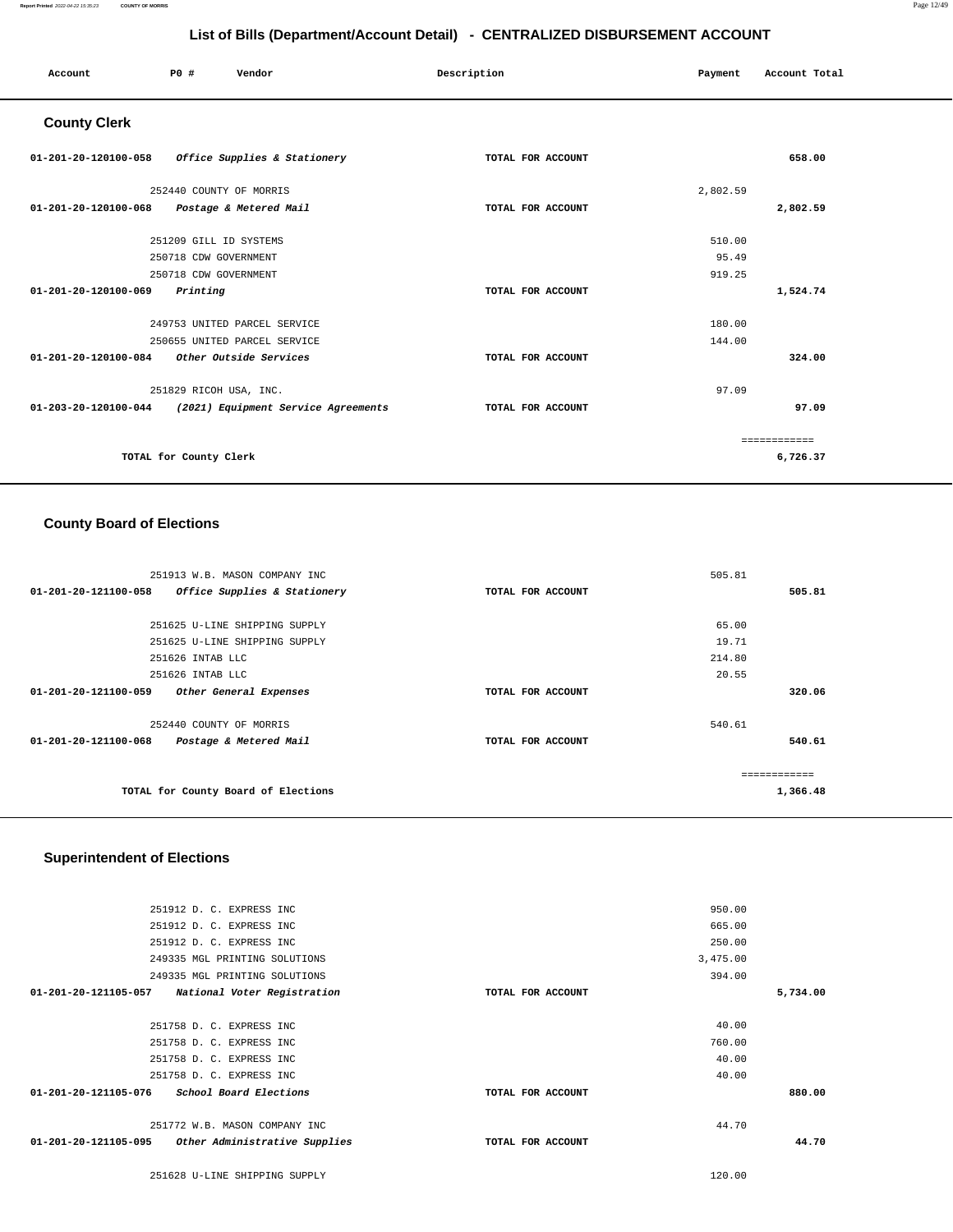| Account                            | PO# | Vendor                                | Description       | Payment | Account Total |
|------------------------------------|-----|---------------------------------------|-------------------|---------|---------------|
| <b>Superintendent of Elections</b> |     |                                       |                   |         |               |
|                                    |     | 251628 U-LINE SHIPPING SUPPLY         |                   | 41.00   |               |
|                                    |     | 251628 U-LINE SHIPPING SUPPLY         |                   | 108.00  |               |
|                                    |     | 251628 U-LINE SHIPPING SUPPLY         |                   | 90.00   |               |
|                                    |     | 251628 U-LINE SHIPPING SUPPLY         |                   | 432.00  |               |
|                                    |     | 251628 U-LINE SHIPPING SUPPLY         |                   | 144.00  |               |
|                                    |     | 251628 U-LINE SHIPPING SUPPLY         |                   | 90.00   |               |
|                                    |     | 251628 U-LINE SHIPPING SUPPLY         |                   | 96.55   |               |
|                                    |     | 250977 GLOBAL EQUIPMENT COMPANY       |                   | 124.80  |               |
|                                    |     | 250977 GLOBAL EQUIPMENT COMPANY       |                   | 18.99   |               |
| 01-201-20-121105-104               |     | Electronic Voting Machine             | TOTAL FOR ACCOUNT |         | 1,265.34      |
|                                    |     |                                       |                   |         | ============  |
|                                    |     | TOTAL for Superintendent of Elections |                   |         | 7,924.04      |

# **County Elections (Cty Clerk)**

|                      | 251828 GANNETT NJ NEWSPAPERS           |                   | 305.90    |              |
|----------------------|----------------------------------------|-------------------|-----------|--------------|
| 01-201-20-121110-022 | Advertising                            | TOTAL FOR ACCOUNT |           | 305.90       |
|                      |                                        |                   |           |              |
|                      | 252049 ANN F. GROSSI                   |                   | 30.00     |              |
|                      | 252049 ANN F. GROSSI                   |                   | 15.00     |              |
| 01-201-20-121110-058 | Office Supplies & Stationery           | TOTAL FOR ACCOUNT |           | 45.00        |
|                      | 252440 COUNTY OF MORRIS                |                   | 16.96     |              |
| 01-201-20-121110-068 | Postage & Metered Mail                 | TOTAL FOR ACCOUNT |           | 16.96        |
|                      | 248768 INTAB LLC                       |                   | 13,641.26 |              |
| 01-201-20-121110-069 | Printing                               | TOTAL FOR ACCOUNT |           | 13,641.26    |
|                      | 251773 D. C. EXPRESS INC               |                   | 10.00     |              |
|                      | 251773 D. C. EXPRESS INC               |                   | 10.00     |              |
| 01-201-20-121110-076 | School Board Elections                 | TOTAL FOR ACCOUNT |           | 20.00        |
|                      | 252049 ANN F. GROSSI                   |                   | 6.68      |              |
| 01-201-20-121110-185 | Food                                   | TOTAL FOR ACCOUNT |           | 6.68         |
|                      | 251829 RICOH USA, INC.                 |                   | 1,107.09  |              |
| 01-201-20-121110-259 | Equipment Rental                       | TOTAL FOR ACCOUNT |           | 1,107.09     |
|                      |                                        |                   |           | ============ |
|                      | TOTAL for County Elections (Cty Clerk) |                   |           | 15,142.89    |

## **County Treasurer**

|                                | 252260 TELESEARCH INC         |                   | 650.65 |          |
|--------------------------------|-------------------------------|-------------------|--------|----------|
|                                | 252260 TELESEARCH INC         |                   | 105.00 |          |
|                                | 252260 TELESEARCH INC         |                   | 520.52 |          |
| 01-201-20-130100-016           | Outside Salaries & Wages      | TOTAL FOR ACCOUNT |        | 1,276.17 |
|                                |                               |                   |        |          |
|                                | 252440 COUNTY OF MORRIS       |                   | 266.75 |          |
| $01 - 201 - 20 - 130100 - 068$ | Postage & Metered Mail        | TOTAL FOR ACCOUNT |        | 266.75   |
|                                |                               |                   |        |          |
|                                | 251726 W.B. MASON COMPANY INC |                   | 35.76  |          |
| $01 - 201 - 20 - 130100 - 084$ | Other Outside Services        | TOTAL FOR ACCOUNT |        | 35.76    |
|                                |                               |                   |        |          |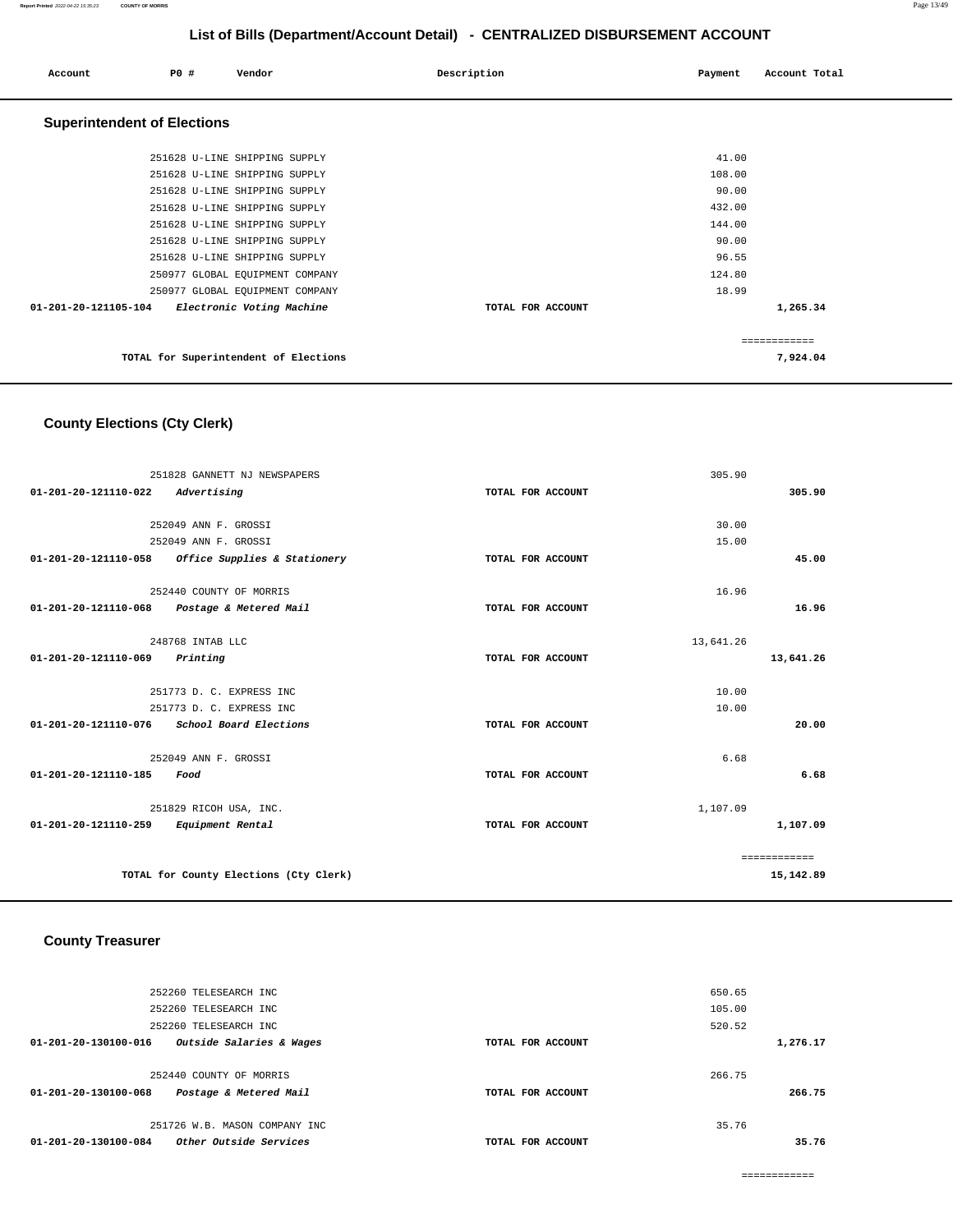#### **Report Printed** 2022-04-22 15:35:23 **COUNTY OF MORRIS** Page 14/49

# **List of Bills (Department/Account Detail) - CENTRALIZED DISBURSEMENT ACCOUNT**

| Account                 | P0 #                       | Vendor | Description | Payment | Account Total |
|-------------------------|----------------------------|--------|-------------|---------|---------------|
| <b>County Treasurer</b> |                            |        |             |         |               |
|                         | TOTAL for County Treasurer |        |             |         | 1,578.68      |

**Purchasing Division** 

| 252440 COUNTY OF MORRIS                        |                   | 85.13        |  |
|------------------------------------------------|-------------------|--------------|--|
| 01-201-20-130105-068<br>Postage & Metered Mail | TOTAL FOR ACCOUNT | 85.13        |  |
|                                                |                   | ============ |  |
| TOTAL for Purchasing Division                  |                   | 85.13        |  |
|                                                |                   |              |  |

**Office Services** 

| 252259 SUSAN BROTONS |                              |                   | 8.09 |
|----------------------|------------------------------|-------------------|------|
| 01-201-20-130110-058 | Office Supplies & Stationery | TOTAL FOR ACCOUNT | 8.09 |
|                      |                              |                   |      |
|                      |                              |                   |      |
|                      | TOTAL for Office Services    |                   | 8.09 |
|                      |                              |                   |      |

## **Information Technology Div**

|                                | 249892 W.B. MASON COMPANY INC        |                   | 92.96      |              |
|--------------------------------|--------------------------------------|-------------------|------------|--------------|
|                                | 251192 W.B. MASON COMPANY INC        |                   | 155.32     |              |
| 01-201-20-140100-058           | Office Supplies & Stationery         | TOTAL FOR ACCOUNT |            | 248.28       |
|                                |                                      |                   |            |              |
|                                | 252440 COUNTY OF MORRIS              |                   | 0.53       |              |
| 01-201-20-140100-068           | Postage & Metered Mail               | TOTAL FOR ACCOUNT |            | 0.53         |
|                                |                                      |                   |            |              |
|                                | 250045 SHI INTERNATIONAL CORP        |                   | 2,314.00   |              |
| $01 - 201 - 20 - 140100 - 078$ | Software Maintenance                 | TOTAL FOR ACCOUNT |            | 2,314.00     |
|                                |                                      |                   |            |              |
|                                | 242236 SHI INTERNATIONAL CORP        |                   | 6,748.00   |              |
| 01-203-20-140100-036           | (2021) Contracted Services           | TOTAL FOR ACCOUNT |            | 6,748.00     |
|                                |                                      |                   |            |              |
|                                | 244499 SHI INTERNATIONAL CORP        |                   | 39, 311.85 |              |
| $01 - 203 - 20 - 140100 - 078$ | (2021) Software Maintenance          | TOTAL FOR ACCOUNT |            | 39, 311.85   |
|                                |                                      |                   |            |              |
|                                | 251527 RICOH USA, INC.               |                   | 637.78     |              |
| 01-203-20-140100-164           | (2021) Office Machines - Rental      | TOTAL FOR ACCOUNT |            | 637.78       |
|                                |                                      |                   |            |              |
|                                |                                      |                   |            | ============ |
|                                | TOTAL for Information Technology Div |                   |            | 49,260.44    |
|                                |                                      |                   |            |              |

## **County Board of Taxation**

| 252440 COUNTY OF MORRIS                        |                   | 272.81 |
|------------------------------------------------|-------------------|--------|
| 01-201-20-150100-068<br>Postage & Metered Mail | TOTAL FOR ACCOUNT | 272.81 |
|                                                |                   |        |
| TOTAL for County Board of Taxation             |                   | 272.81 |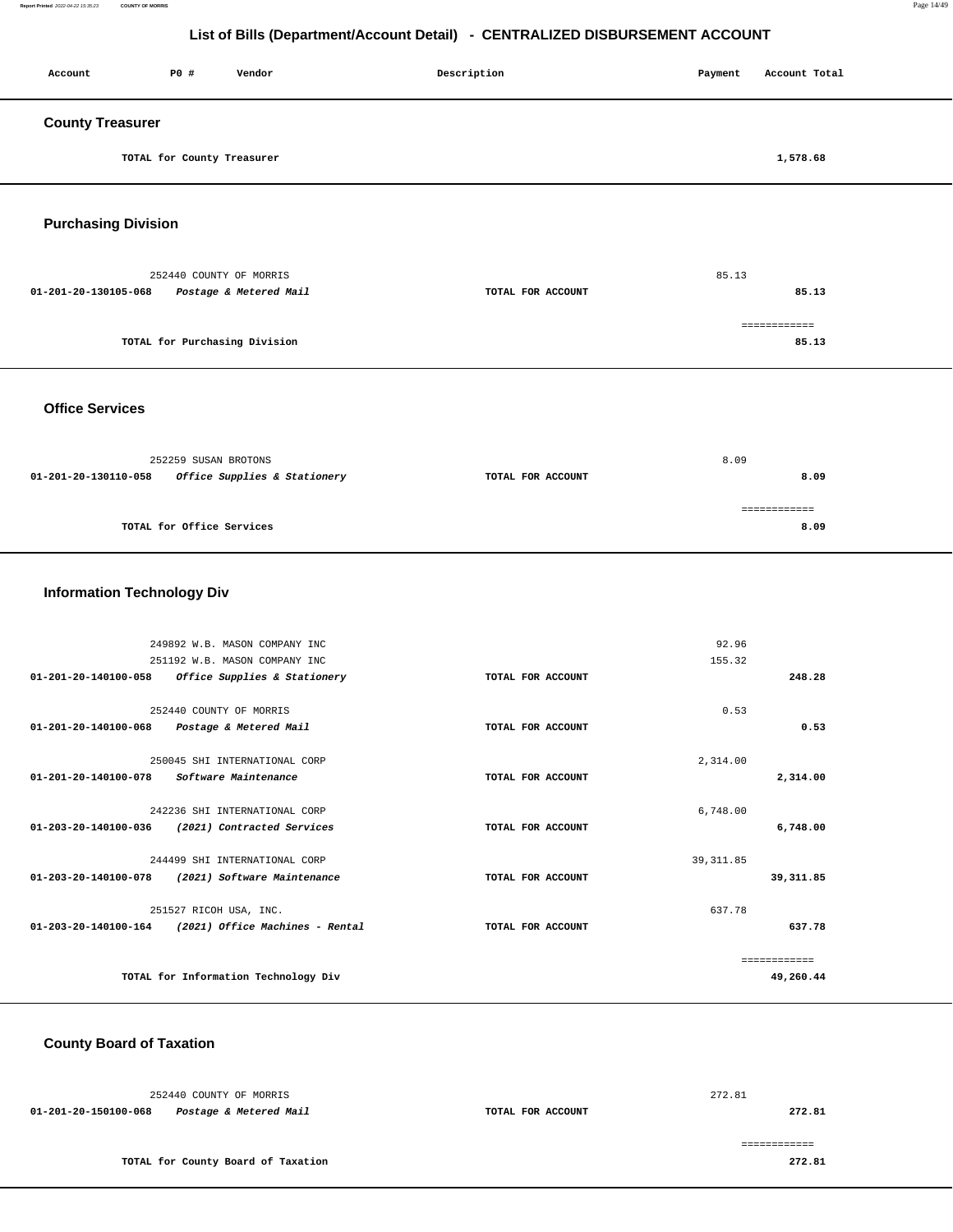#### **Report Printed** 2022-04-22 15:35:23 **COUNTY OF MORRIS** Page 15/49

# **List of Bills (Department/Account Detail) - CENTRALIZED DISBURSEMENT ACCOUNT**

| Account | P0 # | Vendor | Description | Payment | Account Total |
|---------|------|--------|-------------|---------|---------------|
|         |      |        |             |         |               |

# **County Counsel**

| 251546 TRIMBOLI & PRUSINOWSKI, LLC      | 70.00             |            |
|-----------------------------------------|-------------------|------------|
| 251546 TRIMBOLI & PRUSINOWSKI, LLC      | 752.50            |            |
| 251546 TRIMBOLI & PRUSINOWSKI, LLC      | 983.46            |            |
| 251546 TRIMBOLI & PRUSINOWSKI, LLC      | 122.50            |            |
| 251546 TRIMBOLI & PRUSINOWSKI, LLC      | 595.00            |            |
| 251166 CLEARY GIACOBBE ALFIERI &        | 1,645.50          |            |
| 251166 CLEARY GIACOBBE ALFIERI &        | 17,946.00         |            |
| 251757 BARBARULA LAW OFFICE             | 647.50            |            |
| $01 - 201 - 20 - 155100 - 051$<br>Legal | TOTAL FOR ACCOUNT | 22,762.46  |
|                                         |                   |            |
|                                         |                   | ---------- |
| TOTAL for County Counsel                |                   | 22,762.46  |

# **County Surrogate**

| 251564 MORRIS COUNTY LEAGUE OF MUNICIPALITIES                  | 50.00             |               |
|----------------------------------------------------------------|-------------------|---------------|
| 01-201-20-160100-023<br>Associations and Memberships           | TOTAL FOR ACCOUNT | 50.00         |
|                                                                |                   |               |
| 251815 W.B. MASON COMPANY INC                                  |                   | $-178.50$     |
| 251815 W.B. MASON COMPANY INC                                  |                   | 485.60        |
| 251807 W.B. MASON COMPANY INC                                  |                   | 142.23        |
| 251807 W.B. MASON COMPANY INC                                  |                   | 209.57        |
| 251807 W.B. MASON COMPANY INC                                  |                   | 63.60         |
| 251807 W.B. MASON COMPANY INC                                  |                   | 51.32         |
| 251807 W.B. MASON COMPANY INC                                  |                   | 13.14         |
| $01 - 201 - 20 - 160100 - 058$<br>Office Supplies & Stationery | TOTAL FOR ACCOUNT | 786.96        |
| 252440 COUNTY OF MORRIS                                        |                   | 248.90        |
| $01 - 201 - 20 - 160100 - 068$<br>Postage & Metered Mail       | TOTAL FOR ACCOUNT | 248.90        |
|                                                                |                   | ------------- |
| TOTAL for County Surrogate                                     |                   | 1,085.86      |

# **Engineering**

|              | 10.29    |                   | 251552 W.B. MASON COMPANY INC         |                      |
|--------------|----------|-------------------|---------------------------------------|----------------------|
|              |          |                   |                                       |                      |
|              | 67.05    |                   | 251552 W.B. MASON COMPANY INC         |                      |
|              | $-44.70$ |                   | 251552 W.B. MASON COMPANY INC         |                      |
| 32.64        |          | TOTAL FOR ACCOUNT | Office Supplies & Stationery          | 01-201-20-165100-058 |
|              |          |                   |                                       |                      |
|              | 1.59     |                   | 252440 COUNTY OF MORRIS               |                      |
|              | 3.98     |                   | 252440 COUNTY OF MORRIS               |                      |
|              | 35.83    |                   | 252440 COUNTY OF MORRIS               |                      |
| 41.40        |          | TOTAL FOR ACCOUNT | Postage & Metered Mail                | 01-201-20-165100-068 |
|              | 5,100.00 |                   | 251556 TREASURER, STATE OF NEW JERSEY |                      |
|              | 900.00   |                   | 251555 TREASURER, STATE OF NEW JERSEY |                      |
| 6,000.00     |          | TOTAL FOR ACCOUNT | Other Outside Services                | 01-201-20-165100-084 |
| ------------ |          |                   |                                       |                      |
| 6,074.04     |          |                   | TOTAL for Engineering                 |                      |
|              |          |                   |                                       |                      |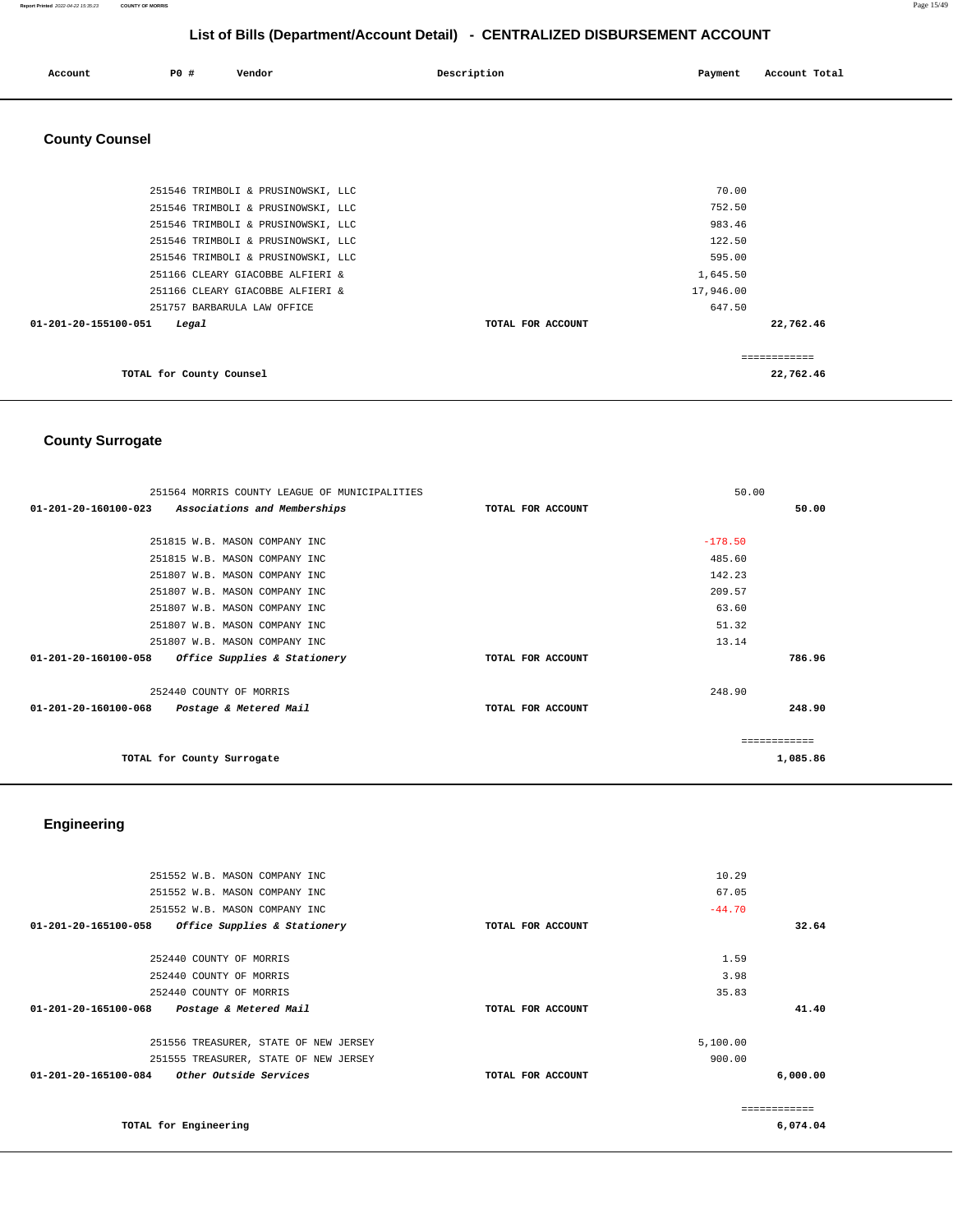#### **Report Printed** 2022-04-22 15:35:23 **COUNTY OF MORRIS** Page 16/49

# **List of Bills (Department/Account Detail) - CENTRALIZED DISBURSEMENT ACCOUNT**

| Account               | <b>PO #</b>              | Vendor                       | Description       | Payment          | Account Total |
|-----------------------|--------------------------|------------------------------|-------------------|------------------|---------------|
| <b>Planning Board</b> |                          |                              |                   |                  |               |
|                       | 251767 MICHAEL DIGIULIO  | 250991 NJ PLANNING OFFICIALS |                   | 370.00<br>130.00 |               |
|                       | 252008 ANTHONY SORIANO   |                              |                   | 130.00           |               |
| 01-201-20-180100-023  |                          | Associations and Memberships | TOTAL FOR ACCOUNT |                  | 630.00        |
|                       | 252440 COUNTY OF MORRIS  |                              |                   | 72.91            |               |
| 01-201-20-180100-068  |                          | Postage & Metered Mail       | TOTAL FOR ACCOUNT |                  | 72.91         |
|                       |                          |                              |                   |                  | ============  |
|                       | TOTAL for Planning Board |                              |                   |                  | 702.91        |

# **County Weights & Measures**

| 251723 DANIEL S. DRAKE           |                                                       |                   | 28.39      |              |
|----------------------------------|-------------------------------------------------------|-------------------|------------|--------------|
|                                  | 251723 DANIEL S. DRAKE                                |                   | 18.00      |              |
|                                  | 251723 DANIEL S. DRAKE                                |                   | 20.23      |              |
| 01-201-22-201100-059             | Other General Expenses                                | TOTAL FOR ACCOUNT |            | 66.62        |
|                                  | 252440 COUNTY OF MORRIS                               |                   | 49.39      |              |
|                                  |                                                       | TOTAL FOR ACCOUNT |            | 49.39        |
|                                  | 01-201-22-201100-068 Postage & Metered Mail           |                   |            |              |
|                                  | 251722 W.B. MASON COMPANY INC                         |                   | 35.76      |              |
| 01-201-22-201100-084             | Other Outside Services                                | TOTAL FOR ACCOUNT |            | 35.76        |
|                                  | 252164 JERSEY CENTRAL POWER & LIGHT                   |                   | 1,328.37   |              |
| $01 - 201 - 22 - 201100 - 137$   | Electricity                                           | TOTAL FOR ACCOUNT |            | 1,328.37     |
|                                  |                                                       |                   |            |              |
|                                  | 252441 NATIONAL FUEL OIL INC.                         |                   | 987.45     |              |
| $01 - 201 - 22 - 201100 - 140$   | Gas Purchases                                         | TOTAL FOR ACCOUNT |            | 987.45       |
|                                  | 252171 PSE&G CO                                       |                   | 709.20     |              |
|                                  | 252183 DIRECT ENERGY BUSINESS MARKETING               |                   | 757.27     |              |
| 01-201-22-201100-141 Natural Gas |                                                       | TOTAL FOR ACCOUNT |            | 1,466.47     |
|                                  |                                                       |                   |            |              |
|                                  | 251275 SIGN A RAMA LEDGEWOOD                          |                   | 428.00     |              |
| 01-201-22-201100-262             | Machinery Repairs & Parts                             | TOTAL FOR ACCOUNT |            | 428.00       |
|                                  | 252091 COUNTY OF MORRIS                               |                   | 38, 475.56 |              |
| 01-201-22-201100-329             | Hospital Insurance Premiums                           | TOTAL FOR ACCOUNT |            | 38,475.56    |
|                                  |                                                       |                   |            |              |
|                                  | 250453 GRAINGER                                       |                   | 207.02     |              |
|                                  | 250954 GRAINGER                                       |                   | 116.16     |              |
|                                  | 01-203-22-201100-262 (2021) Machinery Repairs & Parts | TOTAL FOR ACCOUNT |            | 323.18       |
|                                  |                                                       |                   |            | ============ |
|                                  | TOTAL for County Weights & Measures                   |                   |            | 43,160.80    |

## **Employee Group Insurance**

| 251970 BROWN & BROWN METRO, INC.                              |                   | 7,083.33  |
|---------------------------------------------------------------|-------------------|-----------|
| 251970 BROWN & BROWN METRO, INC.                              |                   | 7,083.33  |
| 01-201-23-220100-090<br>Employee Group Insurance Expenditures | TOTAL FOR ACCOUNT | 14,166.66 |
|                                                               |                   |           |
| 247955 EUGENE RANDAZZO                                        |                   | 891.00    |
| 247549 JACOUELYN M. DONNELLEY                                 |                   | 914.40    |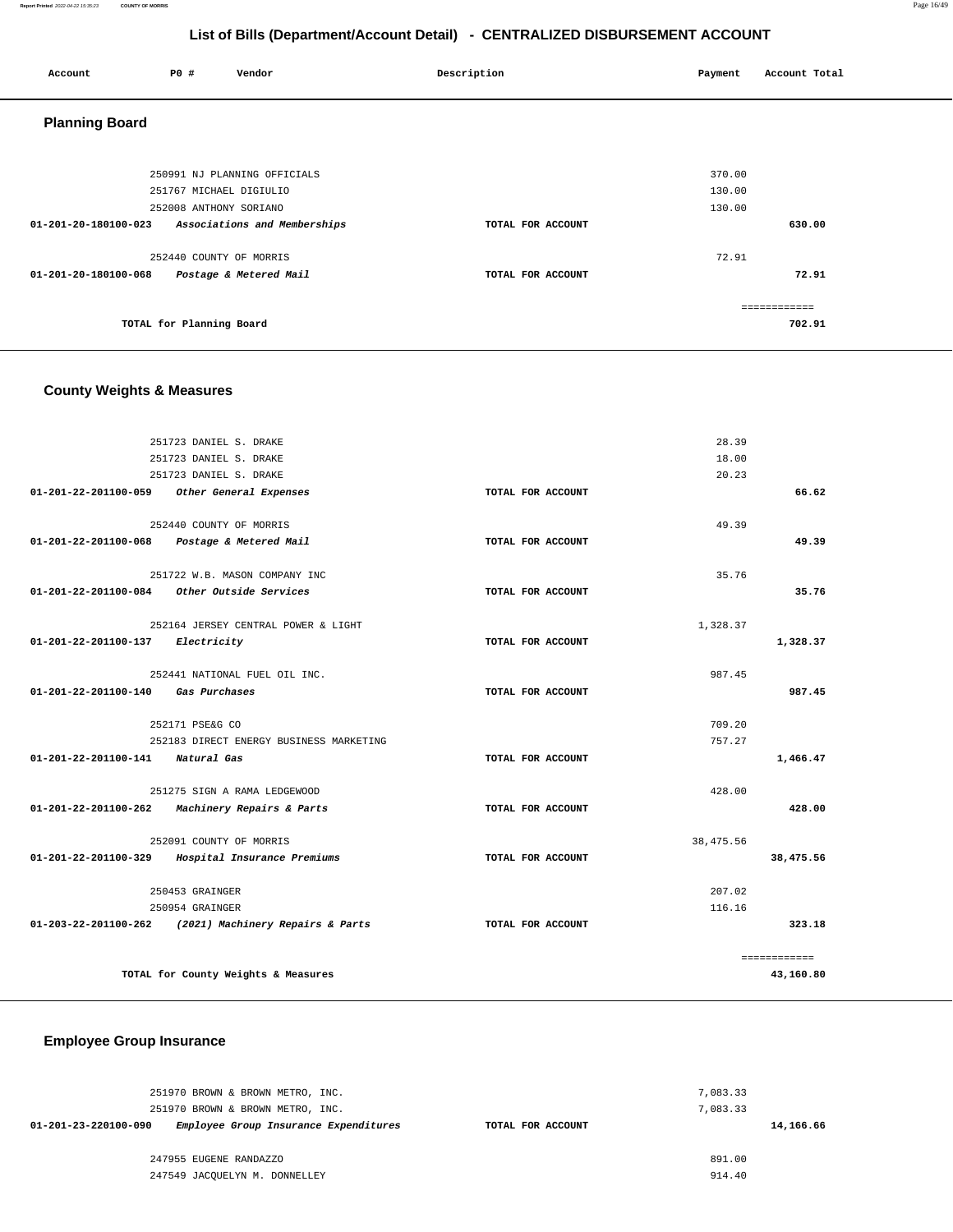| Account                         | P0 #                     | Vendor                                       | Description       | Payment | Account Total |
|---------------------------------|--------------------------|----------------------------------------------|-------------------|---------|---------------|
| <b>Employee Group Insurance</b> |                          |                                              |                   |         |               |
|                                 | 247594 MARIA FONSECA     |                                              |                   | 629.40  |               |
|                                 | 248293 DONNA VREELAND    |                                              |                   | 867.60  |               |
|                                 | 247903 JACOUELINE OLIVER |                                              |                   | 867.60  |               |
| 01-203-23-220100-090            |                          | (2021) Employee Group Insurance Expenditures | TOTAL FOR ACCOUNT |         | 4,170.00      |
|                                 |                          |                                              |                   |         | ============  |
|                                 |                          | TOTAL for Employee Group Insurance           |                   |         | 18,336.66     |
|                                 |                          |                                              |                   |         |               |

## **Unemployment Insurance**

|                      | 252338 COUNTY OF MORRIS             |                   | 600,000.00 |
|----------------------|-------------------------------------|-------------------|------------|
| 01-201-23-225100-090 | Unemployment Insurance Expenditures | TOTAL FOR ACCOUNT | 600,000.00 |
|                      |                                     |                   |            |
|                      |                                     |                   |            |
|                      | TOTAL for Unemployment Insurance    |                   | 600,000.00 |
|                      |                                     |                   |            |

## **Office of Emergency Management**

|                   | 2.12                     |          |
|-------------------|--------------------------|----------|
| TOTAL FOR ACCOUNT | 2.12                     |          |
| TOTAL FOR ACCOUNT | 13.58<br>13.58           |          |
|                   | 7.873.80                 |          |
|                   | ------------<br>7,889.50 |          |
|                   | TOTAL FOR ACCOUNT        | 7,873.80 |

## **Communications Center**

| 251752 APCO INTERNATIONAL, INC.                        |                   | 995.00   |          |
|--------------------------------------------------------|-------------------|----------|----------|
| 251769 APCO INTERNATIONAL, INC.                        |                   | 314.00   |          |
| 251769 APCO INTERNATIONAL, INC.                        |                   | 314.00   |          |
| 251727 NENA                                            |                   | 139.00   |          |
| 01-201-25-252105-039<br>Education Schools & Training   | TOTAL FOR ACCOUNT |          | 1,762.00 |
|                                                        |                   |          |          |
| 251751 BASE POWER SERVICES                             |                   | 825.00   |          |
| 251751 BASE POWER SERVICES                             |                   | 412.50   |          |
| 251751 BASE POWER SERVICES                             |                   | 770.00   |          |
| 251751 BASE POWER SERVICES                             |                   | 1,760.00 |          |
| 01-201-25-252105-044<br>Equipment Service Agreements   | TOTAL FOR ACCOUNT |          | 3,767.50 |
| 251736 FEDEX                                           |                   | 17.45    |          |
| 01-201-25-252105-068 Postage & Metered Mail            | TOTAL FOR ACCOUNT |          | 17.45    |
|                                                        |                   |          |          |
| 251064 KEYSTONE PUBLIC SAFETY INC.                     |                   | 750.00   |          |
| 251065 KEYSTONE PUBLIC SAFETY INC.                     |                   | 1,200.00 |          |
| 246663 CAROUSEL INDUSTRIES                             |                   | 2,952.02 |          |
| $01 - 201 - 25 - 252105 - 078$<br>Software Maintenance | TOTAL FOR ACCOUNT |          | 4,902.02 |
| 251729 FRONTLINE PUBLIC SAFETY                         |                   | 500.00   |          |
|                                                        |                   |          |          |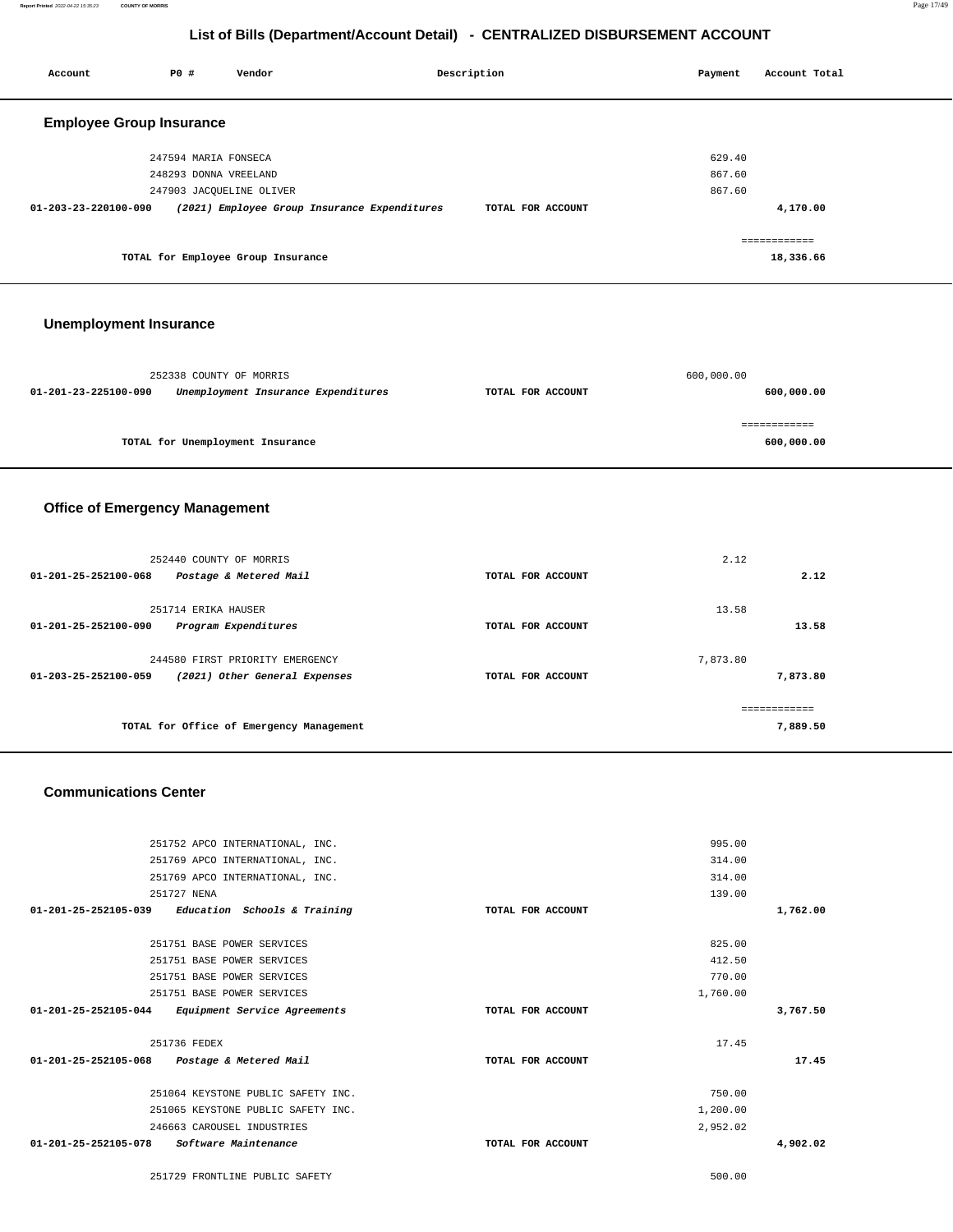| Account                      | P0 #        | Vendor                              | Description       | Payment | Account Total             |
|------------------------------|-------------|-------------------------------------|-------------------|---------|---------------------------|
| <b>Communications Center</b> |             |                                     |                   |         |                           |
| 01-201-25-252105-131         |             | County Wide Radio System            | TOTAL FOR ACCOUNT |         | 500.00                    |
| 01-201-25-252105-137         | Electricity | 251756 JERSEY CENTRAL POWER & LIGHT | TOTAL FOR ACCOUNT | 246.98  | 246.98                    |
|                              |             | TOTAL for Communications Center     |                   |         | ============<br>11,195.95 |

# **County Medical Examiner Office**

| 252440 COUNTY OF MORRIS                                    |                   | 22.35         |
|------------------------------------------------------------|-------------------|---------------|
| 01-201-25-254100-068<br>Postage & Metered Mail             | TOTAL FOR ACCOUNT | 22.35         |
| 250799 SIRCHIE                                             |                   | 24.92         |
| 250799 SIRCHIE                                             |                   | 24.92         |
| 250799 SIRCHIE                                             |                   | 1,195.53      |
| 250799 SIRCHIE                                             |                   | 17.85         |
| X-Ray & Medical Supplies<br>$01 - 201 - 25 - 254100 - 203$ | TOTAL FOR ACCOUNT | 1,263.22      |
|                                                            |                   | ------------- |
| TOTAL for County Medical Examiner Office                   |                   | 1,285.57      |

# **County Sheriff's Department**

| 251456 PIX4D INC.                                                |                   | 499.00         |          |
|------------------------------------------------------------------|-------------------|----------------|----------|
| 251977 JOHN E. REID AND ASSOCIATES INC                           |                   | 600.00         |          |
| $01-201-25-270100-039$ Education Schools & Training              | TOTAL FOR ACCOUNT |                | 1,099.00 |
|                                                                  |                   |                |          |
| 251595 W.B. MASON COMPANY INC                                    |                   | 35.76          |          |
| 251595 W.B. MASON COMPANY INC                                    |                   | 13.41          |          |
| 251595 W.B. MASON COMPANY INC                                    |                   | 44.70          |          |
| 251595 W.B. MASON COMPANY INC                                    |                   | 44.70          |          |
| 251595 W.B. MASON COMPANY INC                                    |                   | 62.58          |          |
| 251595 W.B. MASON COMPANY INC                                    |                   | 13.41          |          |
| 251595 W.B. MASON COMPANY INC                                    |                   | 44.70          |          |
| 249438 SIGN A RAMA LEDGEWOOD                                     |                   | 144.00         |          |
| 249438 SIGN A RAMA LEDGEWOOD                                     |                   | 160.00         |          |
| 249438 SIGN A RAMA LEDGEWOOD                                     |                   | 378.00         |          |
| 249438 SIGN A RAMA LEDGEWOOD                                     |                   | 185.00         |          |
| 249051 AMERICAN TIME RECORDER INC                                |                   | 1,060.00       |          |
|                                                                  |                   |                |          |
| 01-201-25-270100-059 Other General Expenses                      | TOTAL FOR ACCOUNT |                | 2,186.26 |
|                                                                  |                   |                |          |
| 252440 COUNTY OF MORRIS                                          |                   | 222.10         |          |
| 01-201-25-270100-068 Postage & Metered Mail                      | TOTAL FOR ACCOUNT |                | 222.10   |
|                                                                  |                   |                |          |
| 251765 INVESTIGATIVE FORENSICS CONSULTING                        | TOTAL FOR ACCOUNT | 855.00         | 855.00   |
| 01-201-25-270100-084 Other Outside Services                      |                   |                |          |
| 251733 HVG LLC                                                   |                   | 85.00          |          |
| 251733 HVG LLC                                                   |                   | 62.00          |          |
| 01-201-25-270100-189 Medical                                     | TOTAL FOR ACCOUNT |                | 147.00   |
|                                                                  |                   |                |          |
| 250293 TURN OUT UNIFORMS, INC.                                   |                   | 230.00         |          |
| 250293 TURN OUT UNIFORMS, INC.                                   |                   | 690.00         |          |
| 250293 TURN OUT UNIFORMS, INC.<br>250293 TURN OUT UNIFORMS, INC. |                   | 24.00<br>20.00 |          |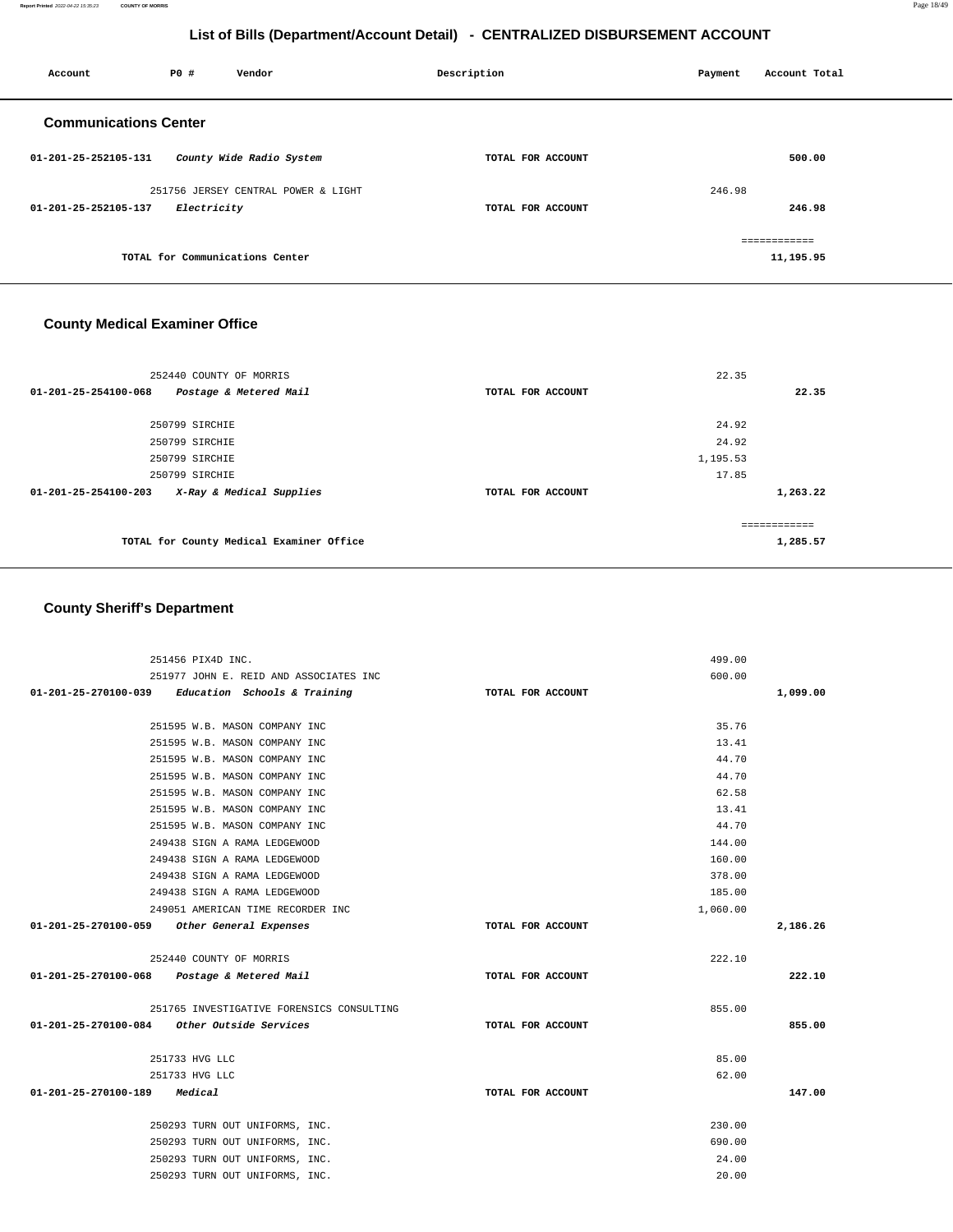| List of Bills (Department/Account Detail) - CENTRALIZED DISBURSEMENT ACCOUNT |              |                                       |  |                   |          |               |
|------------------------------------------------------------------------------|--------------|---------------------------------------|--|-------------------|----------|---------------|
| Account                                                                      | P0 #         | Vendor                                |  | Description       | Payment  | Account Total |
| <b>County Sheriff's Department</b>                                           |              |                                       |  |                   |          |               |
|                                                                              |              | 250293 TURN OUT UNIFORMS, INC.        |  |                   | 8.00     |               |
|                                                                              |              | 250293 TURN OUT UNIFORMS, INC.        |  |                   | 4.00     |               |
|                                                                              |              | 250293 TURN OUT UNIFORMS, INC.        |  |                   | 14.00    |               |
|                                                                              | 251750 CALEA |                                       |  |                   | 22.50    |               |
|                                                                              | 251750 CALEA |                                       |  |                   | 8.50     |               |
| 01-201-25-270100-202                                                         |              | Uniform And Accessories               |  | TOTAL FOR ACCOUNT |          | 1,021.00      |
|                                                                              |              | 245841 TURN OUT UNIFORMS, INC.        |  |                   | 4,799.52 |               |
|                                                                              |              | 245841 TURN OUT UNIFORMS, INC.        |  |                   | 624.48   |               |
|                                                                              |              | 245841 TURN OUT UNIFORMS, INC.        |  |                   | 4,248.00 |               |
|                                                                              |              | 245841 TURN OUT UNIFORMS, INC.        |  |                   | 2,928.00 |               |
|                                                                              |              | 245841 TURN OUT UNIFORMS, INC.        |  |                   | 1,560.00 |               |
|                                                                              |              | 245841 TURN OUT UNIFORMS, INC.        |  |                   | 1,440.00 |               |
|                                                                              |              | 245841 TURN OUT UNIFORMS, INC.        |  |                   | 1,560.00 |               |
|                                                                              |              | 245841 TURN OUT UNIFORMS, INC.        |  |                   | 1,968.00 |               |
|                                                                              |              | 245841 TURN OUT UNIFORMS, INC.        |  |                   | 1,150.00 |               |
|                                                                              |              | 245841 TURN OUT UNIFORMS, INC.        |  |                   | 100.00   |               |
|                                                                              |              | 245841 TURN OUT UNIFORMS, INC.        |  |                   | 1,560.00 |               |
| 01-203-25-270100-202                                                         |              | (2021) Uniform And Accessories        |  | TOTAL FOR ACCOUNT |          | 21,938.00     |
|                                                                              |              | 235752 NORTHEAST COMMUNICATIONS, INC. |  |                   | 114.75   |               |
|                                                                              |              | 235752 NORTHEAST COMMUNICATIONS, INC. |  |                   | 90.00    |               |
|                                                                              |              | 251804 NORTHEAST COMMUNICATIONS, INC. |  |                   | 85.00    |               |
|                                                                              |              | 251804 NORTHEAST COMMUNICATIONS, INC. |  |                   | 10.00    |               |
|                                                                              |              | 251804 NORTHEAST COMMUNICATIONS, INC. |  |                   | 90.00    |               |
|                                                                              |              | 251808 NORTHEAST COMMUNICATIONS, INC. |  |                   | 180.00   |               |
| 01-203-25-270100-291                                                         |              | (2021) Vehicle Repairs                |  | TOTAL FOR ACCOUNT |          | 569.75        |

**TOTAL for County Sheriff's Department 28,038.11**

============

# **County Prosecutor's Office**

|                                | 250721 JUNE WITTY                                   |                   | 152.50   |           |
|--------------------------------|-----------------------------------------------------|-------------------|----------|-----------|
|                                | 250685 MICHELLE LYNN SHAEFER                        |                   | 176.70   |           |
|                                | $01-201-25-275100-016$ Outside Salaries & Wages     | TOTAL FOR ACCOUNT |          | 329.20    |
|                                | 250336 FORENSIC NURSE COORDINATORS'                 |                   | 100.00   |           |
|                                | 01-201-25-275100-023 Associations and Memberships   | TOTAL FOR ACCOUNT |          | 100.00    |
|                                | 251905 RICOH USA, INC.                              |                   | 1,833.58 |           |
|                                | 01-201-25-275100-037 Data Processing Supplies       | TOTAL FOR ACCOUNT |          | 1,833.58  |
|                                | 250023 NORTHERN RED INC                             |                   | 2,760.00 |           |
|                                | 251117 FBI/LEEDA                                    |                   | 695.00   |           |
|                                | 251316 NJ CRIMINAL INTERDICTION LLC                 |                   | 598.00   |           |
|                                | $01-201-25-275100-039$ Education Schools & Training | TOTAL FOR ACCOUNT |          | 4,053.00  |
|                                | 249138 THOMSON REUTERS-WEST                         |                   | 6,410.36 |           |
|                                | 250551 THOMSON REUTERS-WEST                         |                   | 6,360.36 |           |
| 01-201-25-275100-050 Law Books |                                                     | TOTAL FOR ACCOUNT |          | 12,770.72 |
|                                | 251493 W.B. MASON COMPANY INC                       |                   | 364.84   |           |
|                                | 250701 U-LINE SHIPPING SUPPLY                       |                   | 258.00   |           |
|                                | 250701 U-LINE SHIPPING SUPPLY                       |                   | 55.85    |           |
|                                | 251739 OFFICE CONCEPTS GROUP, INC.                  |                   | 69.98    |           |
|                                | 251511 HELRICK'S INC                                |                   | 773.50   |           |
|                                | 251492 W.B. MASON COMPANY INC                       |                   | 1,872.60 |           |
|                                | 251492 W.B. MASON COMPANY INC                       |                   | 194.20   |           |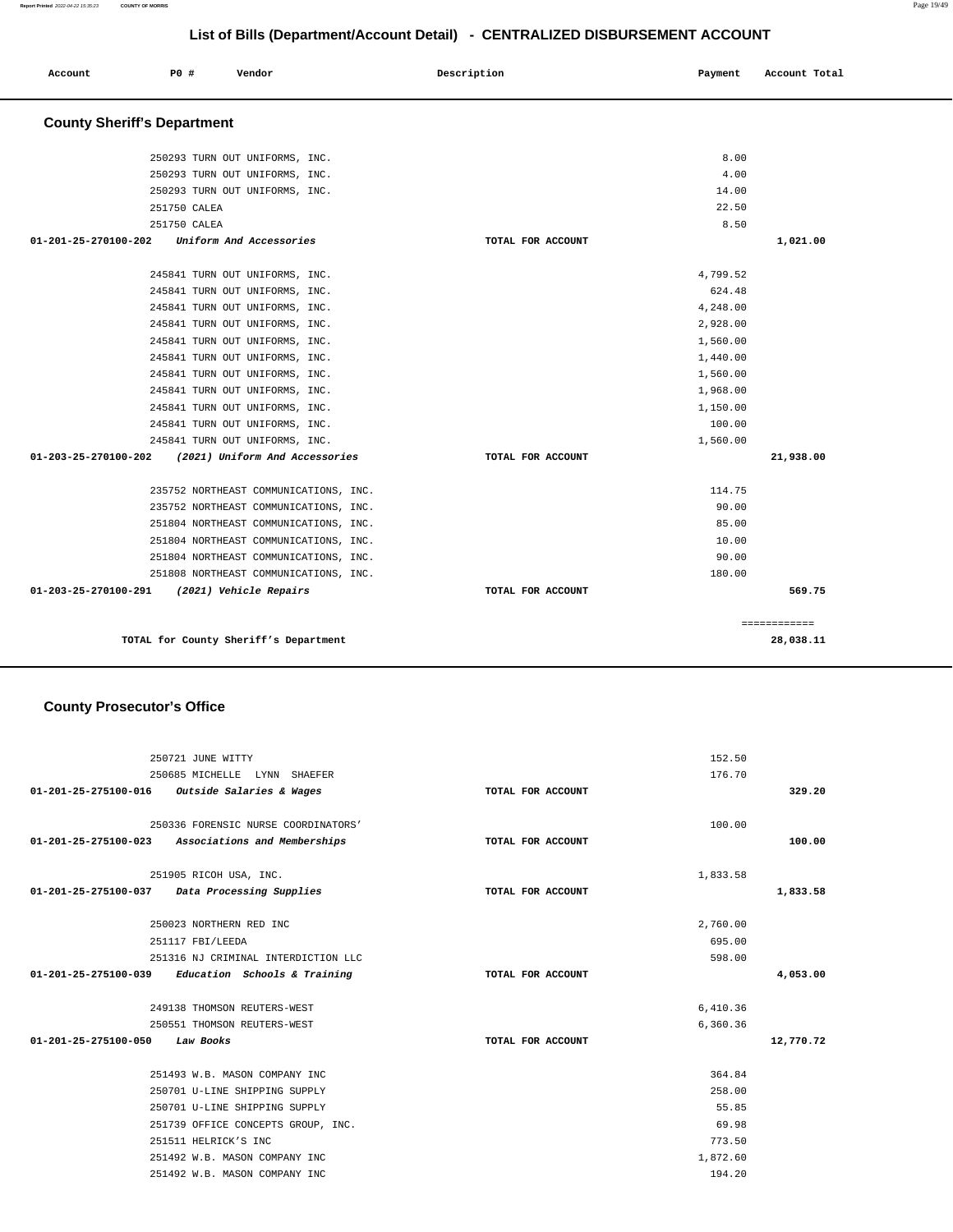| Account                             | <b>PO #</b>           | Vendor                                                                      | Description |                   | Payment  | Account Total |
|-------------------------------------|-----------------------|-----------------------------------------------------------------------------|-------------|-------------------|----------|---------------|
| <b>County Prosecutor's Office</b>   |                       |                                                                             |             |                   |          |               |
|                                     |                       |                                                                             |             |                   |          |               |
| 01-201-25-275100-058                |                       | 250702 W.B. MASON COMPANY INC<br>Office Supplies & Stationery               |             | TOTAL FOR ACCOUNT | 983.43   | 4,572.40      |
|                                     |                       |                                                                             |             |                   |          |               |
|                                     | 251701 FEDEX          |                                                                             |             |                   | 197.02   |               |
|                                     | 251809 FEDEX          |                                                                             |             |                   | 148.45   |               |
|                                     |                       | 252440 COUNTY OF MORRIS                                                     |             |                   | 894.69   |               |
| 01-201-25-275100-068                |                       | Postage & Metered Mail                                                      |             | TOTAL FOR ACCOUNT |          | 1,240.16      |
|                                     |                       |                                                                             |             |                   |          |               |
|                                     |                       | 250728 RED DOOR LEGAL SERVICES                                              |             |                   | 315.00   |               |
|                                     |                       | 250728 RED DOOR LEGAL SERVICES                                              |             |                   | 577.50   |               |
| 01-201-25-275100-081                |                       | 251370 RED DOOR LEGAL SERVICES                                              |             | TOTAL FOR ACCOUNT | 1,812.50 | 2,705.00      |
|                                     | Transcripts           |                                                                             |             |                   |          |               |
|                                     |                       | 251896 SPENCE OSAIGBOVO                                                     |             |                   | 96.29    |               |
| 01-201-25-275100-088                |                       | Meeting Exp Advisory Board Etc                                              |             | TOTAL FOR ACCOUNT |          | 96.29         |
|                                     |                       |                                                                             |             |                   |          |               |
|                                     |                       | 249138 THOMSON REUTERS-WEST                                                 |             |                   | 1,244.68 |               |
|                                     |                       | 250551 THOMSON REUTERS-WEST                                                 |             |                   | 1,244.68 |               |
|                                     | 251810 OPTIMUM        |                                                                             |             |                   | 154.91   |               |
|                                     | 251810 OPTIMUM        |                                                                             |             |                   | 298.91   |               |
|                                     | 251050 VERIZON        |                                                                             |             |                   | 309.34   |               |
| 01-201-25-275100-118                |                       | Investigation Expense                                                       |             | TOTAL FOR ACCOUNT |          | 3,252.52      |
|                                     |                       |                                                                             |             |                   | 6,000.00 |               |
| 01-201-25-275100-121                | 251687 ALEX LEVIN     | Witness Fees And Mileage                                                    |             | TOTAL FOR ACCOUNT |          | 6,000.00      |
|                                     |                       |                                                                             |             |                   |          |               |
|                                     | 251893 ROBERT CARROLL |                                                                             |             |                   | 85.00    |               |
| 01-201-25-275100-126                |                       | Court Expenses-Extradition                                                  |             | TOTAL FOR ACCOUNT |          | 85.00         |
|                                     |                       |                                                                             |             |                   |          |               |
|                                     |                       | 251320 CINTAS CORPORATION                                                   |             |                   | 304.44   |               |
| 01-201-25-275100-189                | Medical               |                                                                             |             | TOTAL FOR ACCOUNT |          | 304.44        |
|                                     |                       |                                                                             |             |                   |          |               |
|                                     |                       | 245627 THE 200 CLUB OF MORRIS COUNTY                                        |             |                   | 175.00   |               |
| 01-203-25-275100-023                |                       | 245627 THE 200 CLUB OF MORRIS COUNTY<br>(2021) Associations and Memberships |             | TOTAL FOR ACCOUNT | 200.00   | 375.00        |
|                                     |                       |                                                                             |             |                   |          |               |
|                                     | 242989 CDW GOVERNMENT |                                                                             |             |                   | 1,396.80 |               |
| 01-203-25-275100-037                |                       | (2021) Data Processing Supplies                                             |             | TOTAL FOR ACCOUNT |          | 1,396.80      |
|                                     |                       |                                                                             |             |                   |          |               |
|                                     | 251117 FBI/LEEDA      |                                                                             |             |                   | 695.00   |               |
|                                     |                       | 251316 NJ CRIMINAL INTERDICTION LLC                                         |             |                   | 299.00   |               |
|                                     |                       | 01-203-25-275100-039 (2021) Education Schools & Training                    |             | TOTAL FOR ACCOUNT |          | 994.00        |
|                                     |                       |                                                                             |             |                   |          |               |
|                                     |                       | 247084 ALL-STATE INTERNATIONAL INC<br>245973 W.B. MASON COMPANY INC         |             |                   | 3,276.00 |               |
|                                     |                       | 01-203-25-275100-058 (2021) Office Supplies & Stationery                    |             | TOTAL FOR ACCOUNT | 2,442.14 | 5,718.14      |
|                                     |                       |                                                                             |             |                   |          |               |
|                                     | 242443 T-MOBILE       |                                                                             |             |                   | 1,100.00 |               |
|                                     | 242443 T-MOBILE       |                                                                             |             |                   | 860.00   |               |
|                                     | 242384 VIZI           |                                                                             |             |                   | 347.50   |               |
|                                     | 242384 VIZI           |                                                                             |             |                   | 347.50   |               |
|                                     | 242384 VIZI           |                                                                             |             |                   | 120.00   |               |
|                                     | 242384 VIZI           |                                                                             |             |                   | 620.00   |               |
|                                     | 242384 VIZI           |                                                                             |             |                   | 50.00    |               |
|                                     | 242384 VIZI           |                                                                             |             |                   | 77.82    |               |
|                                     |                       | 01-203-25-275100-118 (2021) Investigation Expense                           |             | TOTAL FOR ACCOUNT |          | 3,522.82      |
|                                     |                       | 250704 STATE TOXICOLOGY LABORATORY                                          |             |                   | 45.00    |               |
| 01-203-25-275100-189 (2021) Medical |                       |                                                                             |             | TOTAL FOR ACCOUNT |          | 45.00         |
|                                     |                       |                                                                             |             |                   |          |               |
|                                     |                       |                                                                             |             |                   |          | ============  |
|                                     |                       | TOTAL for County Prosecutor's Office                                        |             |                   |          | 49,394.07     |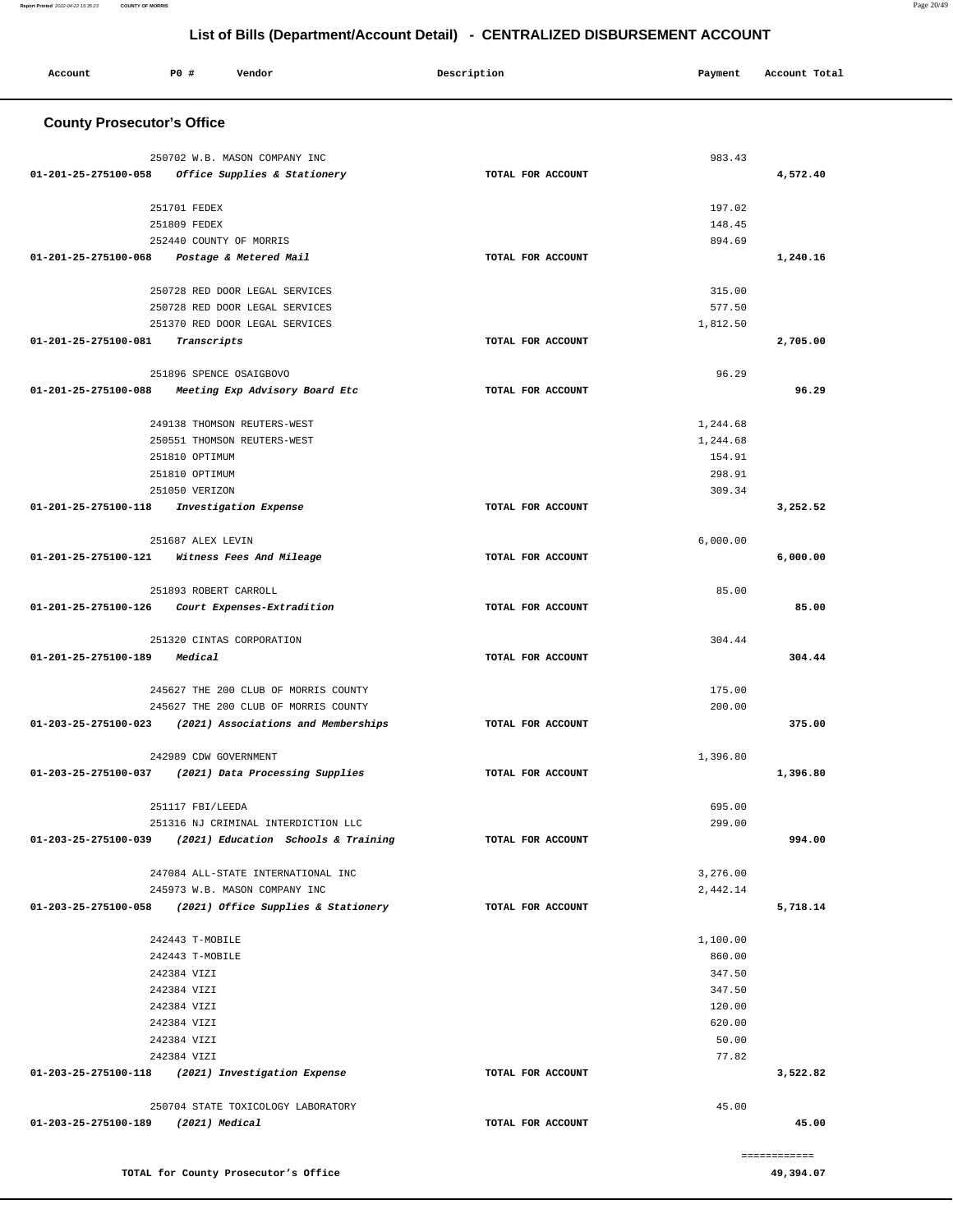| Account | <b>PO #</b> | Vendor | Description | Payment | Account Total |
|---------|-------------|--------|-------------|---------|---------------|
|         |             |        |             |         |               |

# **County Jail**

| 251532 DELTA-T GROUP NORTH JERSEY, INC.              |                   | 741.75         |           |
|------------------------------------------------------|-------------------|----------------|-----------|
| 251532 DELTA-T GROUP NORTH JERSEY, INC.              |                   | 2,035.00       |           |
| 01-201-25-280100-011 Salaries & Wages-Full Time      | TOTAL FOR ACCOUNT |                | 2,776.75  |
|                                                      |                   |                |           |
| 249198 BLUE 360 MEDIA, LLC                           |                   | 89.75          |           |
| 01-201-25-280100-028 Books & Periodicals             | TOTAL FOR ACCOUNT |                | 89.75     |
|                                                      |                   |                |           |
| 249091 EMP TRAINING LLC                              |                   | 200.00         |           |
| 251642 WILLIAM SCHWARICK                             |                   | 493.81         |           |
| 251642 WILLIAM SCHWARICK                             |                   | 15.89          |           |
| 251642 WILLIAM SCHWARICK                             |                   | 12.18<br>14.17 |           |
| 251642 WILLIAM SCHWARICK                             |                   |                |           |
| 251642 WILLIAM SCHWARICK<br>251642 WILLIAM SCHWARICK |                   | 10.55<br>19.06 |           |
| 251642 WILLIAM SCHWARICK                             |                   | 14.04          |           |
| 251658 MIKE MOLDE                                    |                   | 437.31         |           |
| 251658 MIKE MOLDE                                    |                   | 20.00          |           |
| 251658 MIKE MOLDE                                    |                   | 15.56          |           |
| 251658 MIKE MOLDE                                    |                   | 20.00          |           |
| 251658 MIKE MOLDE                                    |                   | 6.44           |           |
| 251658 MIKE MOLDE                                    |                   | 14.83          |           |
| 251658 MIKE MOLDE                                    |                   | 15.32          |           |
| 251658 MIKE MOLDE                                    |                   | 51.50          |           |
| 01-201-25-280100-039 Education Schools & Training    | TOTAL FOR ACCOUNT |                | 1,360.66  |
|                                                      |                   |                |           |
| 251229 JAY HILL REPAIRS                              |                   | 2,195.70       |           |
| 01-201-25-280100-044 Equipment Service Agreements    | TOTAL FOR ACCOUNT |                | 2,195.70  |
|                                                      |                   |                |           |
| 250606 W.B. MASON COMPANY INC                        |                   | 742.75         |           |
| 251530 W.B. MASON COMPANY INC                        |                   | 882.72         |           |
| 249550 W.B. MASON COMPANY INC                        |                   | 1,609.92       |           |
| 251147 W.B. MASON COMPANY INC                        |                   | 1,210.77       |           |
| 251147 W.B. MASON COMPANY INC                        |                   | $-554.94$      |           |
| 01-201-25-280100-058 Office Supplies & Stationery    | TOTAL FOR ACCOUNT |                | 3,891.22  |
|                                                      |                   |                |           |
| 251228 VERIZON WIRELESS                              |                   | 139.26         |           |
| 01-201-25-280100-059 Other General Expenses          | TOTAL FOR ACCOUNT |                | 139.26    |
| 252440 COUNTY OF MORRIS                              |                   | 72.02          |           |
| 01-201-25-280100-068 Postage & Metered Mail          | TOTAL FOR ACCOUNT |                | 72.02     |
|                                                      |                   |                |           |
| 251376 CALDWELL & GREGORY                            |                   | 509.97         |           |
| 251279 MORRIS COUNTY MUA                             |                   | 1,192.08       |           |
| 251279 MORRIS COUNTY MUA                             |                   | 710.00         |           |
| 251146 MELISSA MANEY                                 |                   | 820.00         |           |
| 251278 RUSSELL REID WASTE HAULING &                  |                   | 563.00         |           |
| 251531 MAGIC OF MARCO PROMOTIONS LLC                 |                   | 500.00         |           |
| 251356 B.I. INCORPORATED                             |                   | 200.84         |           |
| 249267 MCCLOSKEY MECHANICAL INC.                     |                   | 9,918.70       |           |
| 249635 MCCLOSKEY MECHANICAL INC.                     |                   | 9,370.04       |           |
| 251142 BLACK CREEK INTEGRATED                        |                   | 473.80         |           |
| $01-201-25-280100-084$ Other Outside Services        | TOTAL FOR ACCOUNT |                | 24,258.43 |
|                                                      |                   |                |           |
| 249605 CONTRACT PHARMACY SERVICES INC                |                   | 32,865.25      |           |
| 251152 SERGE A MOSOVICH, MD                          |                   | 1,000.00       |           |
| 246538 STERICYCLE INC                                |                   | 354.80         |           |
| 246655 STERICYCLE INC                                |                   | 354.80         |           |
| 251630 DAWN STIFTER                                  |                   | 10.00          |           |
| 251375 HEALTH CARE LOGISTICS INC.                    |                   | 627.49         |           |
| 251387 W.B. MASON COMPANY INC                        |                   | 139.96         |           |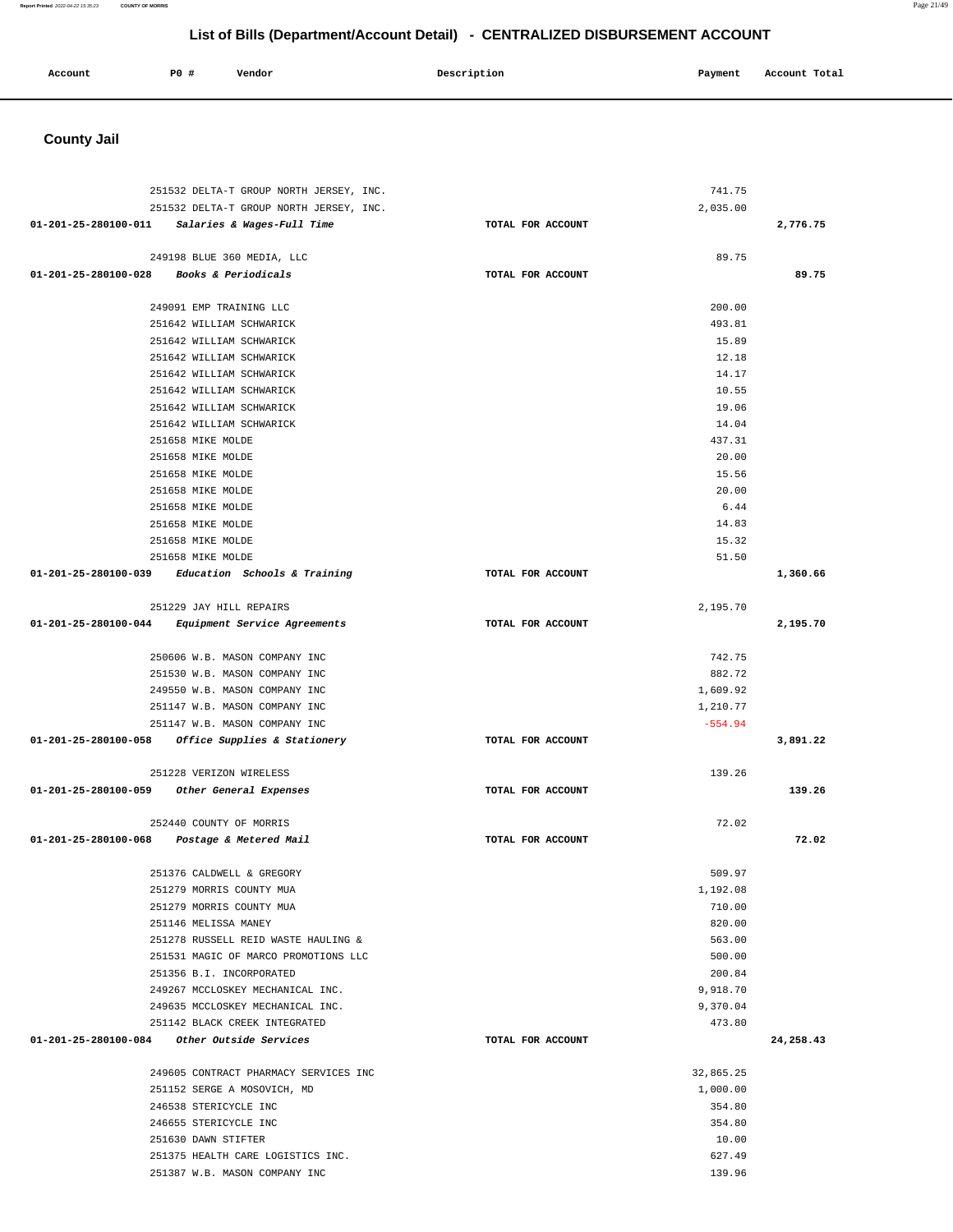#### **Report Printed** 2022-04-22 15:35:23 **COUNTY OF MORRIS** Page 22/49

# **List of Bills (Department/Account Detail) - CENTRALIZED DISBURSEMENT ACCOUNT**

| Account     | P0 # | Vendor | Description | Payment | Account Total |
|-------------|------|--------|-------------|---------|---------------|
| County Joil |      |        |             |         |               |

#### **County Jail**

| 251141 CONTRACT PHARMACY SERVICES INC<br>34, 119.88<br>01-201-25-280100-189<br>69,922.18<br>Medical<br>TOTAL FOR ACCOUNT<br>363.50<br>251256 ATLANTIC TACTICAL OF NJ, INC.<br>251533 TURN OUT UNIFORMS, INC.<br>73.00<br>281.00<br>251533 TURN OUT UNIFORMS, INC.<br>251533 TURN OUT UNIFORMS, INC.<br>110.00 |
|---------------------------------------------------------------------------------------------------------------------------------------------------------------------------------------------------------------------------------------------------------------------------------------------------------------|
|                                                                                                                                                                                                                                                                                                               |
|                                                                                                                                                                                                                                                                                                               |
|                                                                                                                                                                                                                                                                                                               |
|                                                                                                                                                                                                                                                                                                               |
|                                                                                                                                                                                                                                                                                                               |
|                                                                                                                                                                                                                                                                                                               |
|                                                                                                                                                                                                                                                                                                               |
| 95.00<br>251533 TURN OUT UNIFORMS, INC.                                                                                                                                                                                                                                                                       |
| 300.00<br>251533 TURN OUT UNIFORMS, INC.                                                                                                                                                                                                                                                                      |
| 252.00<br>251533 TURN OUT UNIFORMS, INC.                                                                                                                                                                                                                                                                      |
| 391.76<br>251533 TURN OUT UNIFORMS, INC.                                                                                                                                                                                                                                                                      |
| 251533 TURN OUT UNIFORMS, INC.<br>107.97<br>61.00                                                                                                                                                                                                                                                             |
| 251533 TURN OUT UNIFORMS, INC.<br>251533 TURN OUT UNIFORMS, INC.<br>61.00                                                                                                                                                                                                                                     |
| 251533 TURN OUT UNIFORMS, INC.<br>25.00                                                                                                                                                                                                                                                                       |
| 25.00<br>251533 TURN OUT UNIFORMS, INC.                                                                                                                                                                                                                                                                       |
| 251533 TURN OUT UNIFORMS, INC.<br>25.00                                                                                                                                                                                                                                                                       |
| 251533 TURN OUT UNIFORMS, INC.<br>677.46                                                                                                                                                                                                                                                                      |
| 251533 TURN OUT UNIFORMS, INC.<br>144.99                                                                                                                                                                                                                                                                      |
| 251533 TURN OUT UNIFORMS, INC.<br>255.00                                                                                                                                                                                                                                                                      |
| 251533 TURN OUT UNIFORMS, INC.<br>579.90                                                                                                                                                                                                                                                                      |
| 251533 TURN OUT UNIFORMS, INC.<br>577.00                                                                                                                                                                                                                                                                      |
| 312.99<br>251533 TURN OUT UNIFORMS, INC.                                                                                                                                                                                                                                                                      |
| 251533 TURN OUT UNIFORMS, INC.<br>321.49                                                                                                                                                                                                                                                                      |
| 129.99<br>251533 TURN OUT UNIFORMS, INC.                                                                                                                                                                                                                                                                      |
| 282.99<br>251533 TURN OUT UNIFORMS, INC.                                                                                                                                                                                                                                                                      |
| 01-201-25-280100-202 Uniform And Accessories<br>TOTAL FOR ACCOUNT<br>5,453.04                                                                                                                                                                                                                                 |
|                                                                                                                                                                                                                                                                                                               |
| 251181 SHERWIN WILLIAMS<br>50.54                                                                                                                                                                                                                                                                              |
| 251181 SHERWIN WILLIAMS<br>467.12                                                                                                                                                                                                                                                                             |
| 251372 MORRISTOWN LUMBER &<br>84.12                                                                                                                                                                                                                                                                           |
| 80.97<br>251372 MORRISTOWN LUMBER &                                                                                                                                                                                                                                                                           |
| 249609 TPS SUPPLY LLC<br>27.64                                                                                                                                                                                                                                                                                |
| 3,209.00<br>251254 COOPER ELECTRIC SUPPLY CO.                                                                                                                                                                                                                                                                 |
| 251254 COOPER ELECTRIC SUPPLY CO.<br>452.08                                                                                                                                                                                                                                                                   |
| 251254 COOPER ELECTRIC SUPPLY CO.<br>$-209.75$                                                                                                                                                                                                                                                                |
| 251276 COOPER ELECTRIC SUPPLY CO.<br>113.12                                                                                                                                                                                                                                                                   |
| 01-201-25-280100-249 Bldg Maintenance Supplies<br>TOTAL FOR ACCOUNT<br>4,274.84                                                                                                                                                                                                                               |
|                                                                                                                                                                                                                                                                                                               |
| 888.00<br>251380 TOMAR INDUSTRIES INC                                                                                                                                                                                                                                                                         |
| 838.83<br>251139 W.B. MASON COMPANY INC                                                                                                                                                                                                                                                                       |
| 01-201-25-280100-252<br>Janitorial Supplies<br>TOTAL FOR ACCOUNT<br>1,726.83                                                                                                                                                                                                                                  |
| 6,550.10<br>233588 JOHNSON CONTROLS INC.                                                                                                                                                                                                                                                                      |
| (2021) Equipment Service Agreements<br>TOTAL FOR ACCOUNT<br>01-203-25-280100-044<br>6,550.10                                                                                                                                                                                                                  |
|                                                                                                                                                                                                                                                                                                               |
|                                                                                                                                                                                                                                                                                                               |
| 243307 STERICYCLE INC<br>354.80                                                                                                                                                                                                                                                                               |
| 01-203-25-280100-189<br>(2021) Medical<br>TOTAL FOR ACCOUNT<br>354.80                                                                                                                                                                                                                                         |
|                                                                                                                                                                                                                                                                                                               |
| ============                                                                                                                                                                                                                                                                                                  |

#### **County Youth Detention Facilit**

|                      | 251631 OFFICE CONCEPTS GROUP, INC.      |                   | 9.91 |  |
|----------------------|-----------------------------------------|-------------------|------|--|
| 01-201-25-281100-058 | <i>Office Supplies &amp; Stationery</i> | TOTAL FOR ACCOUNT |      |  |

**9.91**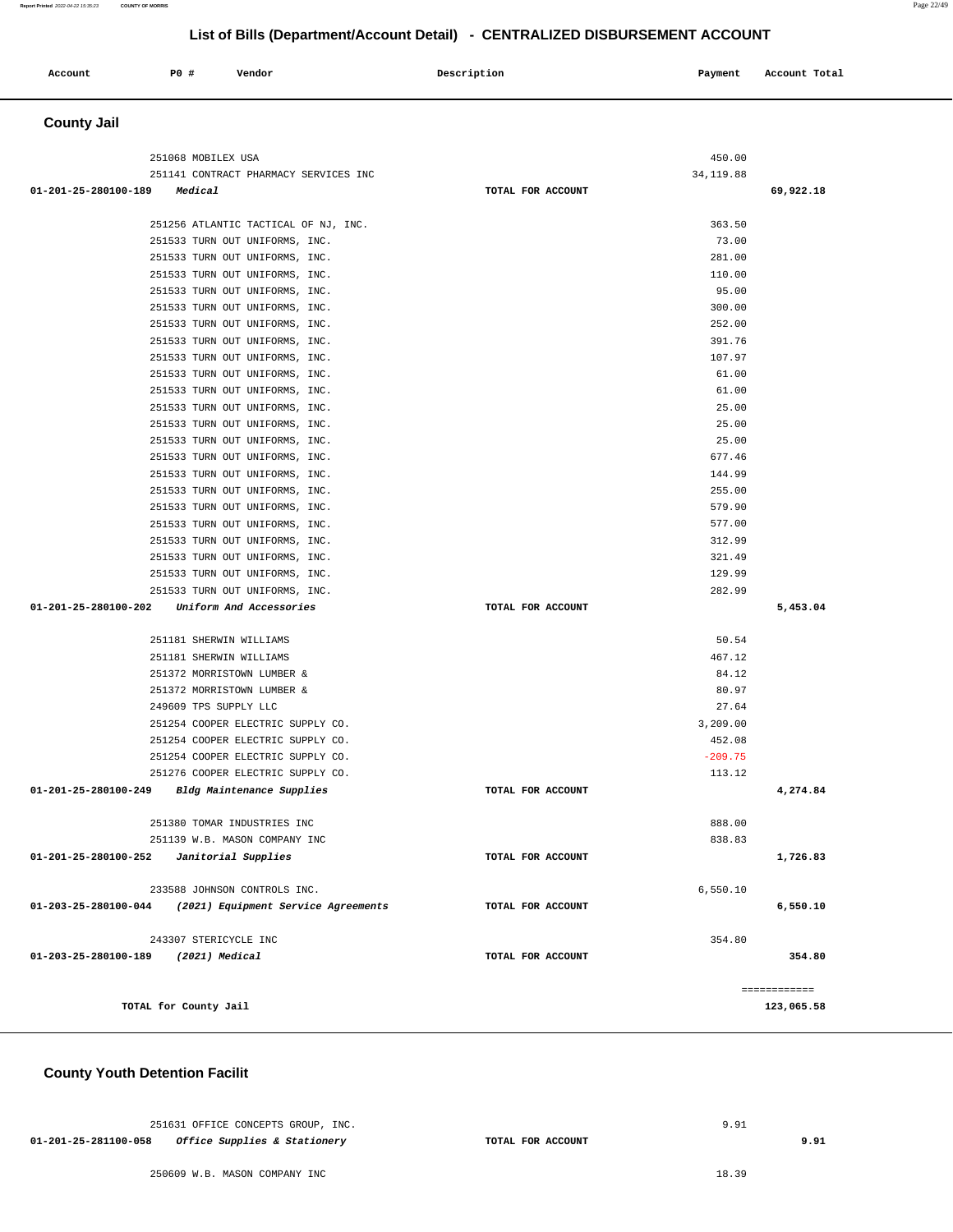#### 251954 JERSEY CENTRAL POWER & LIGHT 251957 JERSEY CENTRAL POWER & LIGHT 251953 JERSEY CENTRAL POWER & LIGHT **01-201-26-290100-137 Electricity TOTAL FOR ACCOUNT**  827.25 41.39 56.03 **924.67** 252441 NATIONAL FUEL OIL INC. **01-201-26-290100-140 Gas Purchases TOTAL FOR ACCOUNT**  6,954.43 **6,954.43** 251645 SUSSEX MARKET 251645 SUSSEX MARKET **01-201-26-290100-188 Meals TOTAL FOR ACCOUNT**  420.00 63.00 **483.00** 251307 TILCON NEW YORK INC. 251307 TILCON NEW YORK INC. 251307 TILCON NEW YORK INC. 251307 TILCON NEW YORK INC. 251307 TILCON NEW YORK INC. 251307 TILCON NEW YORK INC. 251307 TILCON NEW YORK INC. 251307 TILCON NEW YORK INC. 251307 TILCON NEW YORK INC. 251307 TILCON NEW YORK INC. 251307 TILCON NEW YORK INC. 251307 TILCON NEW YORK INC. 251307 TILCON NEW YORK INC. 251307 TILCON NEW YORK INC. 92.87 91.09 88.41 135.74 130.38 88.41 91.98 133.06 179.49 88.41 89.30 630.46 3.82 45.88

#### **Road Repairs**

252440 COUNTY OF MORRIS

**01-201-26-290100-068 Postage & Metered Mail TOTAL FOR ACCOUNT** 

| <b>County Youth Detention Facilit</b>          |                   |          |              |
|------------------------------------------------|-------------------|----------|--------------|
| 01-201-25-281100-059 Other General Expenses    | TOTAL FOR ACCOUNT |          | 18.39        |
| 251762 BI INC.                                 |                   | 79.00    |              |
| 01-201-25-281100-061 Outside Detention         | TOTAL FOR ACCOUNT |          | 79.00        |
| 252440 COUNTY OF MORRIS                        |                   | 11.87    |              |
| Postage & Metered Mail<br>01-201-25-281100-068 | TOTAL FOR ACCOUNT |          | 11.87        |
| 251659 NU-WAY CONCESSIONAIRES INC              |                   | 5,024.40 |              |
| 251659 NU-WAY CONCESSIONAIRES INC              |                   | 234.65   |              |
| 251659 NU-WAY CONCESSIONAIRES INC              |                   | 68.33    |              |
| 251659 NU-WAY CONCESSIONAIRES INC              |                   | 722.36   |              |
| 251659 NU-WAY CONCESSIONAIRES INC              |                   | 993.26   |              |
| 251659 NU-WAY CONCESSIONAIRES INC              |                   | 477.32   |              |
| 251659 NU-WAY CONCESSIONAIRES INC              |                   | 933.79   |              |
| 250609 W.B. MASON COMPANY INC                  |                   | 79.99    |              |
| 250609 W.B. MASON COMPANY INC                  |                   | 287.94   |              |
| 01-201-25-281100-185<br>Food                   | TOTAL FOR ACCOUNT |          | 8,822.04     |
| 252012 INSTITUTE FOR FORENSIC PSYCHOLOGY       |                   | 425.00   |              |
| 01-201-25-281100-189<br>Medical                | TOTAL FOR ACCOUNT |          | 425.00       |
| 251682 SERVICE PLUS                            |                   | 732.51   |              |
| 01-201-25-281100-262 Machinery Repairs & Parts | TOTAL FOR ACCOUNT |          | 732.51       |
|                                                |                   |          | ============ |
| TOTAL for County Youth Detention Facilit       |                   |          | 10,098.72    |

 **Account P0 # Vendor Description Payment Account Total**

11.11

**11.11**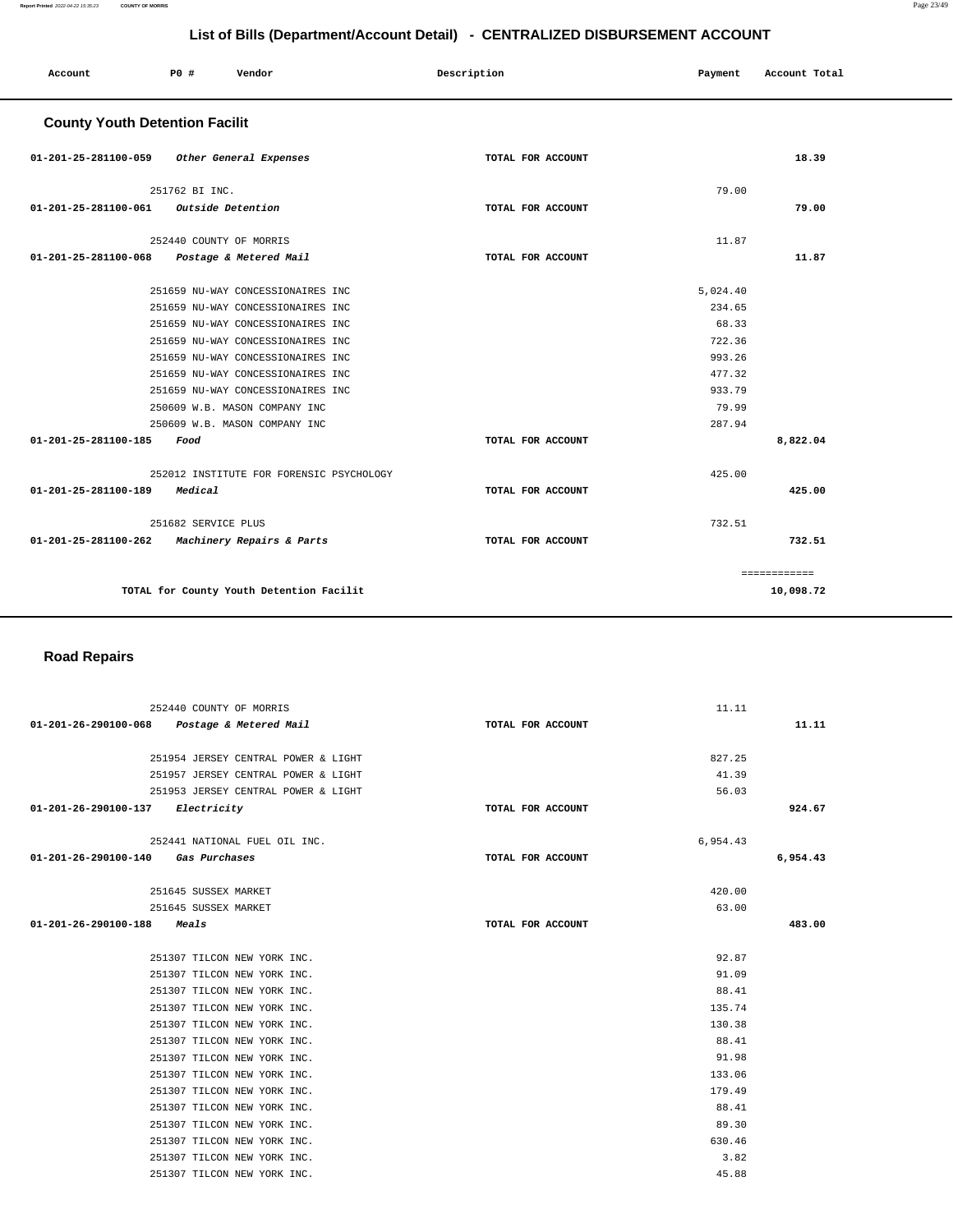### 251958 TILCON NEW YORK INC. 2008 180.39 251958 TILCON NEW YORK INC. 251958 TILCON NEW YORK INC. 251958 TILCON NEW YORK INC. 90.19 251958 TILCON NEW YORK INC. 251958 TILCON NEW YORK INC. 178.60 251958 TILCON NEW YORK INC. 133.06 251958 TILCON NEW YORK INC. 89.30 251958 TILCON NEW YORK INC. 89.30 251958 TILCON NEW YORK INC. 145.00 251958 TILCON NEW YORK INC. 350.00 251958 TILCON NEW YORK INC. 23.15 251958 TILCON NEW YORK INC. 57.47 251890 TILCON NEW YORK INC. 179.49 251890 TILCON NEW YORK INC. 91.09 251890 TILCON NEW YORK INC. 268.79 251890 TILCON NEW YORK INC. 91.09 251890 TILCON NEW YORK INC. 133.06 251890 TILCON NEW YORK INC. 134.84 251890 TILCON NEW YORK INC. 90.19 251890 TILCON NEW YORK INC. 179.49 251890 TILCON NEW YORK INC. 88.41 251890 TILCON NEW YORK INC. 87.51 251890 TILCON NEW YORK INC. 178.60 251890 TILCON NEW YORK INC. 145.00 251890 TILCON NEW YORK INC. 290.00 251890 TILCON NEW YORK INC. 25.91 251890 TILCON NEW YORK INC. 36.66  **01-201-26-290100-222 Bituminous Concrete TOTAL FOR ACCOUNT 5,785.28** 251503 EXTECH BUILDING MATERIALS, INC.  $1,098.00$  251503 EXTECH BUILDING MATERIALS, INC. 516.00 251503 EXTECH BUILDING MATERIALS, INC. 367.20 251503 EXTECH BUILDING MATERIALS, INC. 180.00  **01-201-26-290100-224 Catch Basin Drainage & Pipes TOTAL FOR ACCOUNT 2,161.20** 251090 FRANK BRODEEN OLC 3,625.00 251090 FRANK BRODEEN OLC 5,075.00 251090 FRANK BRODEEN OLC 2,875.00 251090 FRANK BRODEEN OLC 4,025.00 250297 FRANK BRODEEN OLC 4,125.00 250297 FRANK BRODEEN OLC 5,775.00 250514 PEQUANNOCK TOWNSHIP 600.00  **01-201-26-290100-228 Contracted Snow/Ice Removal TOTAL FOR ACCOUNT 26,100.00** 251095 MORTON SALT, INC. 3,739.18 251095 MORTON SALT, INC. 6,698.75 251095 MORTON SALT, INC. 6,257.45 251096 MORTON SALT, INC. 20,959.28 251091 MORTON SALT, INC. 28,169.70  **01-201-26-290100-242 Snow Removal & Ice Control TOTAL FOR ACCOUNT 65,824.36** 250819 GRAINGER 140.28 250700 GRAINGER 70.14 251314 GRAINGER 715.09 251956 MORRISTOWN LUMBER & 12.99 251956 MORRISTOWN LUMBER & 45.98 251956 MORRISTOWN LUMBER & 19.98 251956 MORRISTOWN LUMBER & 17.98 251956 MORRISTOWN LUMBER & 59.98 251956 MORRISTOWN LUMBER & 17.98

 **Account P0 # Vendor Description Payment Account Total**

251307 TILCON NEW YORK INC. 43.77 251958 TILCON NEW YORK INC. 180.39

 **Road Repairs**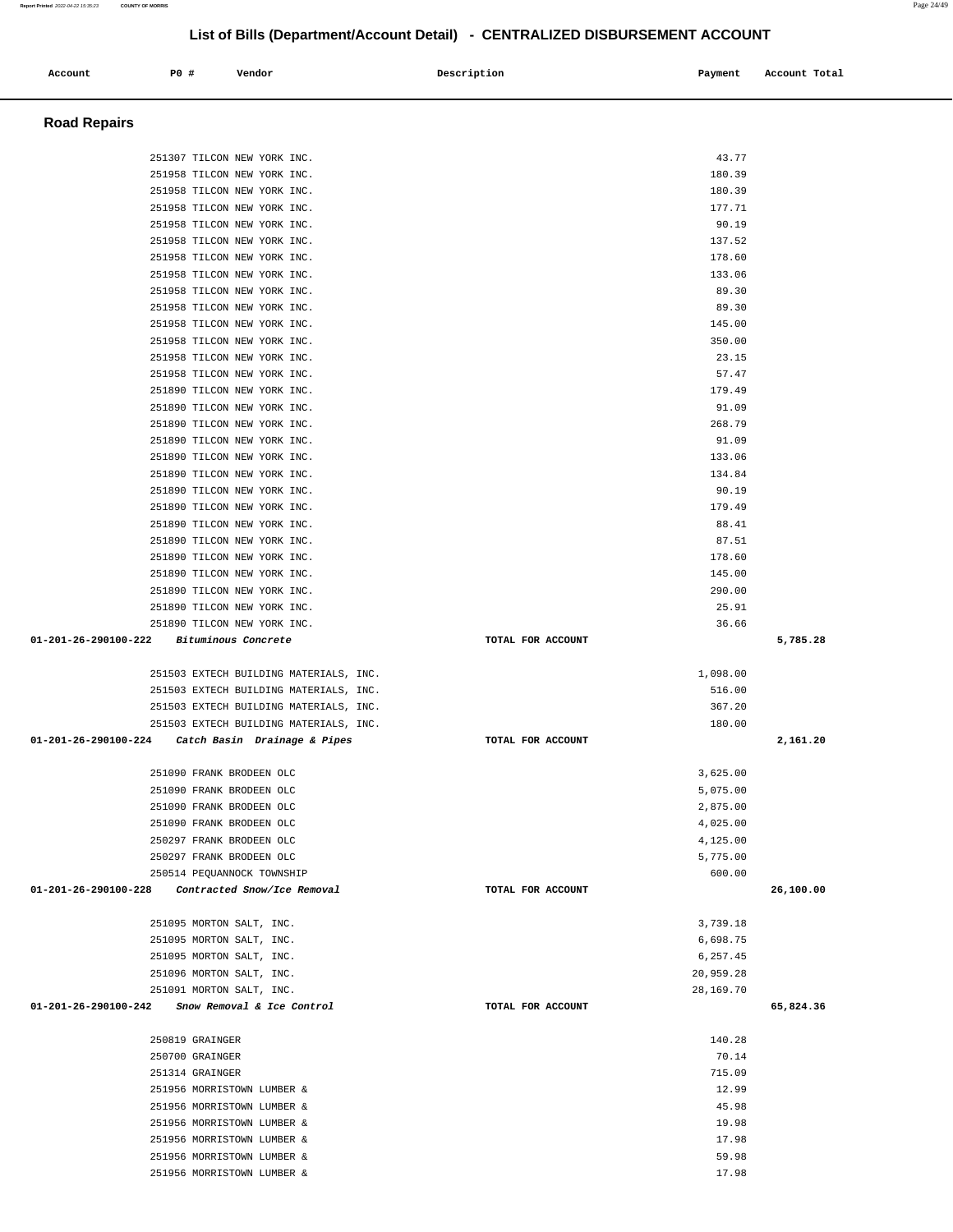#### **Report Printed** 2022-04-22 15:35:23 **COUNTY OF MORRIS** Page 25/49

# **List of Bills (Department/Account Detail) - CENTRALIZED DISBURSEMENT ACCOUNT**

| Account                        | P0 #                      | Vendor                           | Description       | Payment | Account Total |
|--------------------------------|---------------------------|----------------------------------|-------------------|---------|---------------|
| <b>Road Repairs</b>            |                           |                                  |                   |         |               |
|                                |                           | 251956 MORRISTOWN LUMBER &       |                   | 7.98    |               |
|                                |                           | 251956 MORRISTOWN LUMBER &       |                   | 34.99   |               |
|                                |                           | 251871 MORRISTOWN LUMBER &       |                   | 59.98   |               |
|                                |                           | 251871 MORRISTOWN LUMBER &       |                   | 45.98   |               |
|                                |                           | 251871 MORRISTOWN LUMBER &       |                   | 75.98   |               |
|                                |                           | 251871 MORRISTOWN LUMBER &       |                   | 31.96   |               |
|                                |                           | 251871 MORRISTOWN LUMBER &       |                   | 8.37    |               |
|                                |                           | 251871 MORRISTOWN LUMBER &       |                   | 19.98   |               |
|                                |                           | 251871 MORRISTOWN LUMBER &       |                   | 9.99    |               |
|                                |                           | 251871 MORRISTOWN LUMBER &       |                   | 11.99   |               |
|                                |                           | 251871 MORRISTOWN LUMBER &       |                   | 9.99    |               |
|                                |                           | 251871 MORRISTOWN LUMBER &       |                   | 27.98   |               |
|                                |                           | 251871 MORRISTOWN LUMBER &       |                   | 12.99   |               |
|                                |                           | 251871 MORRISTOWN LUMBER &       |                   | 75.98   |               |
|                                | 251309 GRAINGER           |                                  |                   | 70.14   |               |
| $01 - 201 - 26 - 290100 - 246$ | Tools - Others            |                                  | TOTAL FOR ACCOUNT |         | 1,604.68      |
|                                | 251308 JEFFERSON LUMBER & |                                  |                   | 13.50   |               |
|                                |                           | 251590 PERFORMANCE TRAILERS INC. |                   | 250.14  |               |
|                                |                           | 251593 HOFFMANS SUPPLY INC       |                   | 7.99    |               |
| $01 - 201 - 26 - 290100 - 260$ |                           | Construction Materials           | TOTAL FOR ACCOUNT |         | 271.63        |
|                                | 251643 REDICARE LLC       |                                  |                   | 4.81    |               |
|                                | 251643 REDICARE LLC       |                                  |                   | 11.57   |               |
|                                | 251643 REDICARE LLC       |                                  |                   | 16.01   |               |
|                                | 251643 REDICARE LLC       |                                  |                   | 5.94    |               |
|                                | 251643 REDICARE LLC       |                                  |                   | 9.85    |               |
|                                | 251643 REDICARE LLC       |                                  |                   | 16.22   |               |
|                                | 251643 REDICARE LLC       |                                  |                   | 13.44   |               |
|                                | 251643 REDICARE LLC       |                                  |                   | 12.23   |               |
|                                | 251643 REDICARE LLC       |                                  |                   | 6.95    |               |
|                                | 251643 REDICARE LLC       |                                  |                   | 7.34    |               |
|                                | 251643 REDICARE LLC       |                                  |                   | 42.74   |               |
|                                | 251643 REDICARE LLC       |                                  |                   | 6.95    |               |
|                                | 251643 REDICARE LLC       |                                  |                   | 8.76    |               |
| $01 - 201 - 26 - 290100 - 266$ | Safety Items              |                                  | TOTAL FOR ACCOUNT |         | 162.81        |
|                                |                           |                                  |                   |         | ============  |
|                                | TOTAL for Road Repairs    |                                  |                   |         | 110,283.17    |

## **Bridges and Culverts**

| $01 - 201 - 26 - 292100 - 237$ | Sand/Cement Mix         | TOTAL FOR ACCOUNT | 359.76 |
|--------------------------------|-------------------------|-------------------|--------|
|                                | 251421 REUTHER MATERIAL |                   | 17.90  |
|                                | 251421 REUTHER MATERIAL |                   | 9.65   |
|                                | 251421 REUTHER MATERIAL |                   | 31.50  |
|                                | 251421 REUTHER MATERIAL |                   | 7.95   |
|                                | 250754 REUTHER MATERIAL |                   | 34.05  |
|                                | 250754 REUTHER MATERIAL |                   | 9.99   |
|                                | 250754 REUTHER MATERIAL |                   | 9.99   |
|                                | 250754 REUTHER MATERIAL |                   | 63.00  |
|                                | 250935 REUTHER MATERIAL |                   | 65.85  |
|                                | 250935 REUTHER MATERIAL |                   | 12.00  |
|                                | 250935 REUTHER MATERIAL |                   | 31.50  |
|                                | 250935 REUTHER MATERIAL |                   | 14.90  |
|                                | 250935 REUTHER MATERIAL |                   | 19.98  |
|                                | 250935 REUTHER MATERIAL |                   | 31.50  |
|                                |                         |                   |        |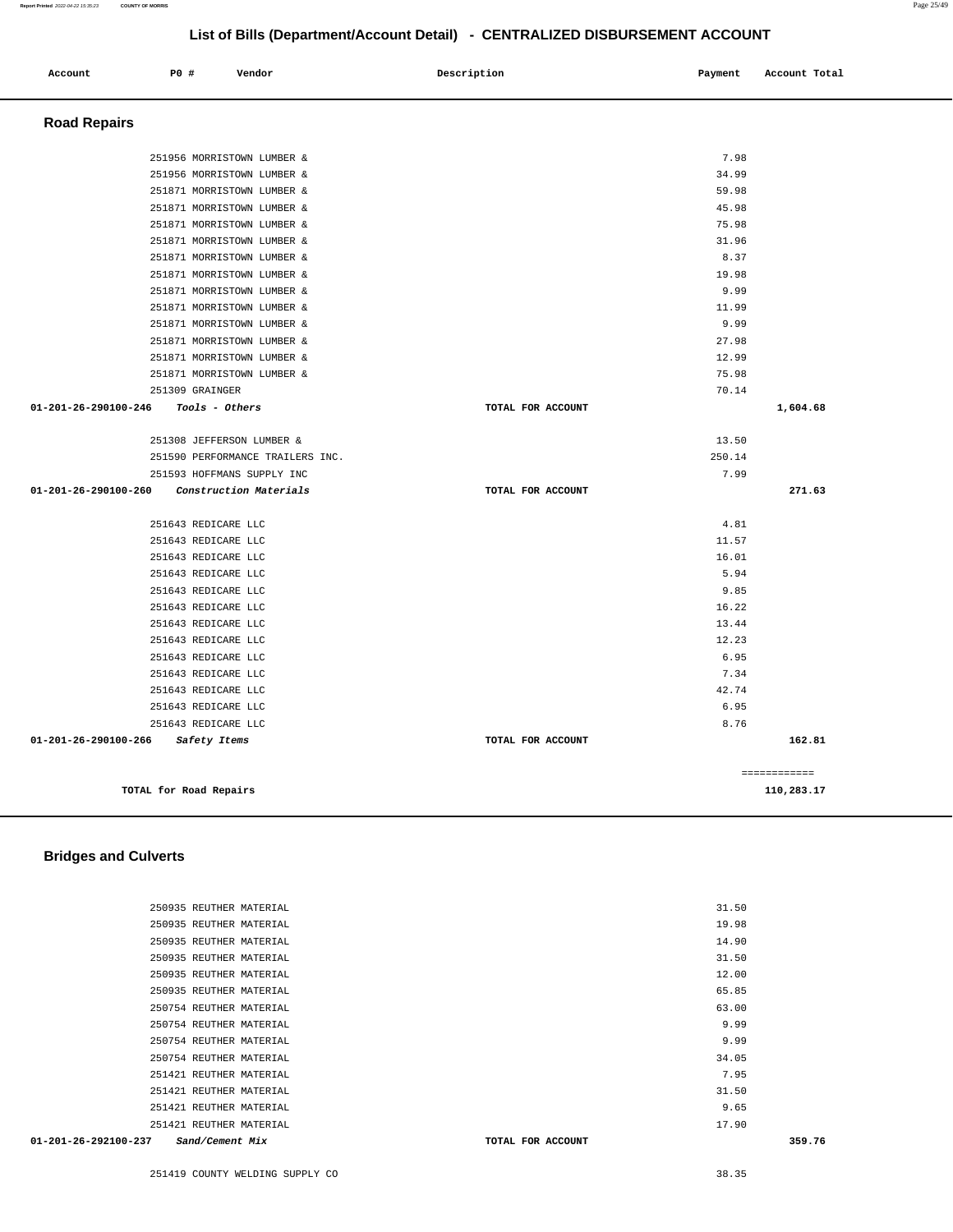|                             |                        | ----------<br>.                     |                   |         |               |
|-----------------------------|------------------------|-------------------------------------|-------------------|---------|---------------|
| Account                     | P0 #                   | Vendor                              | Description       | Payment | Account Total |
| <b>Bridges and Culverts</b> |                        |                                     |                   |         |               |
|                             |                        | 251419 COUNTY WELDING SUPPLY CO     |                   | 38.35   |               |
|                             |                        | 251419 COUNTY WELDING SUPPLY CO     |                   | 7.50    |               |
|                             |                        | 251419 COUNTY WELDING SUPPLY CO     |                   | 185.80  |               |
|                             | 250933 GRAINGER        |                                     |                   | 260.94  |               |
| 01-201-26-292100-248        |                        | Welding-Oxygen-Acetylene Etc        | TOTAL FOR ACCOUNT |         | 530.94        |
|                             | 251672 RICOH USA, INC. |                                     |                   | 336.13  |               |
| 01-201-26-292100-259        | Equipment Rental       |                                     | TOTAL FOR ACCOUNT |         | 336.13        |
|                             |                        | 251419 COUNTY WELDING SUPPLY CO     |                   | 38.35   |               |
|                             |                        | 251419 COUNTY WELDING SUPPLY CO     |                   | 38.35   |               |
|                             |                        | 251419 COUNTY WELDING SUPPLY CO     |                   | 21.94   |               |
|                             |                        | 251419 COUNTY WELDING SUPPLY CO     |                   | 66.83   |               |
|                             |                        | 251419 COUNTY WELDING SUPPLY CO     |                   | 4.86    |               |
|                             |                        | 251419 COUNTY WELDING SUPPLY CO     |                   | 14.46   |               |
|                             |                        | 251419 COUNTY WELDING SUPPLY CO     |                   | 3.00    |               |
|                             |                        | 251419 COUNTY WELDING SUPPLY CO     |                   | 21.94   |               |
|                             |                        | 251419 COUNTY WELDING SUPPLY CO     |                   | 3.00    |               |
|                             |                        | 251419 COUNTY WELDING SUPPLY CO     |                   | 38.38   |               |
|                             |                        | 251419 COUNTY WELDING SUPPLY CO     |                   | 38.35   |               |
|                             |                        | 251419 COUNTY WELDING SUPPLY CO     |                   | 38.35   |               |
|                             |                        | 251419 COUNTY WELDING SUPPLY CO     |                   | 38.35   |               |
|                             |                        | 251419 COUNTY WELDING SUPPLY CO     |                   | 38.35   |               |
|                             |                        | 251419 COUNTY WELDING SUPPLY CO     |                   | 21.94   |               |
|                             |                        | 251419 COUNTY WELDING SUPPLY CO     |                   | 74.22   |               |
|                             |                        | 251419 COUNTY WELDING SUPPLY CO     |                   | 3.00    |               |
| 01-203-26-292100-248        |                        | (2021) Welding-Oxygen-Acetylene Etc | TOTAL FOR ACCOUNT |         | 503.67        |
|                             |                        |                                     |                   |         | ============  |
|                             |                        | TOTAL for Bridges and Culverts      |                   |         | 1,730.50      |

#### **Shade Tree Commission**

| 248755 RUTGERS, THE STATE UNIVERSITY                  | 30.00             |       |
|-------------------------------------------------------|-------------------|-------|
| Education, Schools & Training<br>01-201-26-300100-039 | TOTAL FOR ACCOUNT | 30.00 |
|                                                       |                   |       |
|                                                       |                   |       |
| TOTAL for Shade Tree Commission                       |                   | 30.00 |
|                                                       |                   |       |

# **Buildings & Grounds**

|                      | 252201 SLADE INDUSTRIES                    |                   | 2,703.00  |          |
|----------------------|--------------------------------------------|-------------------|-----------|----------|
| 01-201-26-310100-036 | Contracted Services                        | TOTAL FOR ACCOUNT |           | 2,703.00 |
|                      |                                            |                   |           |          |
|                      | 251720 TBS CONTROLS LLC                    |                   | 3,186.00  |          |
| 01-201-26-310100-044 | Equipment Service Agreements               | TOTAL FOR ACCOUNT |           | 3,186.00 |
|                      |                                            |                   |           |          |
|                      | 251916 EMPLOYMENT HORIZONS ENTERPRISES INC |                   | 83,194.20 |          |
|                      | 251916 EMPLOYMENT HORIZONS ENTERPRISES INC |                   | 220.79    |          |
|                      | 252162 EMERGENCY PEST CONTROL              |                   | 85.00     |          |
|                      | 252162 EMERGENCY PEST CONTROL              |                   | 85.00     |          |
|                      | 252162 EMERGENCY PEST CONTROL              |                   | 85.00     |          |
|                      | 252162 EMERGENCY PEST CONTROL              |                   | 85.00     |          |
|                      | 252162 EMERGENCY PEST CONTROL              |                   | 105.00    |          |
|                      | 252162 EMERGENCY PEST CONTROL              |                   | 2,695.00  |          |
|                      | 252162 EMERGENCY PEST CONTROL              |                   | 52.50     |          |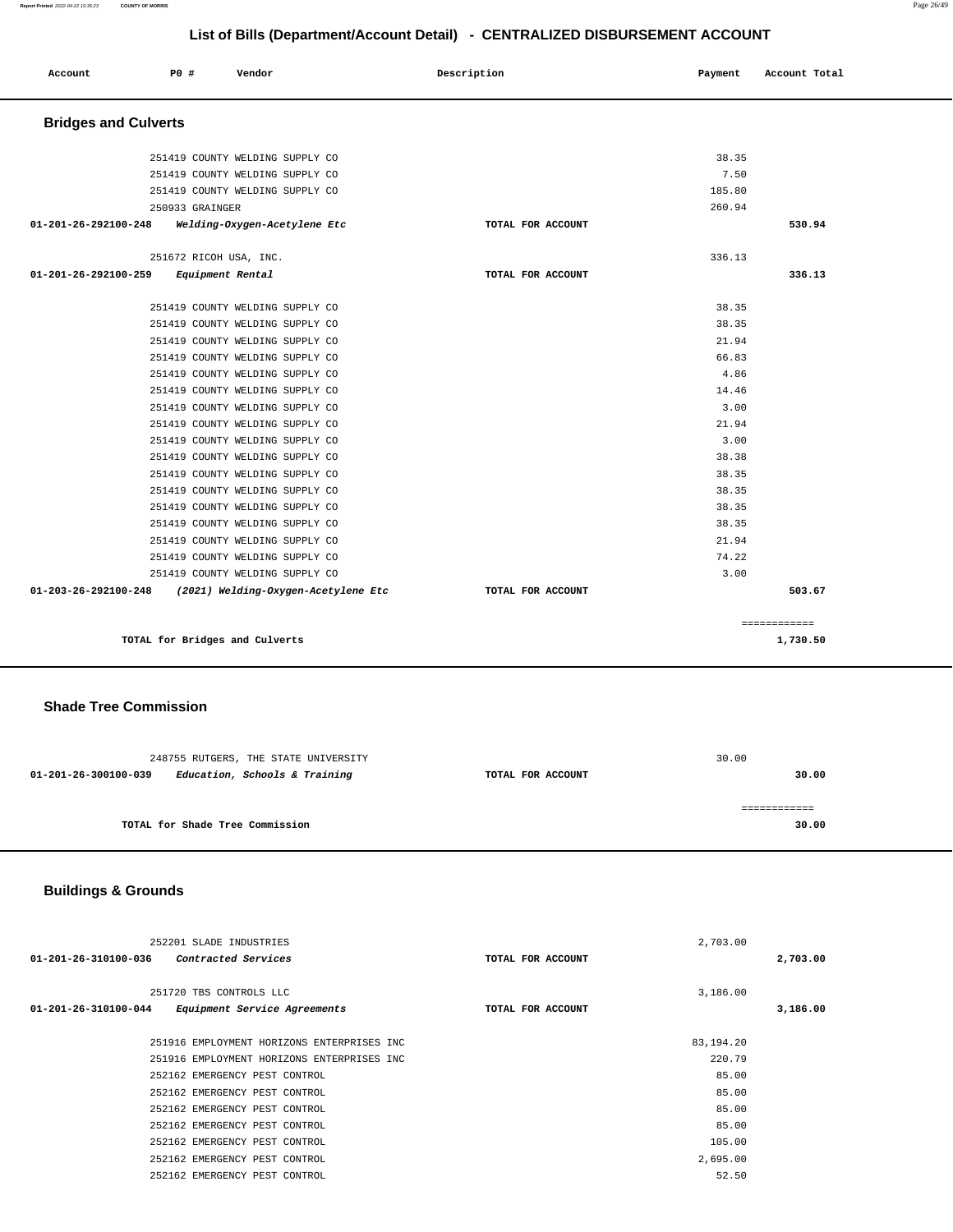| Account | <b>PO #</b> | Vendor | Description | Payment | Account Total |
|---------|-------------|--------|-------------|---------|---------------|
|         |             |        |             |         |               |

## **Buildings & Grounds**

|                                             | 252162 EMERGENCY PEST CONTROL      |                   | 52.50    |              |
|---------------------------------------------|------------------------------------|-------------------|----------|--------------|
|                                             | 252162 EMERGENCY PEST CONTROL      |                   | 52.50    |              |
|                                             | 252162 EMERGENCY PEST CONTROL      |                   | 105.00   |              |
|                                             | 252162 EMERGENCY PEST CONTROL      |                   | 85.00    |              |
|                                             | 252162 EMERGENCY PEST CONTROL      |                   | 85.00    |              |
|                                             | 252162 EMERGENCY PEST CONTROL      |                   | 85.00    |              |
|                                             | 252162 EMERGENCY PEST CONTROL      |                   | 85.00    |              |
|                                             | 252201 SLADE INDUSTRIES            |                   | 318.00   |              |
|                                             | 252201 SLADE INDUSTRIES            |                   | 1,908.00 |              |
|                                             | 252201 SLADE INDUSTRIES            |                   | 1,266.00 |              |
|                                             | 252201 SLADE INDUSTRIES            |                   | 318.00   |              |
|                                             | 252201 SLADE INDUSTRIES            |                   | 318.00   |              |
|                                             | 252201 SLADE INDUSTRIES            |                   | 778.00   |              |
|                                             | 252201 SLADE INDUSTRIES            |                   | 752.00   |              |
|                                             | 252201 SLADE INDUSTRIES            |                   | 636.00   |              |
|                                             | 252201 SLADE INDUSTRIES            |                   | 318.00   |              |
|                                             | 252201 SLADE INDUSTRIES            |                   | 408.00   |              |
| 01-201-26-310100-084                        | <i>Other Outside Services</i>      | TOTAL FOR ACCOUNT |          | 94,177.49    |
|                                             |                                    |                   |          |              |
|                                             | 252166 GRAINGER                    |                   | 1,103.71 |              |
| 01-201-26-310100-239                        | <i>Small Tools</i>                 | TOTAL FOR ACCOUNT |          | 1,103.71     |
|                                             | 252166 GRAINGER                    |                   | 125.22   |              |
|                                             | 252166 GRAINGER                    |                   | 64.21    |              |
|                                             | 252166 GRAINGER                    |                   | 275.50   |              |
|                                             | 252166 GRAINGER                    |                   | 401.33   |              |
|                                             | 252166 GRAINGER                    |                   | 849.45   |              |
|                                             | 252166 GRAINGER                    |                   | 59.21    |              |
| 01-201-26-310100-249                        | Bldg Maintenance Supplies          | TOTAL FOR ACCOUNT |          | 1,774.92     |
|                                             |                                    |                   |          |              |
|                                             | 252168 OFFICE CONCEPTS GROUP, INC. |                   | 3,936.00 |              |
|                                             | 252166 GRAINGER                    |                   | 43.70    |              |
|                                             | 252166 GRAINGER                    |                   | 4,132.65 |              |
| 01-201-26-310100-252    Janitorial Supplies |                                    | TOTAL FOR ACCOUNT |          | 8,112.35     |
|                                             |                                    |                   |          |              |
|                                             | 252166 GRAINGER                    |                   | 52.52    |              |
| 01-201-26-310100-264 Heat & A/C             |                                    | TOTAL FOR ACCOUNT |          | 52.52        |
|                                             |                                    |                   |          |              |
|                                             | 251547 COOPER ELECTRIC SUPPLY CO.  |                   | 486.47   |              |
|                                             | 251547 COOPER ELECTRIC SUPPLY CO.  |                   | 1,550.30 |              |
|                                             | 251547 COOPER ELECTRIC SUPPLY CO.  |                   | 545.34   |              |
|                                             | 251547 COOPER ELECTRIC SUPPLY CO.  |                   | 739.05   |              |
|                                             | 252166 GRAINGER                    |                   | 1,653.12 |              |
| 01-201-26-310100-265 Electrical             |                                    | TOTAL FOR ACCOUNT |          | 4,974.28     |
|                                             |                                    |                   |          |              |
|                                             |                                    |                   |          | ============ |
|                                             | TOTAL for Buildings & Grounds      |                   |          | 116,084.27   |

#### **Motor Services Center**

| 250817 WURTH USA INC. | 446.78 |
|-----------------------|--------|
| 251045 WURTH USA INC. | 71.70  |
| 251045 WURTH USA INC. | 38.85  |
| 251045 WURTH USA INC. | 71.70  |
| 251045 WURTH USA INC. | 38.85  |
| 251045 WURTH USA INC. | 188.90 |
| 251031 GRAINGER       | 4.63   |
| 251031 GRAINGER       | 102.04 |
| 251030 GRAINGER       | 55.14  |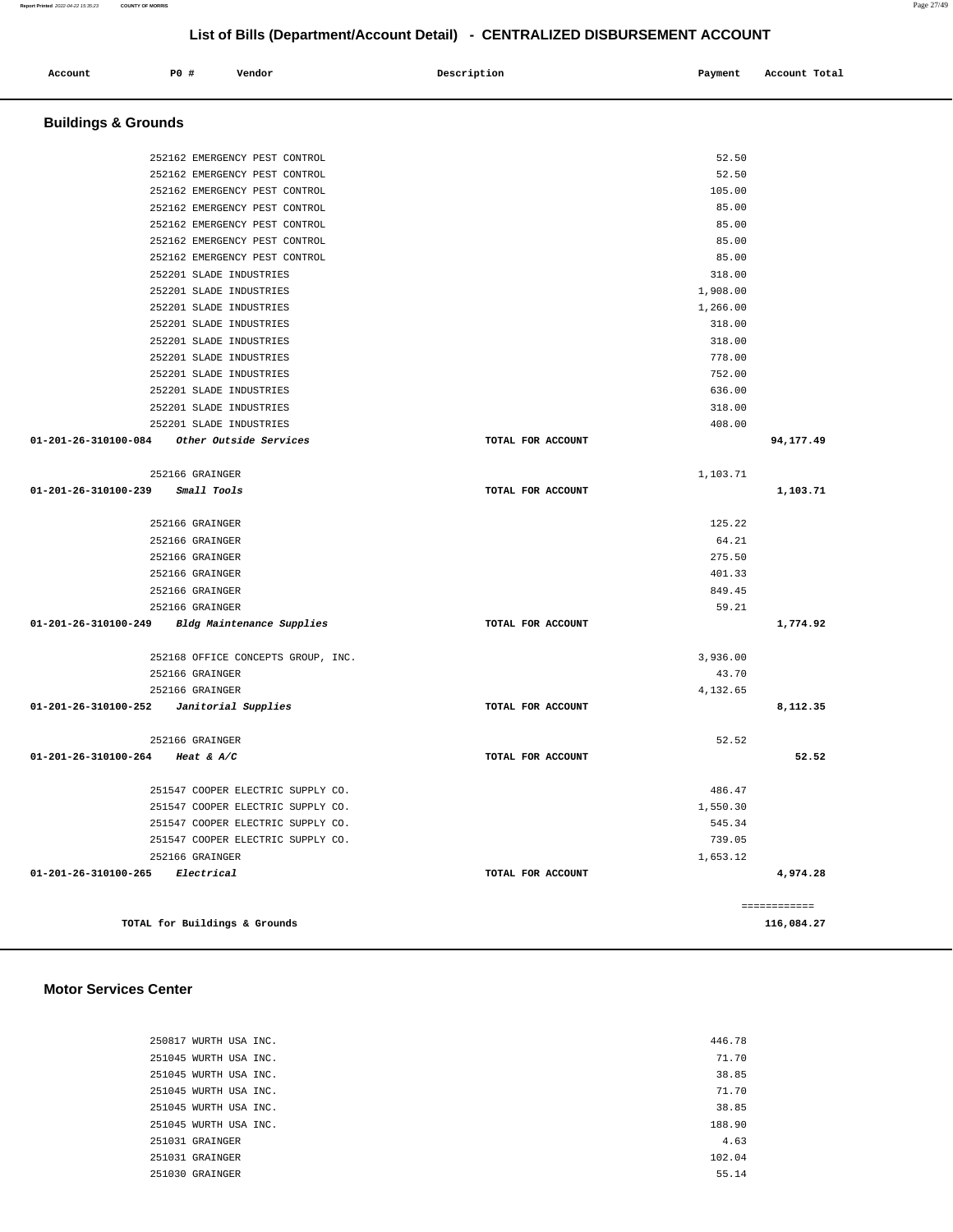#### **Account P0 # Vendor Description Payment Account Total Motor Services Center**  251671 RICOH USA, INC. 250611 GRAINGER 251674 ONE SOURCE OF NEW JERSEY LLC 251349 GRAINGER 251349 GRAINGER 251778 ATS ENVIRONMENTAL SERVICES, LLC. **01-201-26-315100-098 Other Operating&Repair Supply TOTAL FOR ACCOUNT**  997.27 91.80 550.27 140.64 40.48 2,500.00 **5,339.05** 251934 BRIAN E THURMAN **01-201-26-315100-207 Uniform & Clothing Allowance TOTAL FOR ACCOUNT**  90.00 **90.00** 251107 BOONTON AUTO PARTS 251107 BOONTON AUTO PARTS 251369 D & M AUTO BODY 251369 D & M AUTO BODY 251369 D & M AUTO BODY 251369 D & M AUTO BODY **01-201-26-315100-234 Paint TOTAL FOR ACCOUNT**  62.26 26.48 534.50 1,364.00 273.00 32.70 **2,292.94** 250816 WURTH USA INC. 250435 GRAINGER 250610 GRAINGER 251675 MCMASTER-CARR SUPPLY CO 251675 MCMASTER-CARR SUPPLY CO **01-201-26-315100-239 Small Tools TOTAL FOR ACCOUNT**  38.79 29.94 112.40 158.40 8.21 **347.74** 251877 MONTAGE ENTERPRISES INC. 251877 MONTAGE ENTERPRISES INC. 251837 INTER CITY TIRE **01-201-26-315100-241 Snow Plowing Parts TOTAL FOR ACCOUNT**  40.50 117.30 463.90 **621.70** 251396 BARNWELL HOUSE OF TIRES, INC. 251386 BARNWELL HOUSE OF TIRES, INC. 251483 BARNWELL HOUSE OF TIRES, INC. 251483 BARNWELL HOUSE OF TIRES, INC. 251484 BARNWELL HOUSE OF TIRES, INC. 251418 INTER CITY TIRE 251432 INTER CITY TIRE 251431 INTER CITY TIRE 251691 BARNWELL HOUSE OF TIRES, INC. 251836 INTER CITY TIRE 251880 BARNWELL HOUSE OF TIRES, INC. 251880 BARNWELL HOUSE OF TIRES, INC. 251822 BARNWELL HOUSE OF TIRES, INC. 251964 BARNWELL HOUSE OF TIRES, INC. 251964 BARNWELL HOUSE OF TIRES, INC. 251965 BARNWELL HOUSE OF TIRES, INC. 251965 BARNWELL HOUSE OF TIRES, INC. 251873 BARNWELL HOUSE OF TIRES, INC. **01-201-26-315100-245 Tires TOTAL FOR ACCOUNT**  32.00 556.04 544.42 120.00 540.08 326.95 430.00 411.00 365.68 1,327.50 45.00 37.00 881.85 633.68 288.12 120.00 140.00 232.04 **7,031.36** 251342 GRAINGER **01-201-26-315100-246 Tools - Others TOTAL FOR ACCOUNT**  380.01 **380.01** 251684 LINDE GAS & EQUIPMENT INC. **01-201-26-315100-248 Welding-Oxygen-Acetylene Etc TOTAL FOR ACCOUNT**  413.66 **413.66** 251686 ACUITY SPECIALTY PRODUCTS, INC 251686 ACUITY SPECIALTY PRODUCTS, INC 251783 W.B. MASON COMPANY INC 251783 W.B. MASON COMPANY INC 251783 W.B. MASON COMPANY INC 479.92 53.99 120.92 173.79 6.56

**List of Bills (Department/Account Detail) - CENTRALIZED DISBURSEMENT ACCOUNT**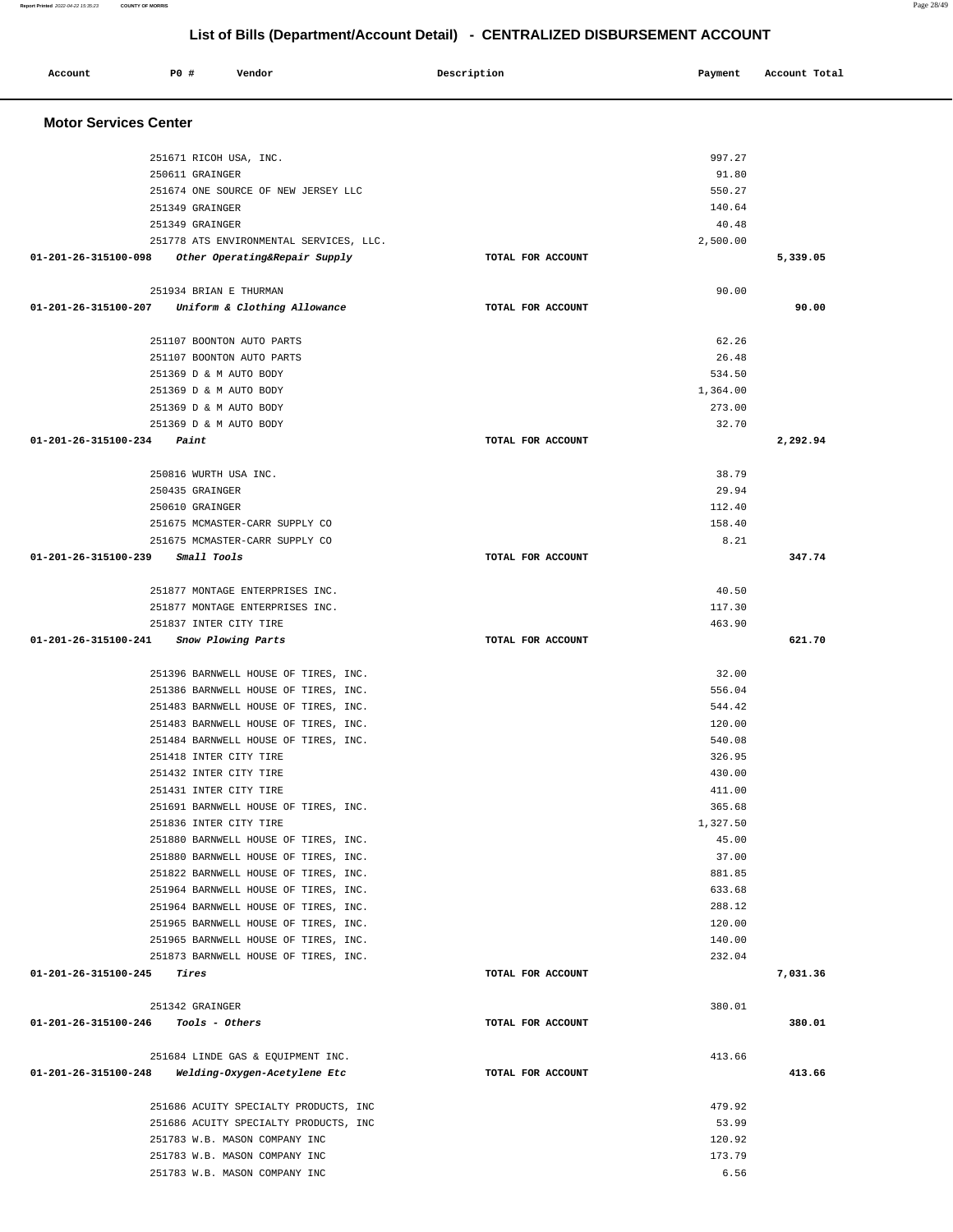## **Account P0 # Vendor Description Payment Account Total Motor Services Center**  251783 W.B. MASON COMPANY INC 6.56 251783 W.B. MASON COMPANY INC 36.56 251783 W.B. MASON COMPANY INC 6.68 251783 W.B. MASON COMPANY INC 1.94 251783 W.B. MASON COMPANY INC 4.00  **01-201-26-315100-252 Janitorial Supplies TOTAL FOR ACCOUNT 890.92** 251114 SMITH MOTOR CO., INC. 247.00 251114 SMITH MOTOR CO., INC. 122.41 251114 SMITH MOTOR CO., INC. 79.42 251113 SMITH MOTOR CO., INC. 359.68 251351 SMITH MOTOR CO., INC. 26.27 251351 SMITH MOTOR CO., INC. 33.26 251351 SMITH MOTOR CO., INC. 44.09 251351 SMITH MOTOR CO., INC. 31.64 251351 SMITH MOTOR CO., INC. 21.96 251079 SMITH MOTOR CO., INC. 199.73 251079 SMITH MOTOR CO., INC. 75.00 251079 SMITH MOTOR CO., INC. 46.68 251079 SMITH MOTOR CO., INC. 89.05 251079 SMITH MOTOR CO., INC. 0.98 251079 SMITH MOTOR CO., INC. 49.18 251079 SMITH MOTOR CO., INC. 10.98 251032 GRAINGER 233.28 251032 GRAINGER 80.20 251032 GRAINGER 15.54 250834 M& T BANK -1,752.83 250834 M& T BANK -395.00 250834 M& T BANK 884.00 250834 M& T BANK 636.00 250834 M& T BANK 206.50 250834 M& T BANK 32.86 250834 M& T BANK 142.04 250834 M& T BANK 39.49 250834 M& T BANK 198.66 250834 M& T BANK 51.94 251436 BEYER FORD 82.99 251485 BEYER FORD 43.23 251347 BEYER FORD 27.60 251416 JESCO, INC. 18.65 251416 JESCO, INC. 2012 20:20 20:20 20:20 20:20 20:20 20:20 20:20 20:20 20:20 20:20 20:20 20:20 20:20 20:20 20:20 20:20 20:20 20:20 20:20 20:20 20:20 20:20 20:20 20:20 20:20 20:20 20:20 20:20 20:20 20:20 20:20 20:20 20:20 251416 JESCO, INC. 109.26 251673 SMITH TRACTOR & EQUIPMENT INC. 329.68 251673 SMITH TRACTOR & EQUIPMENT INC. 21.00 251676 M& T BANK 95.00 251676 M& T BANK 56.00 251350 M& T BANK 204.00 251350 M& T BANK 125.35 251817 DOVER BRAKE & CLUTCH CO INC 60 AM CONSTRUCTED AND THE STATE OF THE STATE OF THE STATE OF THE STATE OF THE STATE OF THE STATE OF THE STATE OF THE STATE OF THE STATE OF THE STATE OF THE STATE OF THE STATE OF THE STATE 251817 DOVER BRAKE & CLUTCH CO INC 30.00 251817 DOVER BRAKE & CLUTCH CO INC 17.45 251817 DOVER BRAKE & CLUTCH CO INC 430.00 251692 BEYER FORD 82.99 251692 BEYER FORD 43.23 251688 ABSOLUTE AUTO AND FLAT GLASS 424.84  **01-201-26-315100-261 Spare Parts for Equipment TOTAL FOR ACCOUNT 3,641.03** 251341 GRAINGER 52.33  **01-201-26-315100-266 Safety Items TOTAL FOR ACCOUNT 52.33** 251078 SMITH MOTOR CO., INC. 742.38 251078 SMITH MOTOR CO., INC. 30.58

# **List of Bills (Department/Account Detail) - CENTRALIZED DISBURSEMENT ACCOUNT**

**Report Printed** 2022-04-22 15:35:23 **COUNTY OF MORRIS** Page 29/49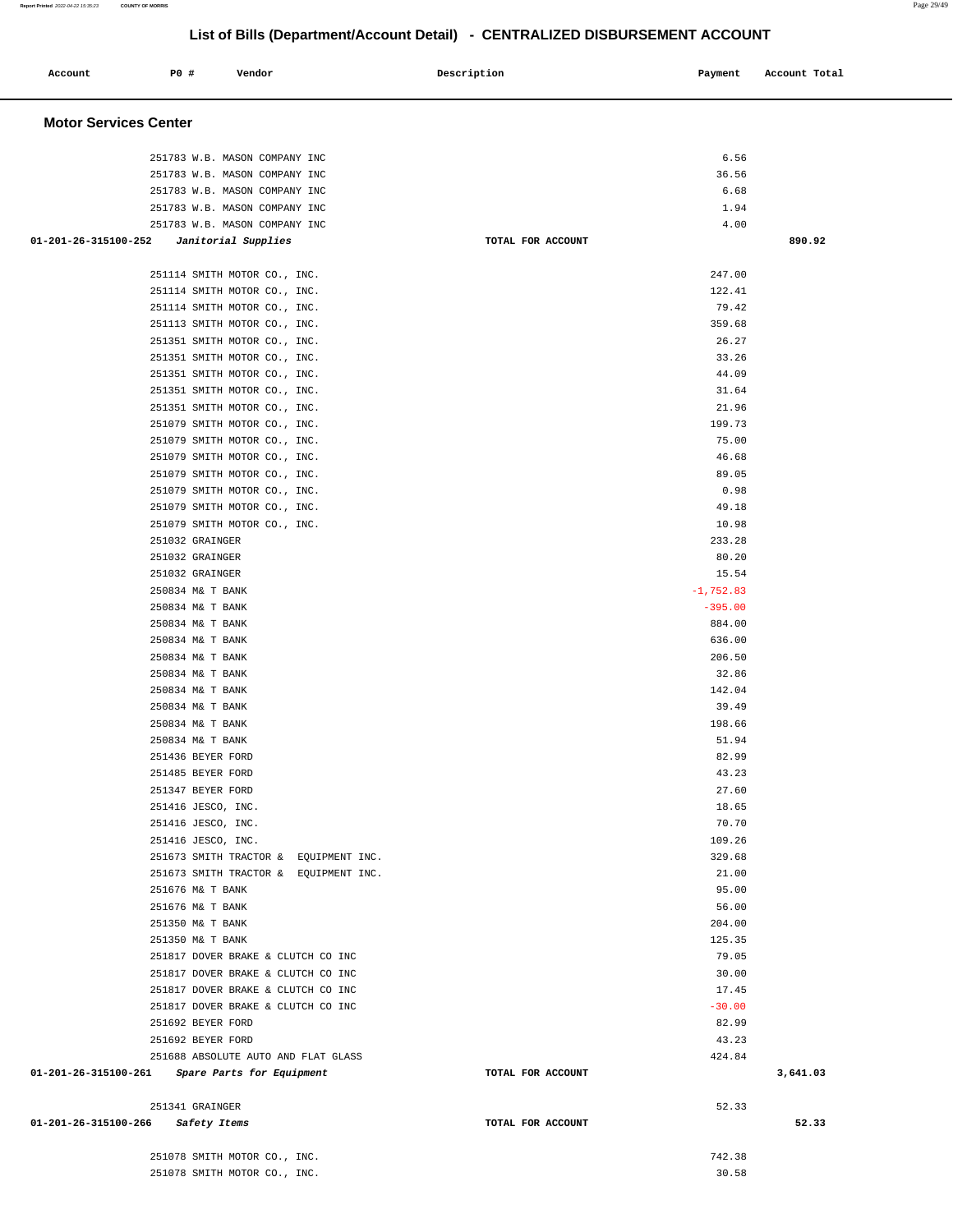| Account | P0 # | Vendor | Description | Payment | Account Total |
|---------|------|--------|-------------|---------|---------------|
|         |      |        |             |         |               |

 **Motor Services Center** 

|                                         | 251495 SMITH MOTOR CO., INC.                              |                   | $-75.00$  |              |
|-----------------------------------------|-----------------------------------------------------------|-------------------|-----------|--------------|
|                                         | 251495 SMITH MOTOR CO., INC.                              |                   | 330.76    |              |
|                                         | 251495 SMITH MOTOR CO., INC.                              |                   | 33.14     |              |
|                                         | 251077 SMITH MOTOR CO., INC.                              |                   | 146.54    |              |
|                                         | 251077 SMITH MOTOR CO., INC.                              |                   | 252.54    |              |
|                                         | 251077 SMITH MOTOR CO., INC.                              |                   | 32.00     |              |
|                                         | 251391 BEYER FORD                                         |                   | 280.28    |              |
|                                         | 251487 COACH & EQUIPMENT MANUFACTURING CO.                |                   | 46.80     |              |
|                                         | 251487 COACH & EQUIPMENT MANUFACTURING CO.                |                   | 15.51     |              |
|                                         | 251678 FLEMINGTON BUICK CHEVROLET                         |                   | $-189.74$ |              |
|                                         | 251678 FLEMINGTON BUICK CHEVROLET                         |                   | 189.74    |              |
|                                         | 251678 FLEMINGTON BUICK CHEVROLET                         |                   | 340.87    |              |
|                                         | 251679 D&B AUTO SUPPLY                                    |                   | $-254.41$ |              |
|                                         | 251679 D&B AUTO SUPPLY                                    |                   | 1,960.57  |              |
|                                         | 251679 D&B AUTO SUPPLY                                    |                   | 1,604.47  |              |
|                                         | 251935 SMITH MOTOR CO., INC.                              |                   | $-26.27$  |              |
|                                         | 251935 SMITH MOTOR CO., INC.                              |                   | 761.80    |              |
|                                         | 251858 FLEMINGTON BUICK CHEVROLET                         |                   | $-50.00$  |              |
|                                         | 251858 FLEMINGTON BUICK CHEVROLET                         |                   | 54.33     |              |
|                                         | 251881 BEYER FORD                                         |                   | 117.96    |              |
|                                         | 251820 BEYER FORD                                         |                   | 52.36     |              |
|                                         | 251820 BEYER FORD                                         |                   | 25.36     |              |
| 01-201-26-315100-291    Vehicle Repairs |                                                           | TOTAL FOR ACCOUNT |           | 6,422.57     |
|                                         | 251112 LORCO PETROLEUM SERVICES                           |                   | 220.00    |              |
|                                         | 01-203-26-315100-098 (2021) Other Operating&Repair Supply | TOTAL FOR ACCOUNT |           | 220.00       |
|                                         | 242564 BFI                                                |                   | 7,812.72  |              |
|                                         | 242565 BFI                                                |                   | 5,497.52  |              |
|                                         | 242566 BFI                                                |                   | 2,824.40  |              |
|                                         | 01-203-26-315100-162 (2021) Furniture & Fixtures          | TOTAL FOR ACCOUNT |           | 16,134.64    |
|                                         | 251400 INTER CITY TIRE                                    |                   | 39.00     |              |
| 01-203-26-315100-245 (2021) Tires       |                                                           | TOTAL FOR ACCOUNT |           | 39.00        |
|                                         | 251453 DOVER BRAKE & CLUTCH CO INC                        |                   | 187.48    |              |
|                                         | 251453 DOVER BRAKE & CLUTCH CO INC                        |                   | 164.86    |              |
|                                         | 251393 DOVER BRAKE & CLUTCH CO INC                        |                   | 33.51     |              |
|                                         | 01-203-26-315100-261 (2021) Spare Parts for Equipment     | TOTAL FOR ACCOUNT |           | 385.85       |
|                                         |                                                           |                   |           | ============ |
|                                         | TOTAL for Motor Services Center                           |                   |           | 44,302.80    |

## **Mosquito Extermination**

|                      | 251433 SAFETY- KLEEN SYSTEMS, INC. |                   | 315.29 |          |
|----------------------|------------------------------------|-------------------|--------|----------|
|                      | 249235 M& T BANK                   |                   | 59.18  |          |
|                      | 249235 M& T BANK                   |                   | 85.00  |          |
|                      | 249235 M& T BANK                   |                   | 739.71 |          |
| 01-201-26-320100-098 | Other Operating & Repair Supply    | TOTAL FOR ACCOUNT |        | 1,199.18 |
|                      |                                    |                   |        |          |
|                      | 251867 TERESA DUCKWORTH            |                   | 43.50  |          |
| 01-201-26-320100-251 | Ground Maintenance Supplies        | TOTAL FOR ACCOUNT |        | 43.50    |
|                      |                                    |                   |        |          |
|                      | 250420 FLEMINGTON DEPT STORE INC   |                   | 62.50  |          |
|                      | 250420 FLEMINGTON DEPT STORE INC   |                   | 125.00 |          |
|                      | 250420 FLEMINGTON DEPT STORE INC   |                   | 187.50 |          |
|                      | 250420 FLEMINGTON DEPT STORE INC   |                   | 312.50 |          |
|                      | 250420 FLEMINGTON DEPT STORE INC   |                   | 337.50 |          |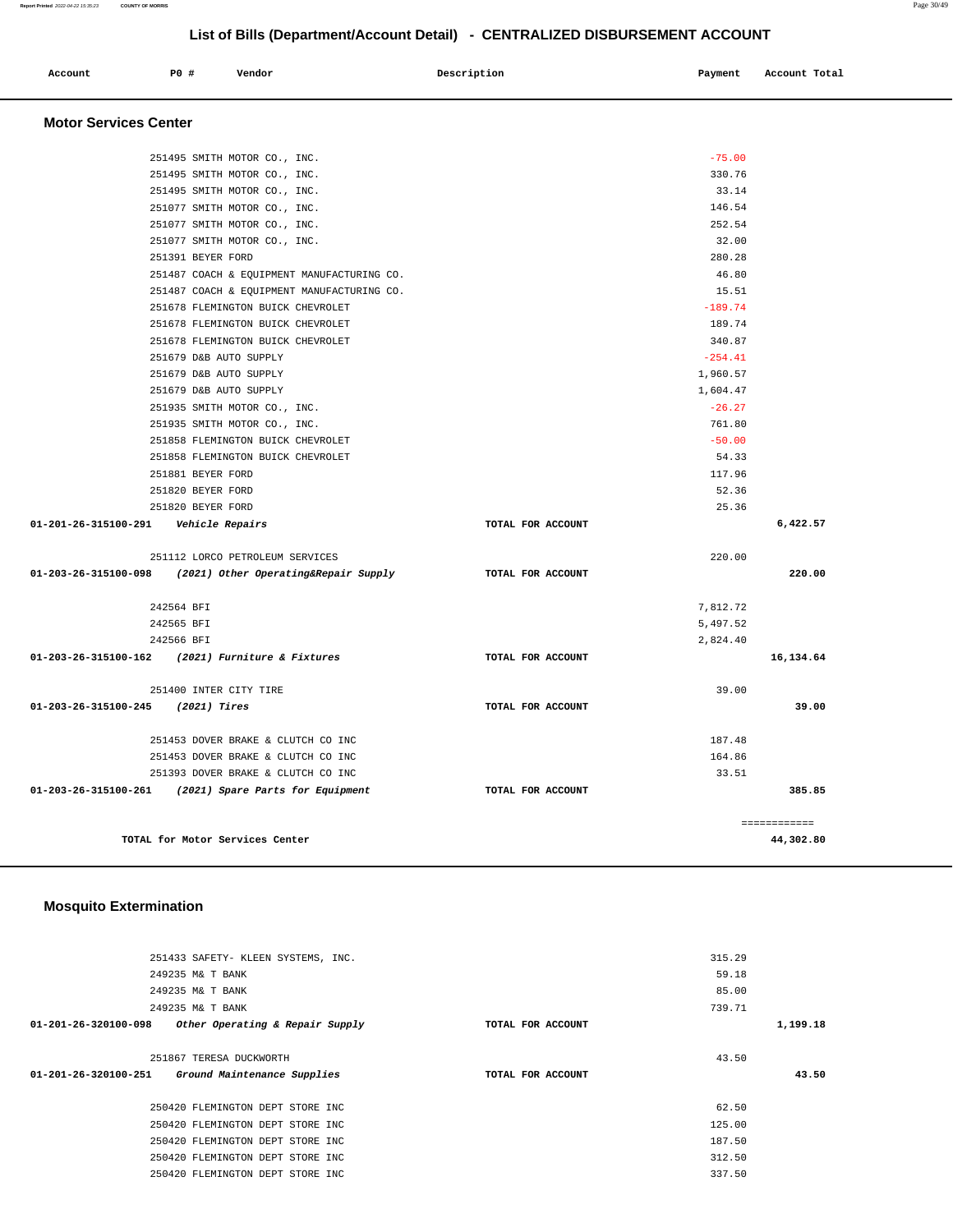| Account                       | PO#       | Vendor                           | Description       | Payment | Account Total |
|-------------------------------|-----------|----------------------------------|-------------------|---------|---------------|
| <b>Mosquito Extermination</b> |           |                                  |                   |         |               |
|                               |           | 250420 FLEMINGTON DEPT STORE INC |                   | 67.50   |               |
|                               |           | 250420 FLEMINGTON DEPT STORE INC |                   | 67.50   |               |
|                               |           | 250420 FLEMINGTON DEPT STORE INC |                   | 135.00  |               |
| 01-201-26-320100-258          | Equipment |                                  | TOTAL FOR ACCOUNT |         | 1,295.00      |
|                               |           |                                  |                   |         | ============  |
|                               |           | TOTAL for Mosquito Extermination |                   |         | 2,537.68      |

## **Health Management**

|                      | 251437 TELESEARCH INC             |                   | 650.65   |              |
|----------------------|-----------------------------------|-------------------|----------|--------------|
| 01-201-27-330100-016 | Outside Salaries & Wages          | TOTAL FOR ACCOUNT |          | 650.65       |
|                      |                                   |                   |          |              |
|                      | 251439 W.B. MASON COMPANY INC     |                   | 240.80   |              |
| 01-201-27-330100-084 | Other Outside Services            | TOTAL FOR ACCOUNT |          | 240.80       |
|                      |                                   |                   |          |              |
|                      | 250602 GEN-EL SAFETY & INDUSTRIAL |                   | 1,466.20 |              |
|                      | 250602 GEN-EL SAFETY & INDUSTRIAL |                   | 1,425.00 |              |
|                      | 252440 COUNTY OF MORRIS           |                   | 71.72    |              |
| 01-201-27-330100-210 | Environmental Compliance          | TOTAL FOR ACCOUNT |          | 2,962.92     |
|                      | 251460 TELESEARCH INC             |                   | 650.65   |              |
| 01-203-27-330100-016 | (2021) Outside Salaries & Wages   | TOTAL FOR ACCOUNT |          | 650.65       |
|                      |                                   |                   |          | ------------ |
|                      | TOTAL for Health Management       |                   |          | 4,505.02     |
|                      |                                   |                   |          |              |

#### **Human Services**

|                      | 252440 COUNTY OF MORRIS  |                   | 72.61  |        |
|----------------------|--------------------------|-------------------|--------|--------|
| 01-201-27-331100-068 | Postage & Metered Mail   | TOTAL FOR ACCOUNT |        | 72.61  |
|                      | 251474 NJAC              |                   | 495.00 |        |
| 01-201-27-331100-082 | Travel Expense           | TOTAL FOR ACCOUNT |        | 495.00 |
|                      |                          |                   |        |        |
|                      | TOTAL for Human Services |                   |        | 567.61 |

# **Youth Shelter**

| 251903 JILL CERULLO                                     |                   | 57.15  |
|---------------------------------------------------------|-------------------|--------|
| 251903 JILL CERULLO                                     |                   | 19.95  |
| 251903 JILL CERULLO                                     |                   | 38.50  |
| 251903 JILL CERULLO                                     |                   | 31.99  |
| 01-201-27-331110-059<br>Other General Expenses          | TOTAL FOR ACCOUNT | 147.59 |
|                                                         |                   |        |
| 252440 COUNTY OF MORRIS                                 |                   | 11.97  |
| 01-201-27-331110-068<br>Postage and Metered Mail        | TOTAL FOR ACCOUNT | 11.97  |
|                                                         |                   |        |
| 252010 RICOH AMERICAS CORPORATION                       |                   | 139.58 |
| 01-201-27-331110-164<br><i>Office Machines - Rental</i> | TOTAL FOR ACCOUNT | 139.58 |
|                                                         |                   |        |
| 251681 OFFICE CONCEPTS GROUP, INC.                      |                   | 279.00 |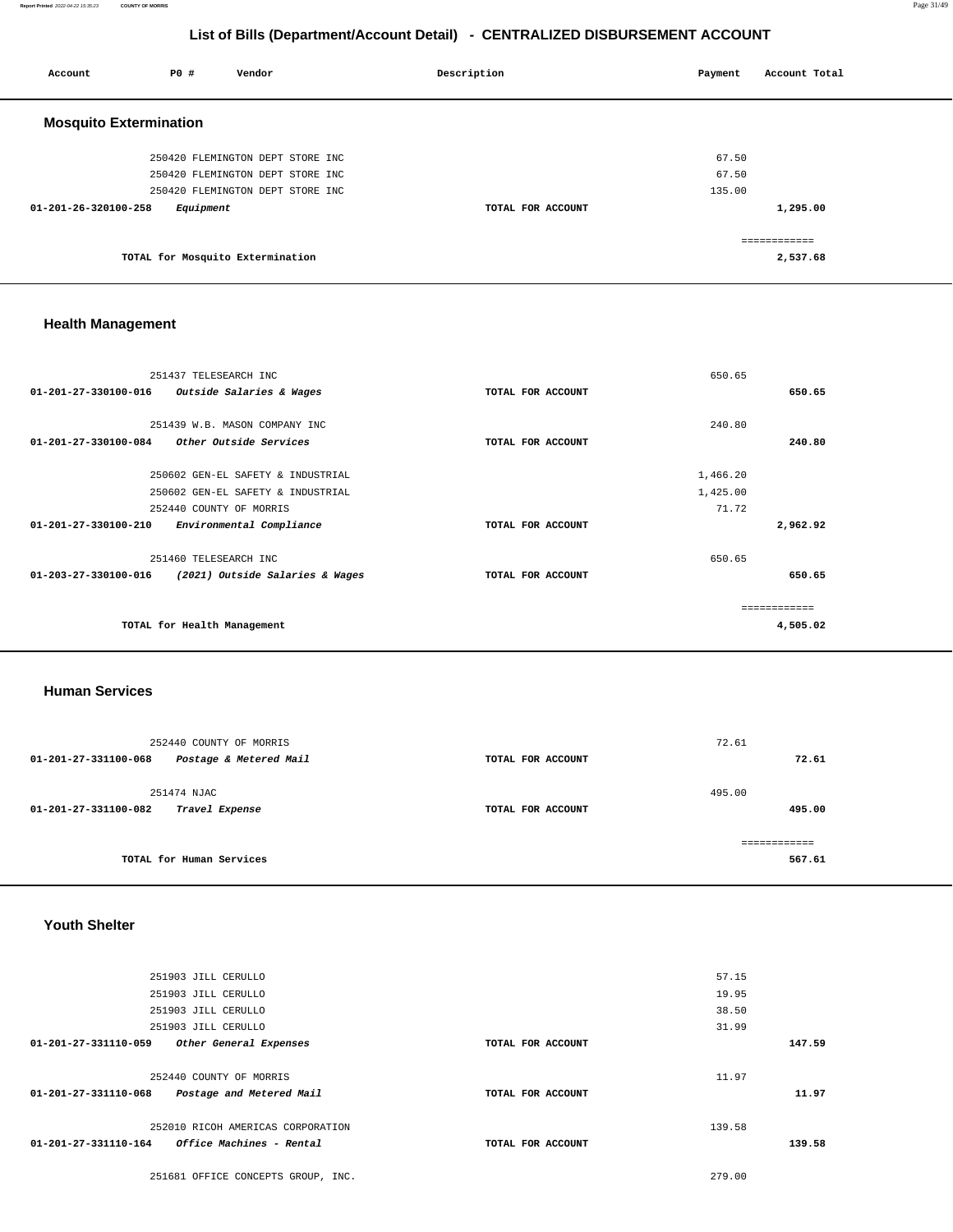#### **Report Printed** 2022-04-22 15:35:23 **COUNTY OF MORRIS** Page 32/49

**91.97**

# **List of Bills (Department/Account Detail) - CENTRALIZED DISBURSEMENT ACCOUNT**

|                      |      |                      |                                     | LIST OF BIIIS (Department/Account Detail) - CENTRALIZED DISBURSEMENT ACCOUNT |                   |          |               |  |
|----------------------|------|----------------------|-------------------------------------|------------------------------------------------------------------------------|-------------------|----------|---------------|--|
| Account              | PO#  |                      | Vendor                              | Description                                                                  |                   | Payment  | Account Total |  |
| <b>Youth Shelter</b> |      |                      |                                     |                                                                              |                   |          |               |  |
|                      |      |                      | 250289 LOVEYS PIZZA & GRILL         |                                                                              |                   | 200.43   |               |  |
|                      |      |                      | 250289 LOVEYS PIZZA & GRILL         |                                                                              |                   | 642.31   |               |  |
|                      |      |                      | 251906 LOVEYS PIZZA & GRILL         |                                                                              |                   | 428.66   |               |  |
|                      |      |                      | 251703 NU-WAY CONCESSIONAIRES INC   |                                                                              |                   | 1,566.15 |               |  |
|                      |      |                      | 251703 NU-WAY CONCESSIONAIRES INC   |                                                                              |                   | 216.33   |               |  |
|                      |      |                      | 251703 NU-WAY CONCESSIONAIRES INC   |                                                                              |                   | 83.62    |               |  |
|                      |      |                      | 251703 NU-WAY CONCESSIONAIRES INC   |                                                                              |                   | 956.04   |               |  |
|                      |      |                      | 251703 NU-WAY CONCESSIONAIRES INC   |                                                                              |                   | 681.58   |               |  |
|                      |      |                      | 251703 NU-WAY CONCESSIONAIRES INC   |                                                                              |                   | 516.13   |               |  |
| 01-201-27-331110-185 | Food |                      |                                     |                                                                              | TOTAL FOR ACCOUNT |          | 5,570.25      |  |
|                      |      |                      | 251831 HENRY SCHEIN INC             |                                                                              |                   | 31.98    |               |  |
|                      |      |                      | 251753 ATLANTIC CORPORATE<br>HEALTH |                                                                              |                   | 9,275.56 |               |  |
|                      |      | 251738 JAVED PERSAUD |                                     |                                                                              |                   | 218.98   |               |  |
| 01-201-27-331110-189 |      | Medical              |                                     |                                                                              | TOTAL FOR ACCOUNT |          | 9,526.52      |  |
|                      |      |                      | 252007 W.B. MASON COMPANY INC       |                                                                              |                   | 39.99    |               |  |
|                      |      |                      | 252007 W.B. MASON COMPANY INC       |                                                                              |                   | 38.99    |               |  |
|                      |      |                      | 252007 W.B. MASON COMPANY INC       |                                                                              |                   | 12.99    |               |  |

|                         | ------------<br>------------ |
|-------------------------|------------------------------|
| TOTAL for Youth Shelter | 15,487.88                    |

**01-201-27-331110-252 Janitorial Supplies TOTAL FOR ACCOUNT** 

# **Office on Aging**

| 251800 W.B. MASON COMPANY INC                         |                   | 0.95     |
|-------------------------------------------------------|-------------------|----------|
| 01-201-27-333100-058<br>Office Supplies & Stationery  | TOTAL FOR ACCOUNT | 0.95     |
| 252440 COUNTY OF MORRIS                               |                   | 125.46   |
| 01-201-27-333100-068<br>Postage & Metered Mail        | TOTAL FOR ACCOUNT | 125.46   |
| 250940 INDUS TRANSLATION SERVICES INC.                |                   | 1,300.56 |
| (2021) Other Outside Services<br>01-203-27-333100-084 | TOTAL FOR ACCOUNT | 1,300.56 |
|                                                       |                   |          |
| TOTAL for Office on Aging                             |                   | 1,426.97 |

### **DEPARTMENT 342300**

| 251128 NEWBRIDGE SERVICES INC.                                                                              |                   | 4,281.00             |
|-------------------------------------------------------------------------------------------------------------|-------------------|----------------------|
| (2021) GIA-Yth Svcs-NewBridge Services, Inc.<br>$01 - 203 - 27 - 342300 - 483$                              | TOTAL FOR ACCOUNT | 4,281.00             |
| 251171 CENTER FOR FAMILY SERVICES -<br>(2021) GIA-Yth Svcs-Family Intervention Svcs<br>01-203-27-342300-489 | TOTAL FOR ACCOUNT | 5,440.00<br>5,440.00 |
| TOTAL for DEPARTMENT 342300                                                                                 |                   | 9,721.00             |
|                                                                                                             |                   |                      |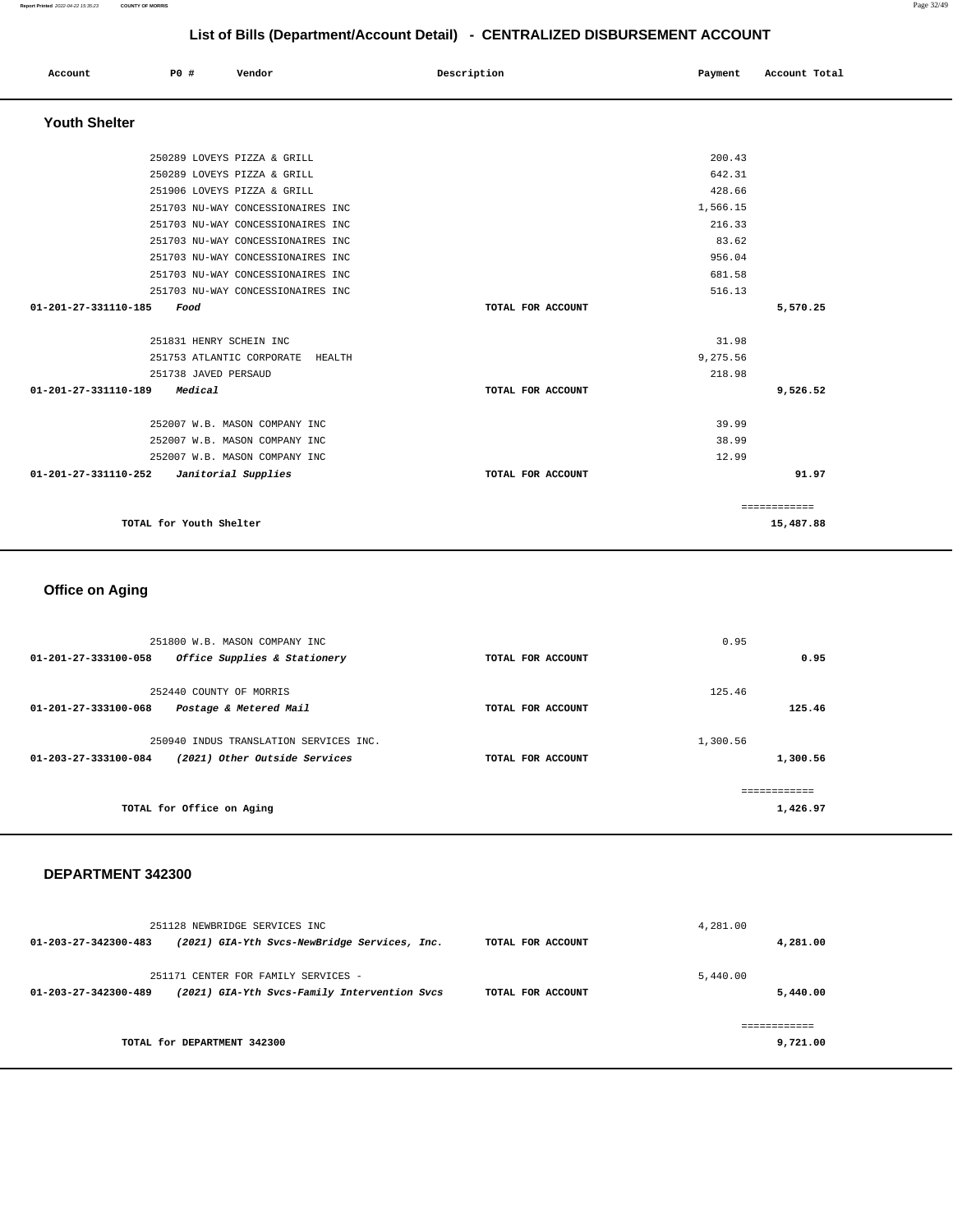| Account                                 | <b>PO #</b> | Vendor                                                        | Description       | Payment | Account Total        |
|-----------------------------------------|-------------|---------------------------------------------------------------|-------------------|---------|----------------------|
| <b>Seniors, Disabled &amp; Veterans</b> |             |                                                               |                   |         |                      |
| 01-201-27-343100-058                    |             | 251851 W.B. MASON COMPANY INC<br>Office Supplies & Stationery | TOTAL FOR ACCOUNT | 8.94    | 8.94                 |
|                                         |             | TOTAL for Seniors, Disabled & Veterans                        |                   |         | ============<br>8.94 |

# **County Board of Social Service**

|                                                       | 250491 W.B. MASON COMPANY INC                                |                   | 1,988.80           |            |
|-------------------------------------------------------|--------------------------------------------------------------|-------------------|--------------------|------------|
|                                                       | 250491 W.B. MASON COMPANY INC                                |                   | 235.08             |            |
|                                                       | 250491 W.B. MASON COMPANY INC                                |                   | 31.68              |            |
|                                                       | 250491 W.B. MASON COMPANY INC                                |                   | 149.80             |            |
|                                                       | 250491 W.B. MASON COMPANY INC                                |                   | 20.16              |            |
|                                                       | 251244 W.B. MASON COMPANY INC                                |                   | 810.26             |            |
|                                                       | 251502 W.B. MASON COMPANY INC                                |                   | 35.76              |            |
|                                                       | 251502 W.B. MASON COMPANY INC                                |                   | 89.40              |            |
|                                                       | 251224 BEST OF BREED OFFICE SYSTEMS, LLC                     |                   | 2,280.00           |            |
| 01-201-27-345100-058 Office Supplies & Stationery     |                                                              | TOTAL FOR ACCOUNT |                    | 5,640.94   |
|                                                       |                                                              |                   |                    |            |
|                                                       | 252441 NATIONAL FUEL OIL INC.                                |                   | 540.61             |            |
| 01-201-27-345100-140 Gas Purchases                    |                                                              | TOTAL FOR ACCOUNT |                    | 540.61     |
|                                                       |                                                              |                   |                    |            |
|                                                       | 252227 CABLEVISION LIGHTPATH NJ LLC                          |                   | 718.36             |            |
| 01-201-27-345100-146 Telephone                        |                                                              | TOTAL FOR ACCOUNT |                    | 718.36     |
|                                                       |                                                              |                   |                    |            |
|                                                       | 251889 N.J. NATURAL GAS COMPANY<br>251801 WILLIAM F. BARNISH |                   | 301.81<br>4,429.74 |            |
|                                                       | 251801 WILLIAM F. BARNISH                                    |                   | 622.52             |            |
|                                                       | 251950 JERSEY CENTRAL POWER & LIGHT                          |                   | 349.16             |            |
|                                                       | 251950 JERSEY CENTRAL POWER & LIGHT                          |                   | 14.69              |            |
|                                                       | 251950 JERSEY CENTRAL POWER & LIGHT                          |                   | 14.69              |            |
| $01-201-27-345100-257$ Rental - Other                 |                                                              | TOTAL FOR ACCOUNT |                    | 5,732.61   |
|                                                       |                                                              |                   |                    |            |
|                                                       | 251802 SYNERGEX INTERNATIONAL CORPORATION                    |                   | 9,931.16           |            |
| 01-201-27-345100-325 Special Services                 |                                                              | TOTAL FOR ACCOUNT |                    | 9,931.16   |
|                                                       |                                                              |                   |                    |            |
|                                                       | 251227 TREASURER. ST OF NJ                                   |                   | 27,884.00          |            |
| 251227 TREASURER. ST OF NJ                            |                                                              |                   |                    |            |
|                                                       |                                                              |                   | $-159.00$          |            |
| 01-201-27-345100-354 FAMIS and ACSES                  |                                                              | TOTAL FOR ACCOUNT |                    | 27,725.00  |
|                                                       |                                                              |                   |                    |            |
|                                                       | 251944 DENES HEIDINGER                                       |                   | 180.00             |            |
| 01-203-27-345100-333 (2021) Other Allowances          |                                                              | TOTAL FOR ACCOUNT |                    | 180.00     |
|                                                       |                                                              |                   |                    |            |
|                                                       | 245766 DELL MARKETING L.P.                                   |                   | 126,707.90         |            |
|                                                       | 245766 DELL MARKETING L.P.                                   |                   | 2,184.05           |            |
|                                                       | 245766 DELL MARKETING L.P.                                   |                   | 13,358.95          |            |
|                                                       | 245766 DELL MARKETING L.P.                                   |                   | 3, 464.45          |            |
|                                                       | 245766 DELL MARKETING L.P.                                   |                   | 3,299.45           |            |
| 01-203-27-345100-334 (2021) Minor Equipment Purchases |                                                              | TOTAL FOR ACCOUNT |                    | 149,014.80 |
|                                                       |                                                              |                   |                    |            |
|                                                       | 251317 TREASURER. ST OF NJ                                   |                   | 1,442.00           |            |
| 01-203-27-345100-353 (2021) Collection Service Fees   | 251318 TREASURER. ST OF NJ                                   | TOTAL FOR ACCOUNT | 2,591.44           | 4,033.44   |
|                                                       |                                                              |                   |                    |            |
|                                                       | 251319 TREASURER. ST OF NJ                                   |                   | 905.71             |            |
| 01-203-27-345100-360                                  | (2021) Federal Parent Locator Service                        | TOTAL FOR ACCOUNT |                    | 905.71     |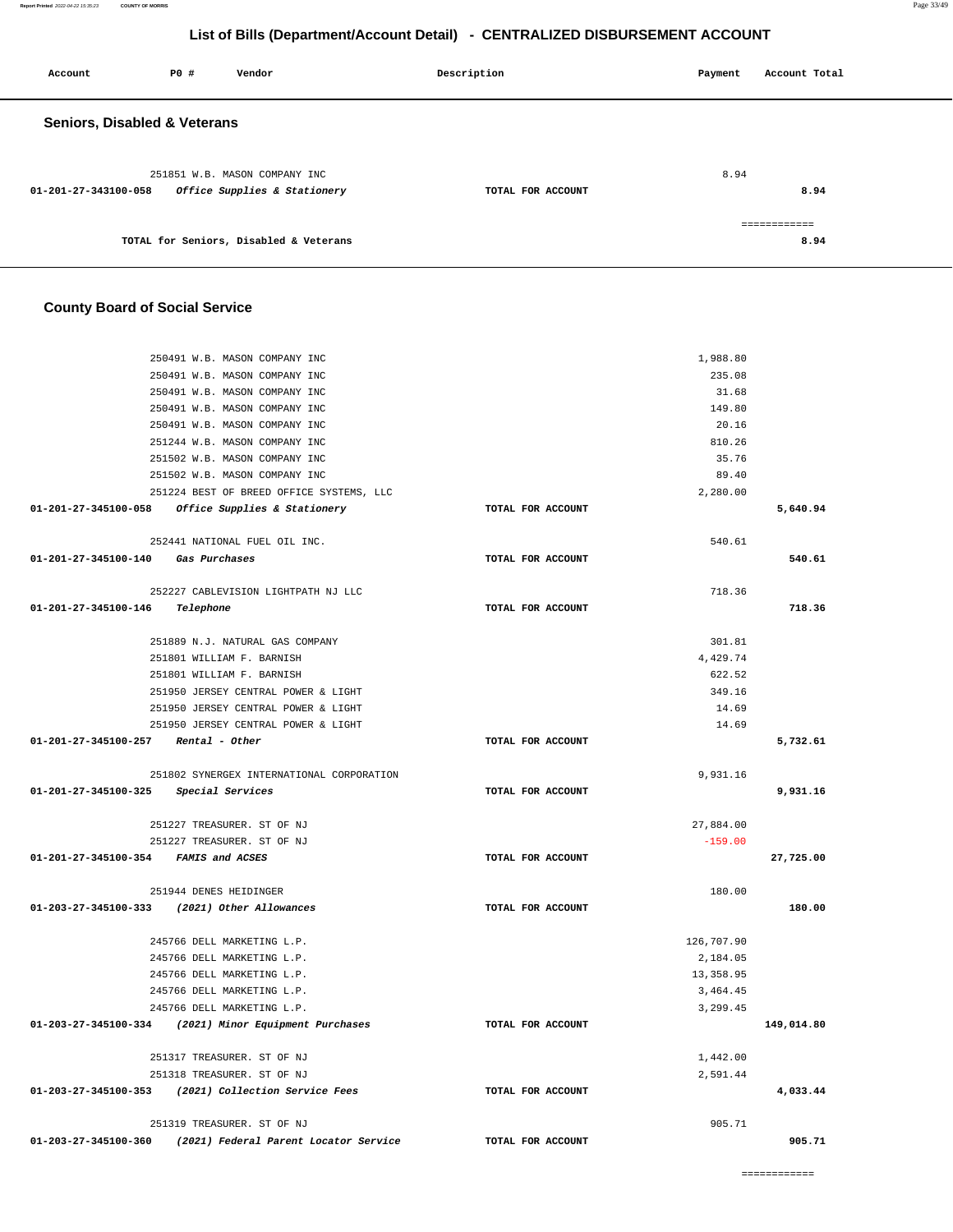| Account                               | P0 #                         | Vendor                                   | Description       | Payment   | Account Total |
|---------------------------------------|------------------------------|------------------------------------------|-------------------|-----------|---------------|
| <b>County Board of Social Service</b> |                              |                                          |                   |           |               |
|                                       |                              | TOTAL for County Board of Social Service |                   |           | 204,422.63    |
| <b>MV:Administration</b>              |                              |                                          |                   |           |               |
| 01-201-27-350100-036                  |                              | 251949 SODEXO INC & AFFILIATES           |                   | 53,134.00 |               |
|                                       |                              | Contracted Services                      | TOTAL FOR ACCOUNT |           | 53,134.00     |
|                                       |                              | 251153 U.S. SECURITY ASSOCIATES          |                   | 14,717.72 |               |
| 01-201-27-350100-266                  | Safety Items                 |                                          | TOTAL FOR ACCOUNT |           | 14,717.72     |
|                                       |                              |                                          |                   |           | ============  |
|                                       | TOTAL for MV: Administration |                                          |                   |           | 67,851.72     |

## **County Adjuster**

| 252440 COUNTY OF MORRIS                        |                   | 31.77 |
|------------------------------------------------|-------------------|-------|
| Postage & Metered Mail<br>01-201-27-357100-068 | TOTAL FOR ACCOUNT | 31.77 |
|                                                |                   |       |
| TOTAL for County Adjuster                      |                   | 31.77 |
|                                                |                   |       |

## **County Library**

| 251499 M.A.I.N., INC.                             |                   | 175.00   |          |
|---------------------------------------------------|-------------------|----------|----------|
| 01-201-29-390100-023 Associations and Memberships | TOTAL FOR ACCOUNT |          | 175.00   |
|                                                   |                   |          |          |
| 250841 INGRAM LIBRARY SERVICES                    |                   | 1,196.35 |          |
| 250841 INGRAM LIBRARY SERVICES                    |                   | 90.05    |          |
| 250841 INGRAM LIBRARY SERVICES                    |                   | 100.43   |          |
| 250841 INGRAM LIBRARY SERVICES                    |                   | $-23.84$ |          |
| 251497 INGRAM LIBRARY SERVICES                    |                   | 173.06   |          |
| 251497 INGRAM LIBRARY SERVICES                    |                   | 235.15   |          |
| 251497 INGRAM LIBRARY SERVICES                    |                   | 269.74   |          |
| 251497 INGRAM LIBRARY SERVICES                    |                   | 780.55   |          |
| 251497 INGRAM LIBRARY SERVICES                    |                   | 498.29   |          |
| 251497 INGRAM LIBRARY SERVICES                    |                   | 735.27   |          |
| 251497 INGRAM LIBRARY SERVICES                    |                   | 346.25   |          |
| 251312 INGRAM LIBRARY SERVICES                    |                   | 63.90    |          |
| 251312 INGRAM LIBRARY SERVICES                    |                   | 24.90    |          |
| 251312 INGRAM LIBRARY SERVICES                    |                   | 107.68   |          |
| 251312 INGRAM LIBRARY SERVICES                    |                   | 40.80    |          |
| 251312 INGRAM LIBRARY SERVICES                    |                   | 130.77   |          |
| 251312 INGRAM LIBRARY SERVICES                    |                   | 249.21   |          |
| 251312 INGRAM LIBRARY SERVICES                    |                   | 593.27   |          |
| 251344 OVERDRIVE, INC.                            |                   | 2,468.36 |          |
| 251315 CCH INC                                    |                   | 212.73   |          |
| 251288 GALE                                       |                   | 1,158.19 |          |
| Books & Periodicals<br>01-201-29-390100-028       | TOTAL FOR ACCOUNT |          | 9,451.11 |
|                                                   |                   |          |          |
| 250461 DEMCO                                      |                   | 125.85   |          |
| 250461 DEMCO                                      |                   | 52.25    |          |
| 250461 DEMCO                                      |                   | 66.00    |          |
| 250499 OFFICE CONCEPTS GROUP, INC.                |                   | 4.43     |          |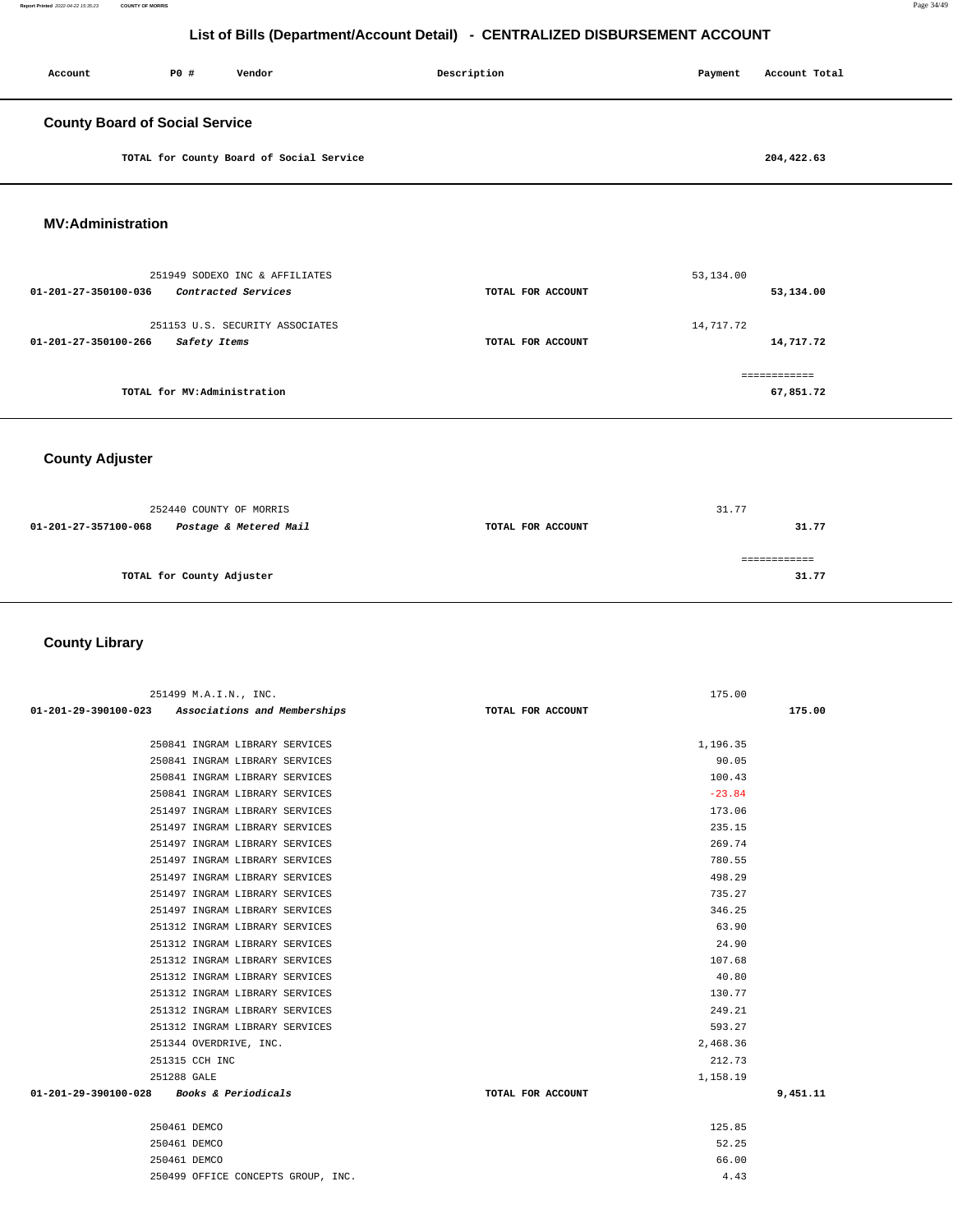|                                                |                          |                                                   | ------            |         |               |  |
|------------------------------------------------|--------------------------|---------------------------------------------------|-------------------|---------|---------------|--|
| Account                                        | P0 #                     | Vendor                                            | Description       | Payment | Account Total |  |
| <b>County Library</b>                          |                          |                                                   |                   |         |               |  |
|                                                |                          | 248403 W.B. MASON COMPANY INC                     |                   | 203.22  |               |  |
|                                                |                          | 250807 W.B. MASON COMPANY INC                     |                   | 52.53   |               |  |
|                                                |                          | 01-201-29-390100-058 Office Supplies & Stationery | TOTAL FOR ACCOUNT |         | 504.28        |  |
|                                                |                          | 252440 COUNTY OF MORRIS                           |                   | 413.43  |               |  |
| 01-201-29-390100-068 Postage & Metered Mail    |                          |                                                   | TOTAL FOR ACCOUNT |         | 413.43        |  |
|                                                |                          | 251498 MIDWEST TAPE LLC                           |                   | 589.77  |               |  |
| 01-201-29-390100-083    Video & Film Materials |                          |                                                   | TOTAL FOR ACCOUNT |         | 589.77        |  |
|                                                |                          | 251500 PATRICIA DALE LAZZARA                      |                   | 300.00  |               |  |
|                                                |                          | 248640 COLLABORATIVE SUMMER LIBRARY PROGRAM       |                   | 274.65  |               |  |
|                                                |                          | 248640 COLLABORATIVE SUMMER LIBRARY PROGRAM       |                   | 40.00   |               |  |
| 01-201-29-390100-090                           |                          | Program Expenditures                              | TOTAL FOR ACCOUNT |         | 614.65        |  |
|                                                | 250476 DEMCO             |                                                   |                   | 26.02   |               |  |
|                                                |                          | 250499 OFFICE CONCEPTS GROUP, INC.                |                   | 97.68   |               |  |
|                                                |                          | 251345 W.B. MASON COMPANY INC                     |                   | 59.57   |               |  |
|                                                | 250804 DEMCO             |                                                   |                   | 20.12   |               |  |
|                                                |                          | 250500 W.B. MASON COMPANY INC                     |                   | 583.72  |               |  |
|                                                |                          | 250500 W.B. MASON COMPANY INC                     |                   | 258.84  |               |  |
| 01-201-29-390100-095                           |                          | Other Administrative Supplies                     | TOTAL FOR ACCOUNT |         | 1,045.95      |  |
|                                                |                          |                                                   |                   |         | ============  |  |
|                                                | TOTAL for County Library |                                                   |                   |         | 12,794.19     |  |

# **County Superintendent of Schoo**

| 250785 W.B. MASON COMPANY INC                                  |                   | 50.46         |          |
|----------------------------------------------------------------|-------------------|---------------|----------|
| 250785 W.B. MASON COMPANY INC                                  |                   | 37.44         |          |
| 250785 W.B. MASON COMPANY INC                                  |                   | 17.20         |          |
| $01 - 201 - 29 - 392100 - 058$<br>Office Supplies & Stationery | TOTAL FOR ACCOUNT |               | 105.10   |
| 252440 COUNTY OF MORRIS                                        |                   | 34.79         |          |
| 01-201-29-392100-068<br>Postage & Metered Mail                 | TOTAL FOR ACCOUNT |               | 34.79    |
|                                                                |                   |               |          |
| 251929 TIMOTHY PURNELL                                         |                   | 53.69         |          |
| 251928 TIMOTHY PURNELL                                         |                   | 152.23        |          |
| 251928 TIMOTHY PURNELL                                         |                   | 19.88         |          |
| $01 - 201 - 29 - 392100 - 082$<br>Travel Expense               | TOTAL FOR ACCOUNT |               | 225.80   |
| 251930 RICOH USA, INC.                                         |                   | 817.29        |          |
| $01-201-29-392100-164$ Office Machines - Rental                | TOTAL FOR ACCOUNT |               | 817.29   |
|                                                                |                   | ------------- |          |
| TOTAL for County Superintendent of Schoo                       |                   |               | 1,182.98 |
|                                                                |                   |               |          |

# **Contribution to County College**

| 252237 COUNTY COLLEGE OF MORRIS          | 572, 423.41       |            |
|------------------------------------------|-------------------|------------|
| 01-201-29-395100-090<br>Expenditures     | TOTAL FOR ACCOUNT | 572,423.41 |
|                                          |                   |            |
|                                          |                   |            |
| TOTAL for Contribution to County College |                   | 572,423.41 |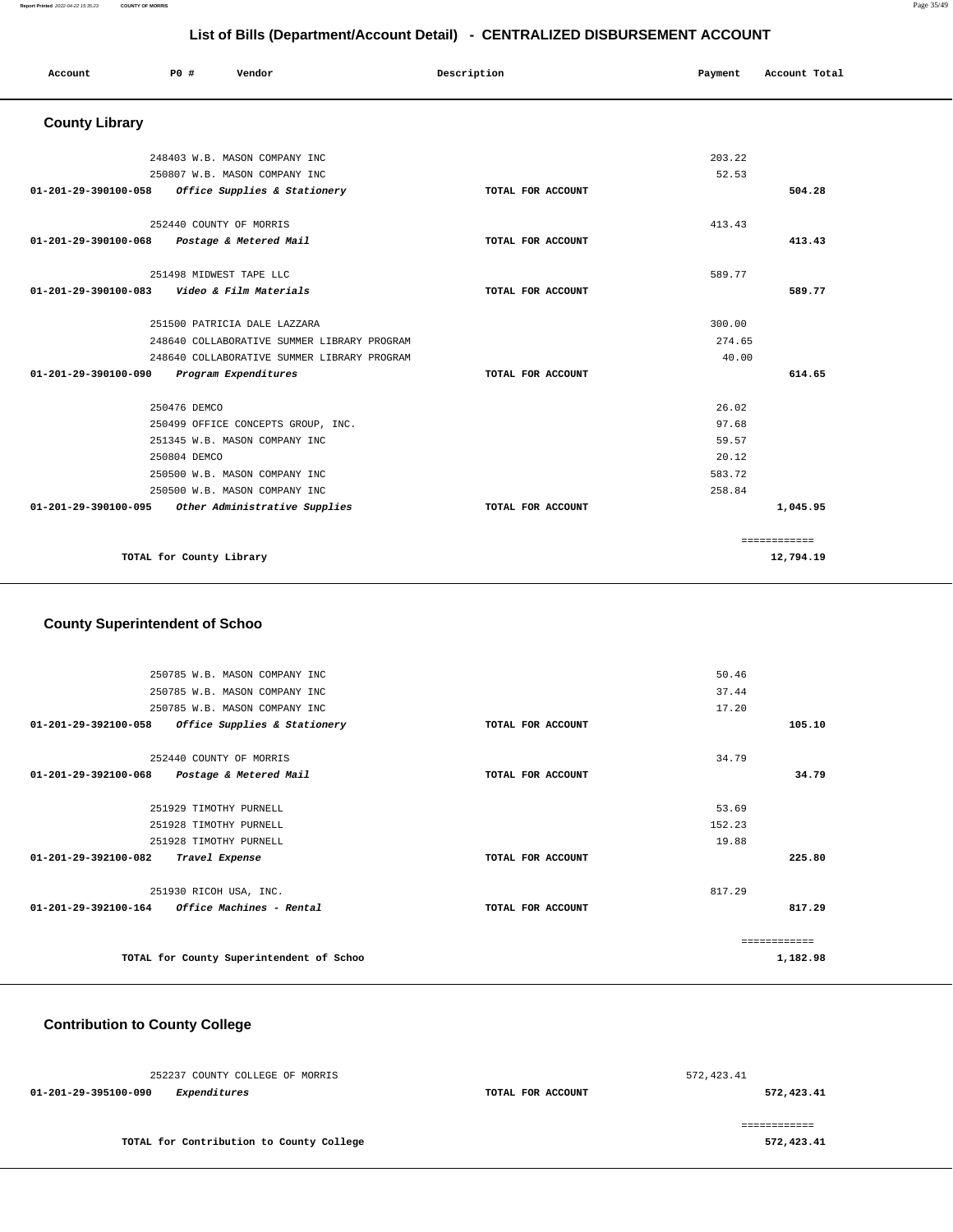**Report Printed** 2022-04-22 15:35:23 **COUNTY OF MORRIS** Page 36/49

**76.82**

# **List of Bills (Department/Account Detail) - CENTRALIZED DISBURSEMENT ACCOUNT**

| Account                          | PO#                     | Vendor                              | Description       | Payment | Account Total         |
|----------------------------------|-------------------------|-------------------------------------|-------------------|---------|-----------------------|
| <b>Rutgers Extension Service</b> |                         |                                     |                   |         |                       |
| 01-201-29-396100-068             | 252440 COUNTY OF MORRIS | Postage & Metered Mail              | TOTAL FOR ACCOUNT | 30.03   | 30.03                 |
|                                  |                         | TOTAL for Rutgers Extension Service |                   |         | ============<br>30.03 |
| <b>Fire and Police Academy</b>   |                         |                                     |                   |         |                       |
| 01-201-29-407100-068             | 252440 COUNTY OF MORRIS | Postage & Metered Mail              | TOTAL FOR ACCOUNT | 76.82   | 76.82<br>============ |

**TOTAL for Fire and Police Academy** 

## **Utilities**

| 251742 TIOGA SOLAR MORRIS COUNTY 1 LLC     |                   | 1,028.07    |            |
|--------------------------------------------|-------------------|-------------|------------|
| 251742 TIOGA SOLAR MORRIS COUNTY 1 LLC     |                   | 958.43      |            |
| 251743 U.S. BANK OPERATIONS CENTER         |                   | 11,507.62   |            |
| 251744 JERSEY CENTRAL POWER & LIGHT        |                   | 867.90      |            |
| 251790 JERSEY CENTRAL POWER & LIGHT        |                   | 625.59      |            |
| 251789 JERSEY CENTRAL POWER & LIGHT        |                   | 27,937.46   |            |
| 252164 JERSEY CENTRAL POWER & LIGHT        |                   | 23, 175.36  |            |
| 252165 JERSEY CENTRAL POWER & LIGHT        |                   | 3,685.95    |            |
| 252163 CHAMPION ENERGY                     |                   | 33, 325.41  |            |
| 252169 DIRECT ENERGY BUSINESS              |                   | 6,145.60    |            |
| 252169 DIRECT ENERGY BUSINESS              |                   | 55.49       |            |
| 252169 DIRECT ENERGY BUSINESS              |                   | 7,194.89    |            |
| 252169 DIRECT ENERGY BUSINESS              |                   | 3,386.82    |            |
| 252169 DIRECT ENERGY BUSINESS              |                   | 4,227.93    |            |
| 252169 DIRECT ENERGY BUSINESS              |                   | 1,216.64    |            |
| 252169 DIRECT ENERGY BUSINESS              |                   | 29.03       |            |
| 252169 DIRECT ENERGY BUSINESS              |                   | 13,567.69   |            |
| 252169 DIRECT ENERGY BUSINESS              |                   | 7,229.34    |            |
| 252169 DIRECT ENERGY BUSINESS              |                   | 1.14        |            |
| 252169 DIRECT ENERGY BUSINESS              |                   | 0.24        |            |
| 252170 JERSEY CENTRAL POWER & LIGHT        |                   | 10,062.03   |            |
| 252173 DIRECT ENERGY BUSINESS              |                   | 34.03       |            |
| 252184 JERSEY CENTRAL POWER & LIGHT        |                   | 552.13      |            |
| 01-201-31-430100-137<br><i>Electricity</i> | TOTAL FOR ACCOUNT |             | 156,814.79 |
| 252441 NATIONAL FUEL OIL INC.              |                   | 77,683.29   |            |
| 01-201-31-430100-140<br>Gas Purchases      | TOTAL FOR ACCOUNT |             | 77,683.29  |
| 252187 N.J. NATURAL GAS COMPANY            |                   | 336.78      |            |
| 252167 WOODRUFF ENERGY                     |                   | 26, 438.75  |            |
| 252171 PSE&G CO                            |                   | 42,723.61   |            |
| 252176 N.J. NATURAL GAS COMPANY            |                   | 274.18      |            |
| 252178 N.J. NATURAL GAS COMPANY            |                   | 307.15      |            |
| 252179 N.J. NATURAL GAS COMPANY            |                   | 44.79       |            |
| 252180 N.J. NATURAL GAS COMPANY            |                   | 1,225.48    |            |
| 252182 DIRECT ENERGY BUSINESS MARKETING    |                   | 1,704.94    |            |
| 252182 DIRECT ENERGY BUSINESS MARKETING    |                   | 1,903.00    |            |
| 252183 DIRECT ENERGY BUSINESS MARKETING    |                   | 34, 117. 17 |            |
|                                            |                   |             |            |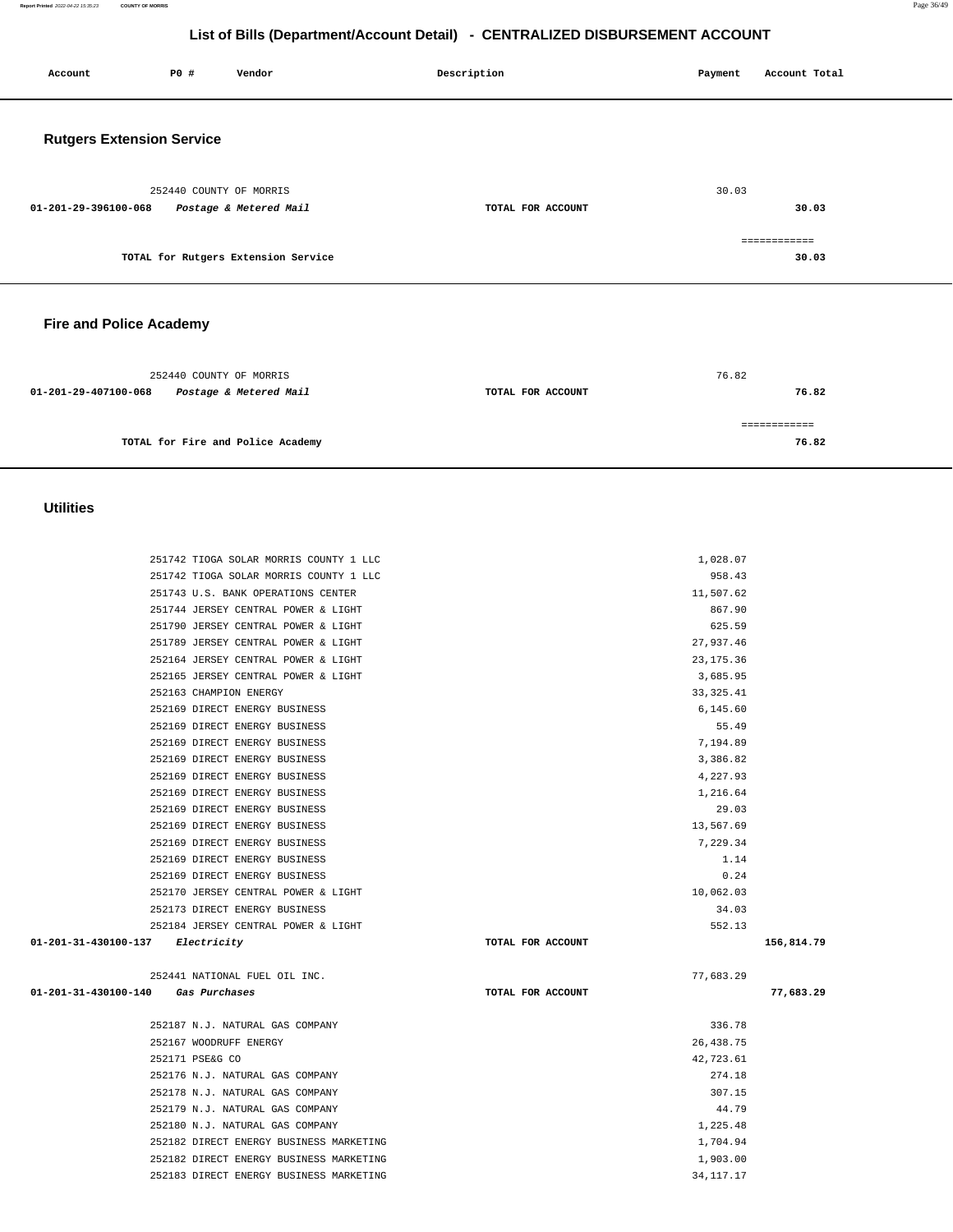### 252185 ELIZABETHTOWN GAS COMPANY 406.14 252175 N.J. NATURAL GAS COMPANY 2,180.02  **01-201-31-430100-141 Natural Gas TOTAL FOR ACCOUNT 111,662.01** 251336 PREMIER GLOBAL SERVICES 506.94 251157 CABLEVISION LIGHTPATH NJ LLC 478.81 251194 A T & T CORP. 2,084.20 251182 AT&T 18.92 251182 AT&T 23.00 251195 VERIZON 1,256.27 251332 MILLENNIUM COMMUNICATIONS GROUP 1,270.00 251158 KINGS III EMERGENCY COMMUNICATIONS 1,510.04 251730 VERIZON CABS 286.28 251525 AT&T MOBILITY 1,278.46 252227 CABLEVISION LIGHTPATH NJ LLC 4,307.53  **01-201-31-430100-146 Telephone TOTAL FOR ACCOUNT 13,020.45** 251825 WASHINGTON TOWNSHIP M.U.A. 447.13 252224 SOUTHEAST MORRIS COUNTY 514.48 252224 SOUTHEAST MORRIS COUNTY 128.62 252224 SOUTHEAST MORRIS COUNTY 128.62 252224 SOUTHEAST MORRIS COUNTY 128.62 252224 SOUTHEAST MORRIS COUNTY 257.24 252224 SOUTHEAST MORRIS COUNTY 128.62 252224 SOUTHEAST MORRIS COUNTY 128.62 252224 SOUTHEAST MORRIS COUNTY 1,286.20 252224 SOUTHEAST MORRIS COUNTY 329.42 252224 SOUTHEAST MORRIS COUNTY 199.23 252224 SOUTHEAST MORRIS COUNTY 199.23 252224 SOUTHEAST MORRIS COUNTY 552.17 252224 SOUTHEAST MORRIS COUNTY 199.23 252224 SOUTHEAST MORRIS COUNTY 199.23 252224 SOUTHEAST MORRIS COUNTY 552.17 252224 SOUTHEAST MORRIS COUNTY 329.42 252224 SOUTHEAST MORRIS COUNTY 552.17 252224 SOUTHEAST MORRIS COUNTY 552.17 252224 SOUTHEAST MORRIS COUNTY 552.17 252224 SOUTHEAST MORRIS COUNTY 329.42 252224 SOUTHEAST MORRIS COUNTY 552.17 252224 SOUTHEAST MORRIS COUNTY 329.42 252224 SOUTHEAST MORRIS COUNTY 329.42 252224 SOUTHEAST MORRIS COUNTY 552.17 252197 SOUTHEAST MORRIS COUNTY 766.73 252197 SOUTHEAST MORRIS COUNTY 60.71 252197 SOUTHEAST MORRIS COUNTY 6,456.17 252197 SOUTHEAST MORRIS COUNTY 118.97 252197 SOUTHEAST MORRIS COUNTY 379.15 252197 SOUTHEAST MORRIS COUNTY 574.39 252197 SOUTHEAST MORRIS COUNTY 469.64 252197 SOUTHEAST MORRIS COUNTY 492.27 252197 SOUTHEAST MORRIS COUNTY 945.69 252191 SOUTHEAST MORRIS COUNTY 5,647.36 252191 SOUTHEAST MORRIS COUNTY 515.48 252191 SOUTHEAST MORRIS COUNTY 329.42 252191 SOUTHEAST MORRIS COUNTY 552.17  **01-201-31-430100-147 Water TOTAL FOR ACCOUNT 26,765.51** 251742 TIOGA SOLAR MORRIS COUNTY 1 LLC 127.50 251742 TIOGA SOLAR MORRIS COUNTY 1 LLC 734.34 251741 AES-NJ COGEN CO INC 3,019.67  **01-203-31-430100-137 (2021) Electricity TOTAL FOR ACCOUNT 3,881.51**

**List of Bills (Department/Account Detail) - CENTRALIZED DISBURSEMENT ACCOUNT**

 **Account P0 # Vendor Description Payment Account Total**

 **Utilities**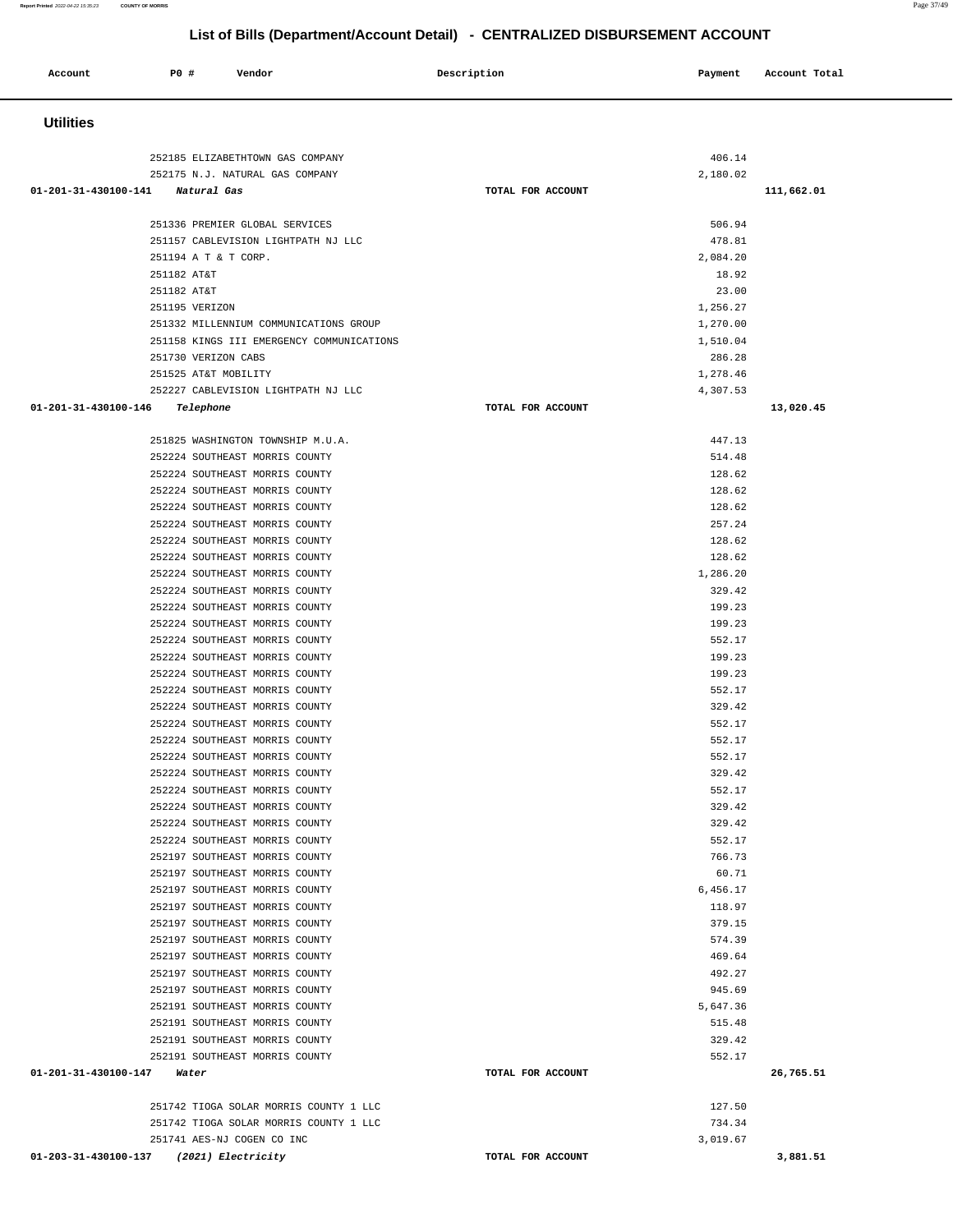#### **Report Printed** 2022-04-22 15:35:23 **COUNTY OF MORRIS** Page 38/49

# **List of Bills (Department/Account Detail) - CENTRALIZED DISBURSEMENT ACCOUNT**

| Account          | P0 #                | Vendor | Description | Payment | Account Total |
|------------------|---------------------|--------|-------------|---------|---------------|
| <b>Utilities</b> |                     |        |             |         |               |
|                  |                     |        |             |         | ============  |
|                  | TOTAL for Utilities |        |             |         | 389,827.56    |

# **Nutrition**

| 251849 JEAN GANDOLFI                                    |                   | 12.00        |
|---------------------------------------------------------|-------------------|--------------|
| 251848 JEAN GANDOLFI                                    |                   | 12.00        |
| 01-201-41-716100-048                                    | TOTAL FOR ACCOUNT | 24.00        |
| Insurance                                               |                   |              |
|                                                         |                   |              |
| 251849 JEAN GANDOLFI                                    |                   | 204.54       |
| 251848 JEAN GANDOLFI                                    |                   | 192.50       |
| 01-201-41-716100-082<br>Travel Expense                  | TOTAL FOR ACCOUNT | 397.04       |
|                                                         |                   |              |
| 252441 NATIONAL FUEL OIL INC.                           |                   | 5,615.15     |
| 01-201-41-716100-140<br>Gas Purchases                   | TOTAL FOR ACCOUNT | 5,615.15     |
|                                                         |                   |              |
| 251850 JEAN GANDOLFI                                    |                   | 12.00        |
| 251994 JEAN GANDOLFI                                    |                   | 12.00        |
| 251995 JEAN GANDOLFI                                    |                   | 12.00        |
| $01 - 203 - 41 - 716100 - 048$<br>(2021) Insurance      | TOTAL FOR ACCOUNT | 36.00        |
|                                                         |                   |              |
| 251850 JEAN GANDOLFI                                    |                   | 177.66       |
| 251994 JEAN GANDOLFI                                    |                   | 182.91       |
|                                                         |                   |              |
| 251995 JEAN GANDOLFI                                    |                   | 150.99       |
| $01 - 203 - 41 - 716100 - 082$<br>(2021) Travel Expense | TOTAL FOR ACCOUNT | 511.56       |
|                                                         |                   |              |
|                                                         |                   | ============ |
| TOTAL for Nutrition                                     |                   | 6,583.75     |
|                                                         |                   |              |

# **Capital Improvement Fund**

|                      | 252261 COUNTY OF MORRIS               |                   | 2,305,000.00 |
|----------------------|---------------------------------------|-------------------|--------------|
| 01-201-44-915100-090 | Capital Improvement Fund Expenditures | TOTAL FOR ACCOUNT | 2,305,000.00 |
|                      | TOTAL for Capital Improvement Fund    |                   | 2,305,000.00 |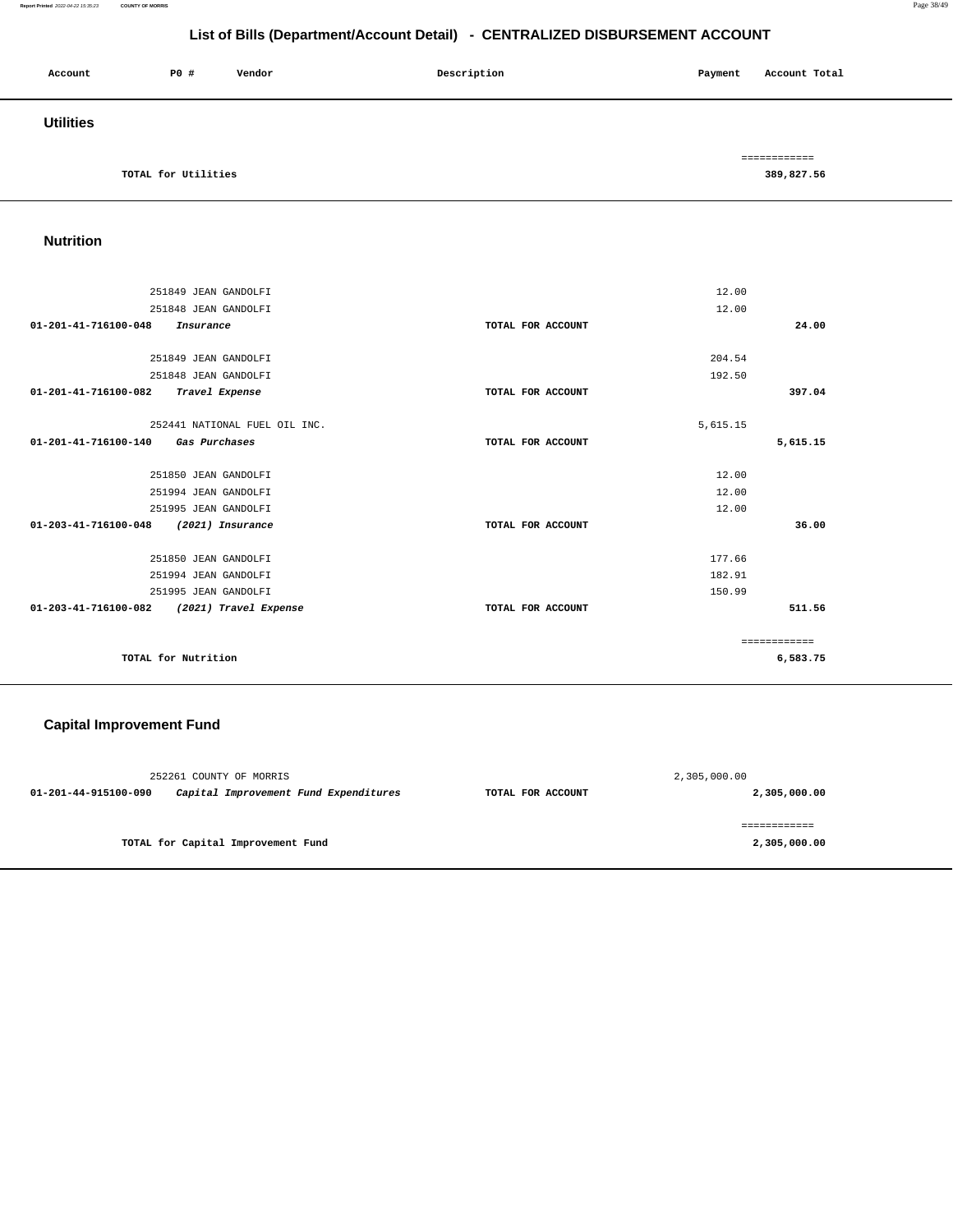**Report Printed** 2022-04-22 15:35:23 **COUNTY OF MORRIS** Page 39/49

# **List of Bills (Department/Account Detail) - CENTRALIZED DISBURSEMENT ACCOUNT**

| P0 #<br>Vendor<br>Account                                        | Description       | Account Total<br>Payment |
|------------------------------------------------------------------|-------------------|--------------------------|
|                                                                  | <b>Grant Fund</b> |                          |
| DEPARTMENT 716220                                                |                   |                          |
| 249738 CDW GOVERNMENT                                            |                   | 4,154.35                 |
| 249738 CDW GOVERNMENT                                            |                   | 236.25                   |
| 02-213-41-716220-391<br>Area Plan Grant - CRRSA (4/1/21-9/30/22) | TOTAL FOR ACCOUNT | 4,390.60                 |
|                                                                  |                   |                          |
|                                                                  |                   | ============             |
| TOTAL for DEPARTMENT 716220                                      |                   | 4,390.60                 |
|                                                                  |                   |                          |

### **DEPARTMENT 718205**

|                                                                                          | 252443 COUNTY OF MORRIS     | 124.52 |        |
|------------------------------------------------------------------------------------------|-----------------------------|--------|--------|
| Public Health Emer Grant $(7/1/21-6/30/22)$<br>02-213-41-718205-391<br>TOTAL FOR ACCOUNT |                             |        | 124.52 |
|                                                                                          |                             |        |        |
|                                                                                          |                             |        |        |
|                                                                                          | TOTAL for DEPARTMENT 718205 |        | 124.52 |
|                                                                                          |                             |        |        |

#### **TANF**

| 251507 RUTGERS UNIVERSITY SHOOL OF                         |                   | 1.80         |
|------------------------------------------------------------|-------------------|--------------|
| 251189 W.B. MASON COMPANY INC                              |                   | 0.03         |
| 251189 W.B. MASON COMPANY INC                              |                   | 0.03         |
| 251189 W.B. MASON COMPANY INC                              |                   | 0.03         |
| 251189 W.B. MASON COMPANY INC                              |                   | 0.03         |
| 251190 W.B. MASON COMPANY INC                              |                   | 0.03         |
| 251190 W.B. MASON COMPANY INC                              |                   | 0.03         |
| 251191 W.B. MASON COMPANY INC                              |                   | 0.03         |
| 251191 W.B. MASON COMPANY INC                              |                   | 0.03         |
| 251191 W.B. MASON COMPANY INC                              |                   | 0.03         |
| 251187 W.B. MASON COMPANY INC                              |                   | 0.03         |
| 251187 W.B. MASON COMPANY INC                              |                   | 0.03         |
| 251187 W.B. MASON COMPANY INC                              |                   | 0.03         |
| 251187 W.B. MASON COMPANY INC                              |                   | 0.03         |
| 251513 W.B. MASON COMPANY INC                              |                   | 2.01         |
| 251188 TELESEARCH INC                                      |                   | 266.17       |
| 251188 TELESEARCH INC                                      |                   | 950.60       |
| 251735 W.B. MASON COMPANY INC                              |                   | 0.02         |
| $02 - 213 - 41 - 741215 - 392$ WFNJ-TANF (7/1/21-12/31/22) | TOTAL FOR ACCOUNT | 1,220.99     |
|                                                            |                   | ============ |
| TOTAL for TANF                                             |                   | 1,220.99     |

#### **GENERAL ASSISTANCE**

| 251507 RUTGERS UNIVERSITY SHOOL OF |  | 4.80 |  |
|------------------------------------|--|------|--|
| 251189 W.B. MASON COMPANY INC      |  | 0.08 |  |
| 251189 W.B. MASON COMPANY INC.     |  | 0.08 |  |
| 251189 W.B. MASON COMPANY INC      |  | 0.08 |  |
| 251189 W.B. MASON COMPANY INC.     |  | 0.08 |  |
| 251190 W.B. MASON COMPANY INC      |  | 0.08 |  |
| 251190 W.B. MASON COMPANY INC.     |  | 0.08 |  |
| 251191 W.B. MASON COMPANY INC.     |  | 0.08 |  |
|                                    |  |      |  |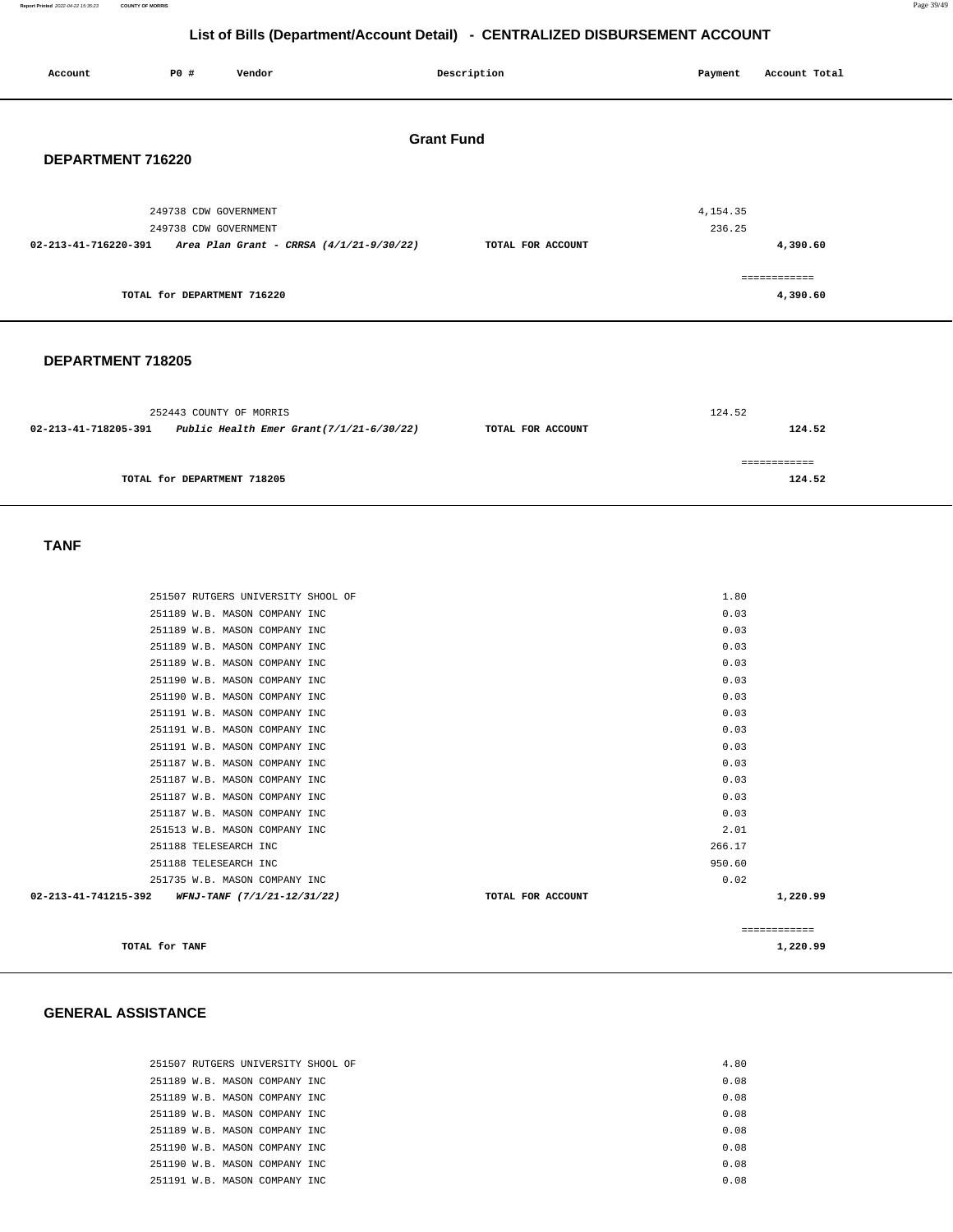#### **Report Printed** 2022-04-22 15:35:23 **COUNTY OF MORRIS** Page 40/49

# **List of Bills (Department/Account Detail) - CENTRALIZED DISBURSEMENT ACCOUNT**

| Account                   | PO#                          | Vendor                                   | Description       | Payment | Account Total |
|---------------------------|------------------------------|------------------------------------------|-------------------|---------|---------------|
| <b>GENERAL ASSISTANCE</b> |                              |                                          |                   |         |               |
|                           |                              | 251191 W.B. MASON COMPANY INC            |                   | 0.08    |               |
|                           |                              | 251191 W.B. MASON COMPANY INC            |                   | 0.08    |               |
|                           |                              | 251187 W.B. MASON COMPANY INC            |                   | 0.08    |               |
|                           |                              | 251187 W.B. MASON COMPANY INC            |                   | 0.08    |               |
|                           |                              | 251187 W.B. MASON COMPANY INC            |                   | 0.08    |               |
|                           |                              | 251187 W.B. MASON COMPANY INC            |                   | 0.08    |               |
|                           |                              | 251513 W.B. MASON COMPANY INC            |                   | 5.36    |               |
|                           | 251188 TELESEARCH INC        |                                          |                   | 684.43  |               |
|                           |                              | 251735 W.B. MASON COMPANY INC            |                   | 0.05    |               |
| 02-213-41-741220-392      |                              | WFNJ-General Assistance(7/1/21-12/31/22) | TOTAL FOR ACCOUNT |         | 695.68        |
|                           |                              |                                          |                   |         | ============  |
|                           | TOTAL for GENERAL ASSISTANCE |                                          |                   |         | 695.68        |

 **WIA: Adult** 

| 251178 ACE HEALTHCARE TRAINING<br>251408 Wm. STEINEN MFG COMPANY |                   | 800.70<br>3,931.00       |
|------------------------------------------------------------------|-------------------|--------------------------|
| 02-213-41-742205-391<br>WIOA Adult (7/1/20-6/30/22)              | TOTAL FOR ACCOUNT | 4,731.70                 |
| TOTAL for WIA: Adult                                             |                   | ============<br>4,731.70 |

 **WIA: Disclocated Worker** 

|                                                                                        | 252443 COUNTY OF MORRIS           |  | 91.99 |
|----------------------------------------------------------------------------------------|-----------------------------------|--|-------|
| WIOA Dislocated Worker $(7/1/20-6/30/22)$<br>02-213-41-742210-391<br>TOTAL FOR ACCOUNT |                                   |  | 91.99 |
|                                                                                        |                                   |  |       |
|                                                                                        |                                   |  |       |
|                                                                                        | TOTAL for WIA: Disclocated Worker |  | 91.99 |

 **WIA: Youth** 

| TOTAL for WIA: Youth           |                                  |                   | ------------<br>3,308.00 |
|--------------------------------|----------------------------------|-------------------|--------------------------|
| $02 - 213 - 41 - 742220 - 391$ | WIOA Youth (7/1/20-6/30/22)      | TOTAL FOR ACCOUNT | 3,308.00                 |
|                                | 251176 PHILLIPSBURG SCHOOL BASED | 400.00            |                          |
|                                | 251175 PHILLIPSBURG SCHOOL BASED | 256.00            |                          |
|                                | 251175 PHILLIPSBURG SCHOOL BASED | 635.00            |                          |
|                                | 251177 NEWBRIDGE SERVICES INC    | 557.00            |                          |
|                                | 251177 NEWBRIDGE SERVICES INC    | 605.00            |                          |
|                                | 251177 NEWBRIDGE SERVICES INC    | 605.00            |                          |
|                                | 251177 NEWBRIDGE SERVICES INC    | 250.00            |                          |
|                                |                                  |                   |                          |

#### **DEPARTMENT 742305**

| 251507 RUTGERS UNIVERSITY SHOOL OF | 10.20 |
|------------------------------------|-------|
| 251189 W.B. MASON COMPANY INC      | 0.15  |
| 251189 W.B. MASON COMPANY INC      | 0.15  |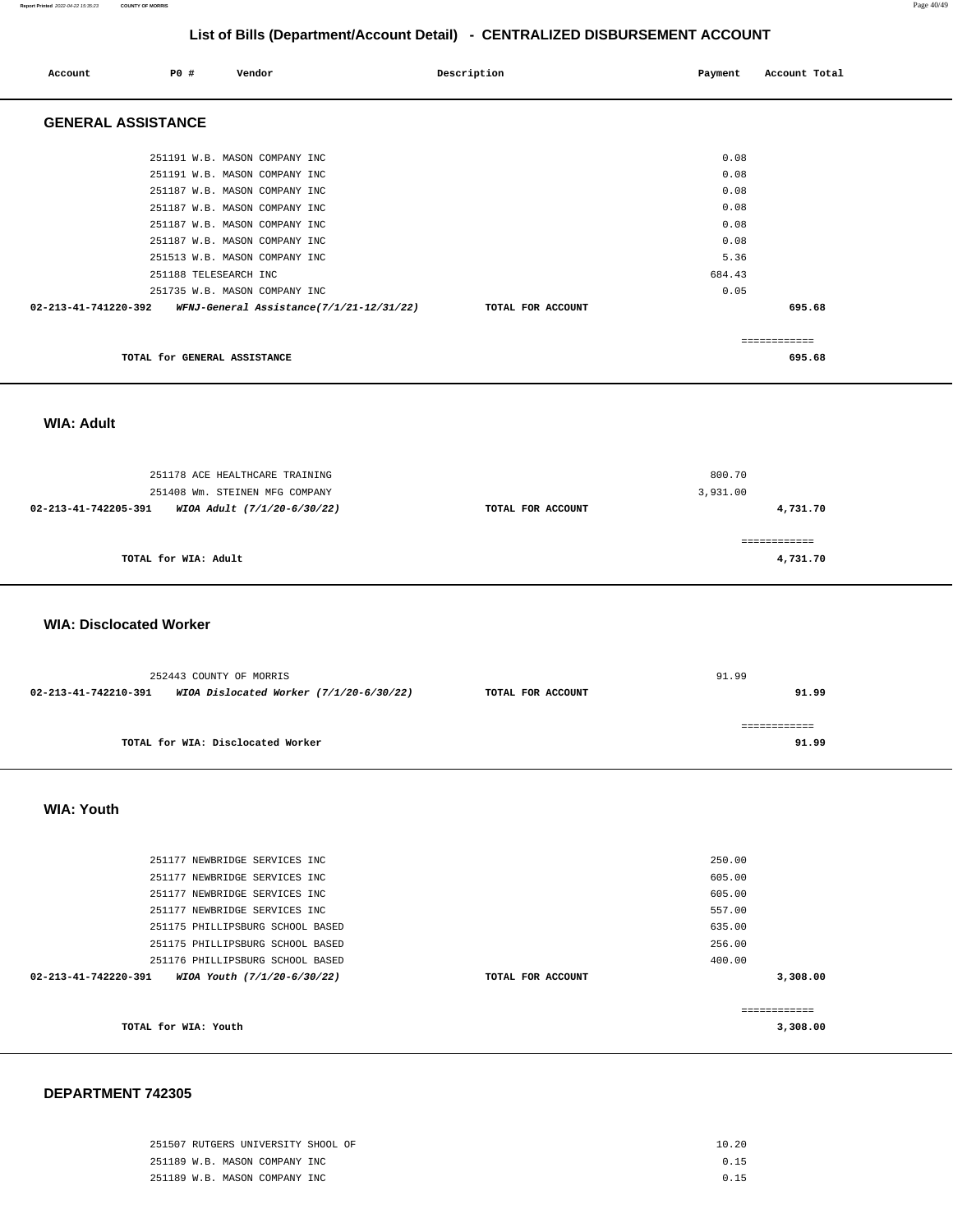| Account | P0 # | Vendor | Description | Payment | Account Total |
|---------|------|--------|-------------|---------|---------------|
|---------|------|--------|-------------|---------|---------------|

#### **DEPARTMENT 742305**

|                   | 8,501.83     |
|-------------------|--------------|
|                   | ============ |
| TOTAL FOR ACCOUNT | 8,501.83     |
|                   | 0.27         |
|                   | 258.36       |
|                   | 28.35        |
|                   | 1,196.30     |
|                   | 3,000.00     |
|                   | 750.00       |
|                   | 750.00       |
|                   | 499.00       |
|                   | 499.00       |
|                   | 499.00       |
|                   | 499.00       |
|                   | 499.00       |
|                   | 11.40        |
|                   | 0.15         |
|                   | 0.15         |
|                   | 0.15         |
|                   | 0.15         |
|                   | 0.15         |
|                   | 0.15         |
|                   | 0.15         |
|                   | 0.15         |
|                   | 0.15         |
|                   | 0.15         |
|                   | 0.15         |
|                   |              |

#### **DEPARTMENT 742310**

| 02-213-41-742310-391 WIOA Dislocated Worker (7/1/21-6/30/23)   | TOTAL FOR ACCOUNT | 9,769.30 |
|----------------------------------------------------------------|-------------------|----------|
| 251735 W.B. MASON COMPANY INC                                  | 0.30              |          |
| 251188 TELESEARCH INC                                          | 698.54            |          |
| 251179 IDEALIST.ORG                                            | 76.65             |          |
| 251441 ACE HEALTHCARE TRAINING                                 | 1,196.30          |          |
| 251186 AVTECH INSTITUTE                                        | 1,333.34          |          |
| 251253 CHRISTINE VALMY INTERNATIONAL                           | 3,200.00          |          |
| 251185 160 DRIVING ACADEMY                                     | 3,200.00          |          |
| 251513 W.B. MASON COMPANY INC                                  | 30.85             |          |
| 251187 W.B. MASON COMPANY INC                                  | 0.44              |          |
| 251187 W.B. MASON COMPANY INC                                  | 0.44              |          |
| 251187 W.B. MASON COMPANY INC                                  | 0.44              |          |
| 251187 W.B. MASON COMPANY INC                                  | 0.44              |          |
| 251191 W.B. MASON COMPANY INC                                  | 0.44              |          |
| 251191 W.B. MASON COMPANY INC                                  | 0.44              |          |
| 251190 W.B. MASON COMPANY INC<br>251191 W.B. MASON COMPANY INC | 0.44<br>0.44      |          |
| 251190 W.B. MASON COMPANY INC                                  | 0.44              |          |
| 251189 W.B. MASON COMPANY INC                                  | 0.44              |          |
| 251189 W.B. MASON COMPANY INC                                  | 0.44              |          |
| 251189 W.B. MASON COMPANY INC                                  | 0.44              |          |
| 251189 W.B. MASON COMPANY INC                                  | 0.44              |          |
| 251507 RUTGERS UNIVERSITY SHOOL OF                             | 27.60             |          |
|                                                                |                   |          |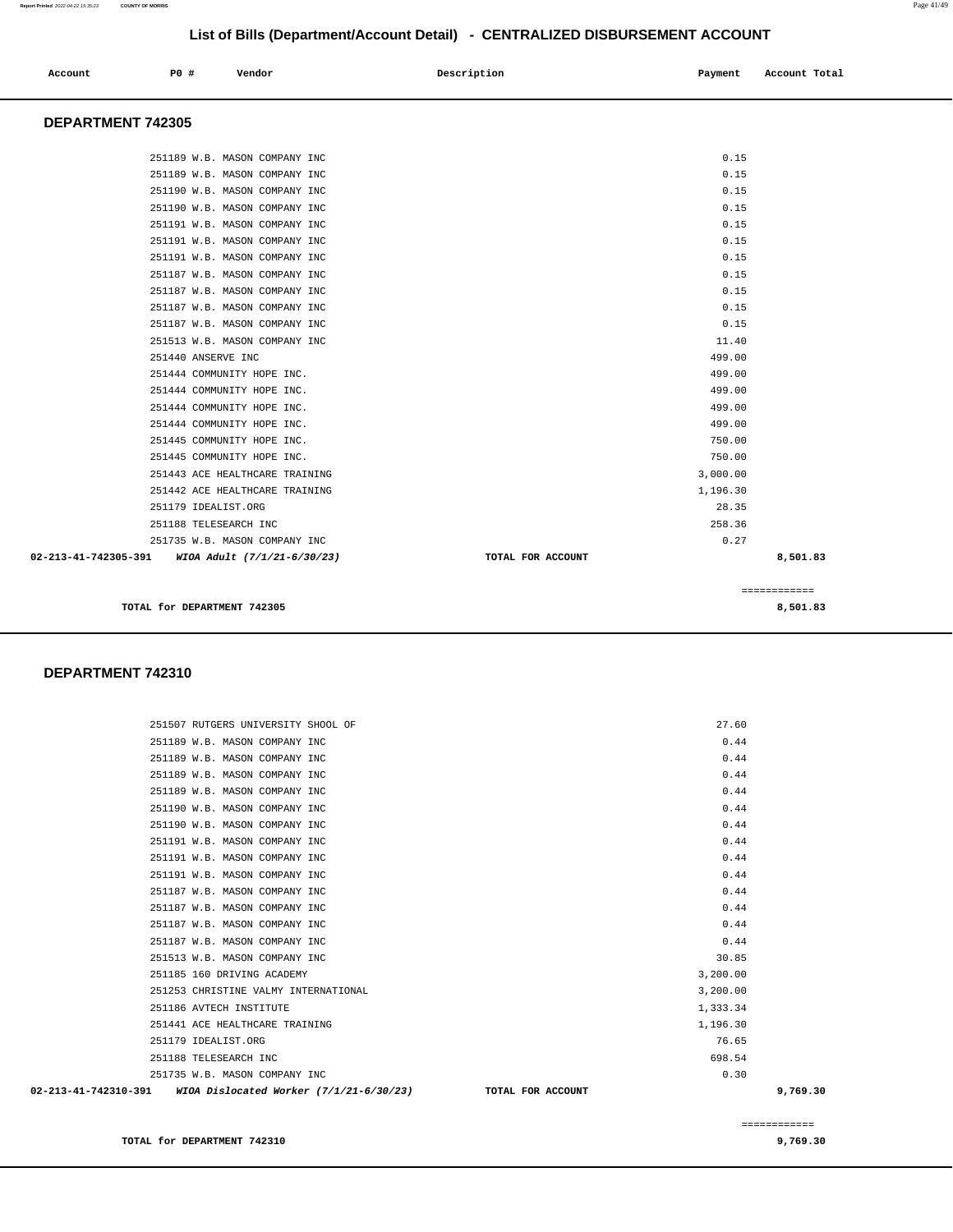| Account<br>. | PO# | Vendor | Description | Payment<br>___ | Account Total<br>. |
|--------------|-----|--------|-------------|----------------|--------------------|
|              |     |        |             |                |                    |

### **DEPARTMENT 742320**

| TOTAL for DEPARTMENT 742320                                          |                      | 10,466.59    |
|----------------------------------------------------------------------|----------------------|--------------|
|                                                                      |                      | ============ |
|                                                                      |                      |              |
| 02-213-41-742320-391 WIOA Youth (4/1/21-6/30/23)                     | TOTAL FOR ACCOUNT    | 10,466.59    |
| 251735 W.B. MASON COMPANY INC                                        | 0.31                 |              |
| 251184 PHILLIPSBURG SCHOOL BASED<br>251184 PHILLIPSBURG SCHOOL BASED | 1,010.00<br>1,076.00 |              |
| 251184 PHILLIPSBURG SCHOOL BASED                                     | 1,076.00             |              |
| 251184 PHILLIPSBURG SCHOOL BASED                                     | 1,010.00             |              |
| 251183 PHILLIPSBURG SCHOOL BASED                                     | 1,076.00             |              |
| 251183 PHILLIPSBURG SCHOOL BASED                                     | 1,010.00             |              |
| 251183 PHILLIPSBURG SCHOOL BASED                                     | 1,076.00             |              |
| 251183 PHILLIPSBURG SCHOOL BASED                                     | 1,010.00             |              |
| 251183 PHILLIPSBURG SCHOOL BASED                                     | 1,076.00             |              |
| 251183 PHILLIPSBURG SCHOOL BASED                                     | 1,010.00             |              |
| 251513 W.B. MASON COMPANY INC                                        | 17.43                |              |
| 251187 W.B. MASON COMPANY INC                                        | 0.25                 |              |
| 251187 W.B. MASON COMPANY INC                                        | 0.25                 |              |
| 251187 W.B. MASON COMPANY INC                                        | 0.25                 |              |
| 251187 W.B. MASON COMPANY INC                                        | 0.25                 |              |
| 251191 W.B. MASON COMPANY INC                                        | 0.25                 |              |
| 251191 W.B. MASON COMPANY INC                                        | 0.25                 |              |
| 251191 W.B. MASON COMPANY INC                                        | 0.25                 |              |
| 251190 W.B. MASON COMPANY INC                                        | 0.25                 |              |
| 251190 W.B. MASON COMPANY INC                                        | 0.25                 |              |
| 251189 W.B. MASON COMPANY INC                                        | 0.25                 |              |
| 251189 W.B. MASON COMPANY INC                                        | 0.25                 |              |
| 251189 W.B. MASON COMPANY INC                                        | 0.25                 |              |
| 251189 W.B. MASON COMPANY INC                                        | 0.25                 |              |
| 251507 RUTGERS UNIVERSITY SHOOL OF                                   | 15.60                |              |

#### **DEPARTMENT 758110**

| 245605 DOVER/VG MUNICIPAL ALLIANCE<br>244561 PARSIPPANY-TROY HILLS |                   | 2,112.22<br>4,909.77 |
|--------------------------------------------------------------------|-------------------|----------------------|
| Municipal Alliance (10/1/20-6/30/21)<br>02-213-41-758110-392       | TOTAL FOR ACCOUNT | 12,925.81            |
|                                                                    |                   |                      |
|                                                                    |                   | ============         |

#### **MAPS**

| 251239 RUTGERS STATE UNIVERSITY OF NJ<br>252441 NATIONAL FUEL OIL INC. |                   | 31,250.00<br>11,506.81 |
|------------------------------------------------------------------------|-------------------|------------------------|
| MAPS (1/1/21-12/31/21)<br>02-213-41-786105-394                         | TOTAL FOR ACCOUNT | 42,756.81              |
| TOTAL for MAPS                                                         |                   | 42,756.81              |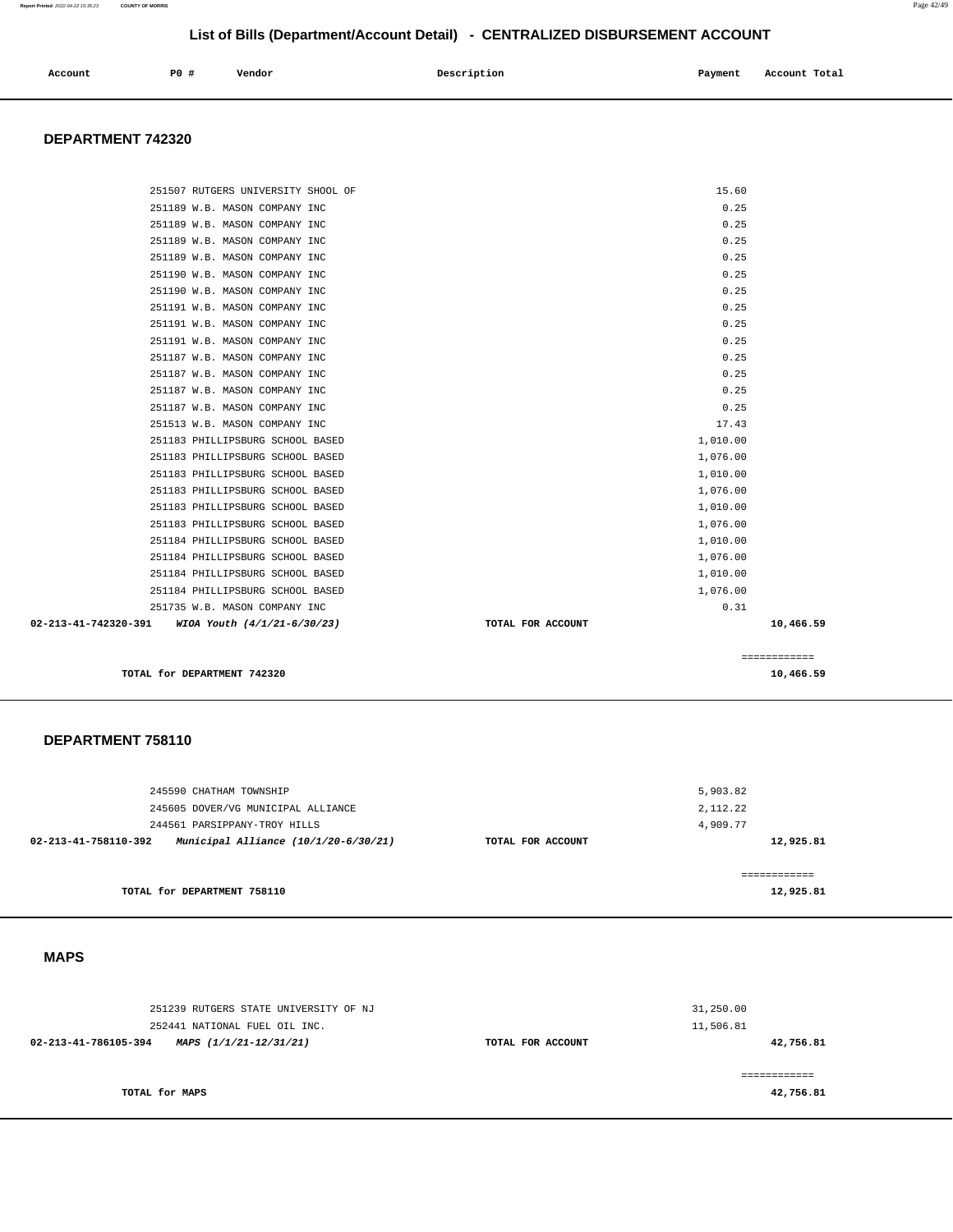**Report Printed** 2022-04-22 15:35:23 **COUNTY OF MORRIS** Page 43/49

# **List of Bills (Department/Account Detail) - CENTRALIZED DISBURSEMENT ACCOUNT**

| P0 #<br>Account<br>Vendor                                                                                                                                                | Description       | Payment<br>Account Total                    |
|--------------------------------------------------------------------------------------------------------------------------------------------------------------------------|-------------------|---------------------------------------------|
| <b>MAPS</b>                                                                                                                                                              |                   |                                             |
| 251997 PATRICIA PETRILLO<br>251274 W.B. MASON COMPANY INC<br>02-213-41-786205-394<br>MAPS (1/1/22-12/31/22)                                                              | TOTAL FOR ACCOUNT | 26.94<br>36.38<br>63.32                     |
| TOTAL for MAPS                                                                                                                                                           |                   | ============<br>63.32                       |
| DEPARTMENT 806210                                                                                                                                                        |                   |                                             |
| 251038 CONTRACT PHARMACY SERVICES INC<br>249223 CONTRACT PHARMACY SERVICES INC<br>02-213-41-806210-392<br>$SAPT - MAT (7/1/21-6/30/22)$                                  | TOTAL FOR ACCOUNT | 3,736.24<br>3,558.42<br>7,294.66            |
| TOTAL for DEPARTMENT 806210                                                                                                                                              |                   | ============<br>7,294.66                    |
| DEPARTMENT 864203                                                                                                                                                        |                   |                                             |
| 251972 MARBRO INC<br>02-213-41-864203-392<br>Waterloo Road Bridge (6/29/18-6/29/22)                                                                                      | TOTAL FOR ACCOUNT | 26,027.58<br>26,027.58                      |
| TOTAL for DEPARTMENT 864203                                                                                                                                              |                   | ============<br>26,027.58                   |
| DEPARTMENT 864250                                                                                                                                                        |                   |                                             |
| 251366 WATERS, MCPHERSON, MCNEILL, P.C.<br>251366 WATERS, MCPHERSON, MCNEILL, P.C.                                                                                       |                   | 1,503.55<br>52.50                           |
| 251366 WATERS, MCPHERSON, MCNEILL, P.C.<br>251366 WATERS, MCPHERSON, MCNEILL, P.C.<br>251366 WATERS, MCPHERSON, MCNEILL, P.C.<br>251366 WATERS, MCPHERSON, MCNEILL, P.C. |                   | 2,887.50<br>1,906.05<br>13,072.50<br>595.00 |
| 251366 WATERS, MCPHERSON, MCNEILL, P.C.<br>251366 WATERS, MCPHERSON, MCNEILL, P.C.<br>251366 WATERS, MCPHERSON, MCNEILL, P.C.                                            |                   | 1,605.00<br>437.50<br>122.50                |
| 251366 WATERS, MCPHERSON, MCNEILL, P.C.<br>251366 WATERS, MCPHERSON, MCNEILL, P.C.<br>251366 WATERS, MCPHERSON, MCNEILL, P.C.<br>251366 WATERS, MCPHERSON, MCNEILL, P.C. |                   | 892.50<br>1,365.00<br>297.50<br>472.50      |
| 251366 WATERS, MCPHERSON, MCNEILL, P.C.<br>251366 WATERS, MCPHERSON, MCNEILL, P.C.<br>251366 WATERS, MCPHERSON, MCNEILL, P.C.                                            |                   | 735.00<br>262.50<br>315.00                  |

 **02-213-41-864250-392 Landing Rd Bridge Repl (12/5/19-12/5/22) TOTAL FOR ACCOUNT 26,522.10**

**TOTAL for DEPARTMENT 864250 26,522.10** 

============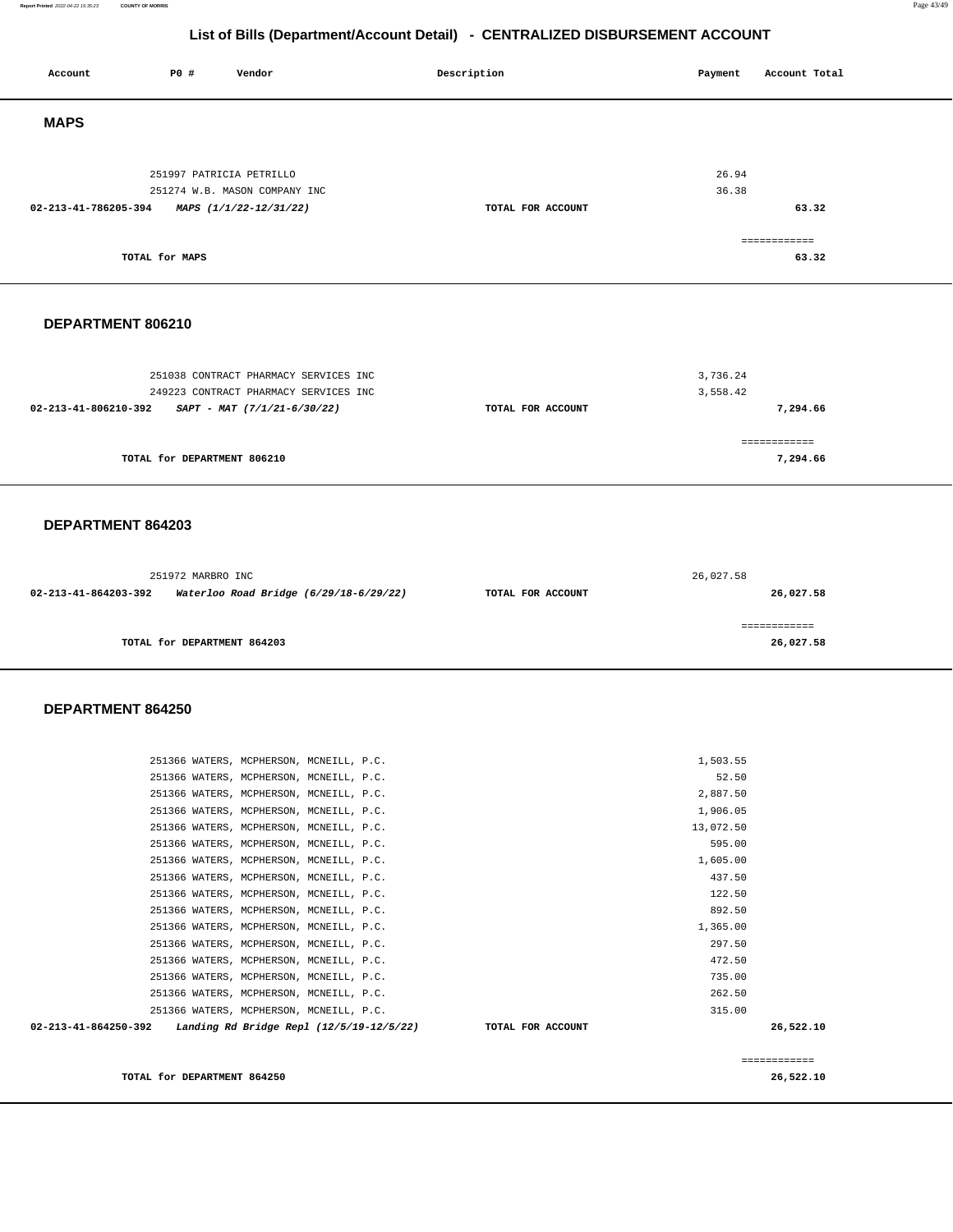| Account<br>. | +<br>P <sub>0</sub> | Vendor | Description | Payment<br>. . | Account Total |
|--------------|---------------------|--------|-------------|----------------|---------------|
|              |                     |        |             |                |               |

#### **DEPARTMENT 865229**

| 252370 THE LEARNING EXPERIENCE                                                                | 15,000.00  |
|-----------------------------------------------------------------------------------------------|------------|
| 252371 EASTERN GLASS BLOCK CORP.                                                              | 5,858.00   |
| 252372 EASY CLEANERS, INC                                                                     | 15,000.00  |
| 252373 SUNNY K NAIL, LLC                                                                      | 15,000.00  |
| 252375 CLEAN-O-RAMA, INC.                                                                     | 15,000.00  |
| 252376 JS MAGIC TOUCH CLEANERS, LLC                                                           | 15,000.00  |
| 252377 GUN H DO                                                                               | 700.00     |
| 252378 SUJIN CORP.                                                                            | 15,000.00  |
| 252379 AAA COMMUNICATIONS, LLC                                                                | 15,000.00  |
| 252380 LURE LASH MADISON, LLC                                                                 | 15,000.00  |
| 252381 ROXBURY CLEANERS                                                                       | 15,000.00  |
| 252382 KYUNG JA CHA                                                                           | 4,120.00   |
| 252383 NEW NAIL ART PLUS, LLC                                                                 | 15,000.00  |
| 252384 ABC'S OF LEARNING - MONTVILLE, INC                                                     | 15,000.00  |
| 252385 LES CHEVEUX INC.                                                                       | 15,000.00  |
| 252386 NND ENTERPRISES LLC                                                                    | 15,000.00  |
| 252387 COLLOPPY & CARLUCCI, P.C.                                                              | 15,000.00  |
| 252388 CHILDREN ON THE GREEN                                                                  | 15,000.00  |
| 252389 WEST ORANGE JEWELERS, INC.                                                             | 15,000.00  |
| 252392 ABRAMS, DAVIS & KELLER, INC.                                                           | 14,500.00  |
| 252418 19 BASSETT CORP SABOR LATINO RESTAURANT                                                | 15,000.00  |
| 252393 GROWING STAGE: THE CHILDREN'S THEATRE OF NEW JERSEY                                    | 15,000.00  |
| 252394 LISA ANN BENUS                                                                         | 15,000.00  |
| 252395 RONALEE VENTURES                                                                       | 9,094.95   |
| 252397 ALIGNED FLOW, LLC                                                                      | 15,000.00  |
| 252398 MIDNIGHT OWL, LLC                                                                      | 15,000.00  |
| 252399 FATRABBIT CREATIVE                                                                     | 15,000.00  |
| 252400 HAORAN LIU                                                                             | 15,000.00  |
| 252401 VINNIES PIZZERIA & RISTORANTE                                                          | 15,000.00  |
| 252402 CRYSTAL NAILS                                                                          | 15,000.00  |
| 252403 CREWE HILL STABLES, LLC                                                                | 15,000.00  |
| 252404 R&R CONVENIENCE STORE LLC                                                              | 15,000.00  |
| 252420 ROSAMINA B. DE LA ROSA, P.A.                                                           | 15,000.00  |
| 252405 GRAND SLAM PARTNERS                                                                    | 15,000.00  |
| 252406 VIVA NAILS                                                                             | 15,000.00  |
| 252407 COLLEGE PLAZA PEDIATRICS                                                               | 15,000.00  |
| 252390 ZOLLA'S AUTO CARE LLC                                                                  | 15,000.00  |
| 252391 POLICE ATHLETIC LEAGUE OF                                                              | 15,000.00  |
| 252408 HAIR BY TERI INC                                                                       | 15,000.00  |
| 252409 GILLETTE CLEANERS                                                                      | 15,000.00  |
| 252410 BAGEL BISTRO                                                                           | 15,000.00  |
| 252411 CHATHAM CLEANERS                                                                       | 15,000.00  |
| 252412 TRUNG NGUYEN                                                                           | 15,000.00  |
| 252413 JAE PARK                                                                               | 15,000.00  |
| 252415 SUNNYFIELDS LEARNING CENTER                                                            | 14,475.00  |
| 252416 DONGJU CHUN                                                                            | 15,000.00  |
| 252417 ARS VIVENDI                                                                            | 15,000.00  |
| 252419 TRIPLE R CLEANERS LLC                                                                  | 15,000.00  |
| 252396 SMILE CLEANERS                                                                         | 15,000.00  |
| 252414 C&J RESTRAURANT OF ROCKAWAY                                                            | 15,000.00  |
| 252374 NATURAL FLAIR CLEANERS, INC                                                            | 15,000.00  |
| 02-213-41-865229-391<br>2.29 Loans/Grants to Mitigate Financial Hardship<br>TOTAL FOR ACCOUNT | 723,747.95 |
|                                                                                               |            |

**TOTAL for DEPARTMENT 865229 723,747.95** 

============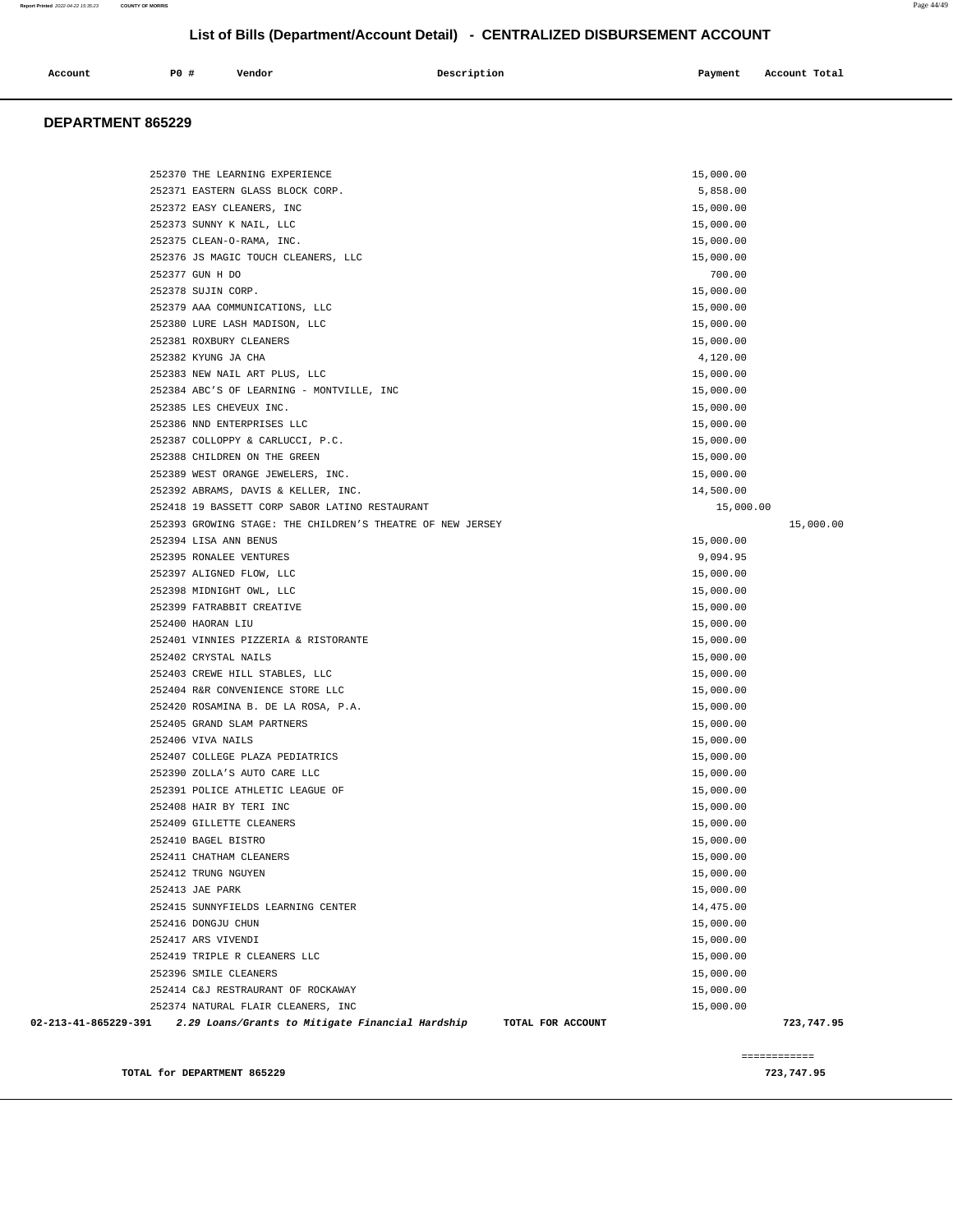**Report Printed** 2022-04-22 15:35:23 **COUNTY OF MORRIS** Page 45/49

# **List of Bills (Department/Account Detail) - CENTRALIZED DISBURSEMENT ACCOUNT**

| Account                  | <b>PO #</b> | Vendor                                                                                 |                                          | Description           | Payment          | Account Total              |  |
|--------------------------|-------------|----------------------------------------------------------------------------------------|------------------------------------------|-----------------------|------------------|----------------------------|--|
|                          |             |                                                                                        |                                          |                       |                  |                            |  |
|                          |             |                                                                                        |                                          | <b>County Capital</b> |                  |                            |  |
| DEPARTMENT 953417        |             |                                                                                        |                                          |                       |                  |                            |  |
|                          |             |                                                                                        |                                          |                       |                  |                            |  |
|                          |             | 251553 T & M ASSOCIATES                                                                |                                          |                       | 5,362.85         |                            |  |
| 04-216-55-953417-909     |             |                                                                                        | PublicWorks-EnviroClean-Greyst/HanovrGar | TOTAL FOR ACCOUNT     |                  | 5,362.85                   |  |
|                          |             |                                                                                        |                                          |                       |                  | ============               |  |
|                          |             | TOTAL for DEPARTMENT 953417                                                            |                                          |                       |                  | 5,362.85                   |  |
|                          |             |                                                                                        |                                          |                       |                  |                            |  |
| DEPARTMENT 953418        |             |                                                                                        |                                          |                       |                  |                            |  |
|                          |             |                                                                                        |                                          |                       |                  |                            |  |
|                          |             | 252004 OWEIS ENGINEERING INC.                                                          |                                          |                       | 89,406.07        |                            |  |
| 04-216-55-953418-909     |             |                                                                                        | PublicWork-Bridge/DrainDesign&Recon/Repl | TOTAL FOR ACCOUNT     |                  | 89,406.07                  |  |
|                          |             |                                                                                        |                                          |                       |                  | ============               |  |
|                          |             | TOTAL for DEPARTMENT 953418                                                            |                                          |                       |                  | 89,406.07                  |  |
|                          |             |                                                                                        |                                          |                       |                  |                            |  |
| DEPARTMENT 953420        |             |                                                                                        |                                          |                       |                  |                            |  |
|                          |             |                                                                                        |                                          |                       |                  |                            |  |
|                          |             | 251824 MAGIC TOUCH CONSTRUCTION CO., INC.                                              |                                          |                       | 1,898.54         |                            |  |
| 04-216-55-953420-951     |             | B&G - Interior Building Improvements                                                   |                                          | TOTAL FOR ACCOUNT     |                  | 1,898.54                   |  |
|                          |             |                                                                                        |                                          |                       |                  | ============               |  |
|                          |             | TOTAL for DEPARTMENT 953420                                                            |                                          |                       |                  | 1,898.54                   |  |
|                          |             |                                                                                        |                                          |                       |                  |                            |  |
|                          |             |                                                                                        |                                          |                       |                  |                            |  |
| <b>DEPARTMENT 953455</b> |             |                                                                                        |                                          |                       |                  |                            |  |
|                          |             |                                                                                        |                                          |                       |                  |                            |  |
| 04-216-55-953455-940     |             | 252052 SPARWICK CONTRACTING, INC.                                                      | Bridge Design & Replacement-Public Works | TOTAL FOR ACCOUNT     | 147,774.20       | 147,774.20                 |  |
|                          |             |                                                                                        |                                          |                       |                  |                            |  |
|                          |             | TOTAL for DEPARTMENT 953455                                                            |                                          |                       |                  | ============<br>147,774.20 |  |
|                          |             |                                                                                        |                                          |                       |                  |                            |  |
|                          |             |                                                                                        |                                          |                       |                  |                            |  |
| DEPARTMENT 953495        |             |                                                                                        |                                          |                       |                  |                            |  |
|                          |             |                                                                                        |                                          |                       |                  |                            |  |
|                          |             | 251824 MAGIC TOUCH CONSTRUCTION CO., INC.                                              |                                          |                       | 4,952.68         |                            |  |
|                          |             | 251824 MAGIC TOUCH CONSTRUCTION CO., INC.<br>251824 MAGIC TOUCH CONSTRUCTION CO., INC. |                                          |                       | 384.04<br>663.75 |                            |  |
|                          |             | 251803 MAGIC TOUCH CONSTRUCTION CO., INC.                                              |                                          |                       | 12,929.07        |                            |  |
|                          |             | 250560 NATIONAL OFFICE FURNITURE, INC.                                                 |                                          |                       | 1,500.00         |                            |  |
| 04-216-55-953495-951     |             | Interior Bldg Improvements-Bldgs&Grnds                                                 |                                          | TOTAL FOR ACCOUNT     |                  | 20,429.54                  |  |
|                          |             |                                                                                        |                                          |                       |                  | ------------               |  |
|                          |             | TOTAL for DEPARTMENT 953495                                                            |                                          |                       |                  | 20,429.54                  |  |
|                          |             |                                                                                        |                                          |                       |                  |                            |  |

۰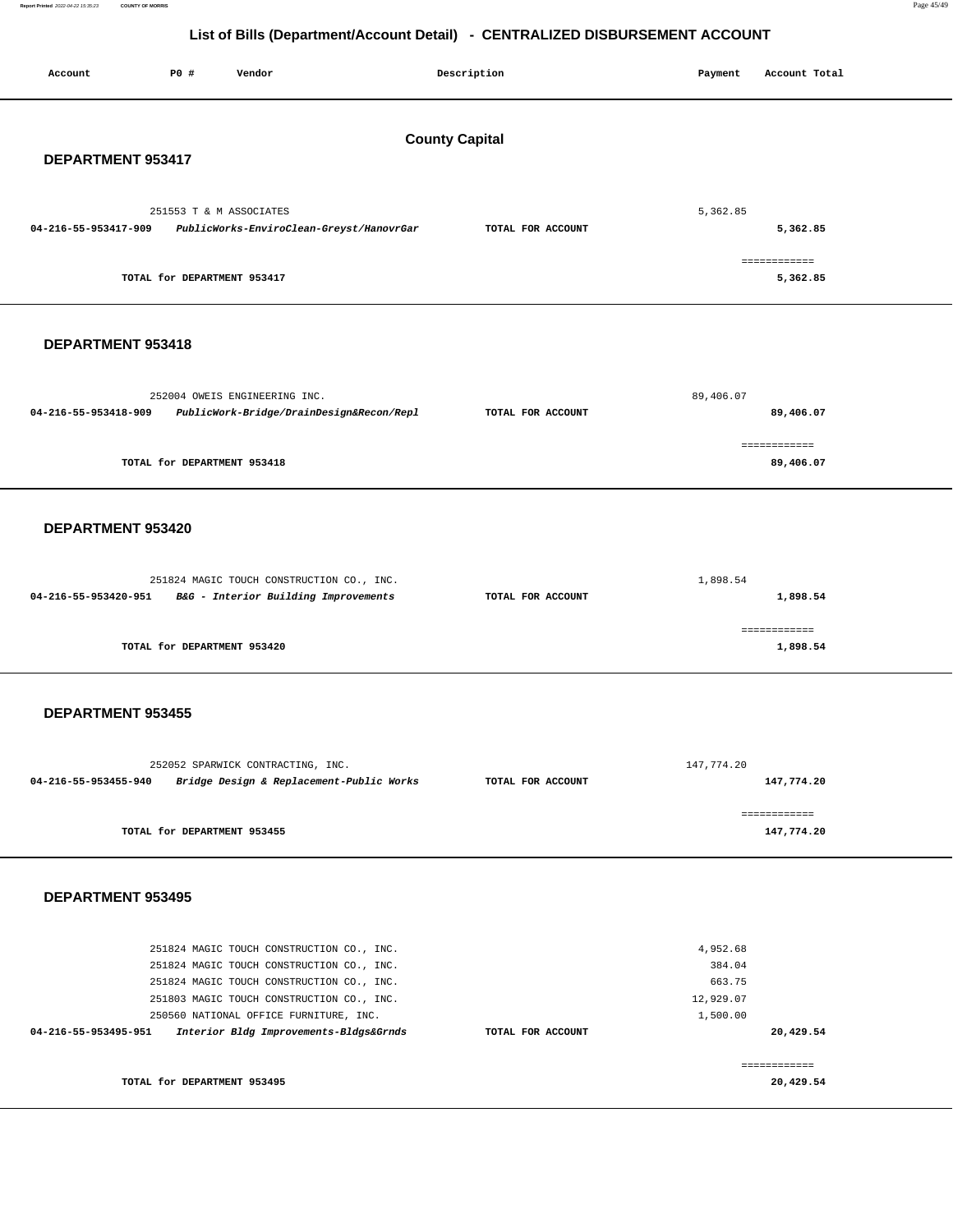#### **Report Printed** 2022-04-22 15:35:23 **COUNTY OF MORRIS** Page 46/49

# **List of Bills (Department/Account Detail) - CENTRALIZED DISBURSEMENT ACCOUNT**

| Account                  | <b>PO #</b>                 | Vendor                                                                         | Description       | Payment         | Account Total |  |
|--------------------------|-----------------------------|--------------------------------------------------------------------------------|-------------------|-----------------|---------------|--|
| DEPARTMENT 953526        |                             |                                                                                |                   |                 |               |  |
|                          |                             |                                                                                |                   |                 |               |  |
|                          |                             |                                                                                |                   |                 |               |  |
|                          |                             | 251813 AUTOMATED BUILDING CONTROLS                                             |                   | 3,484.98        |               |  |
| 04-216-55-953526-956     |                             | Replace HVAC Units/Chillers- Bldgs&Grnds                                       | TOTAL FOR ACCOUNT |                 | 3,484.98      |  |
|                          |                             |                                                                                |                   |                 | ============  |  |
|                          | TOTAL for DEPARTMENT 953526 |                                                                                |                   |                 | 3,484.98      |  |
|                          |                             |                                                                                |                   |                 |               |  |
| DEPARTMENT 953529        |                             |                                                                                |                   |                 |               |  |
|                          |                             |                                                                                |                   |                 |               |  |
|                          |                             |                                                                                |                   |                 |               |  |
|                          |                             | 251917 NEW JERSEY OVERHEAD DOOR LLC                                            |                   | 2,506.35        |               |  |
|                          |                             | 251917 NEW JERSEY OVERHEAD DOOR LLC                                            |                   | 512.05          |               |  |
| 04-216-55-953529-940     |                             | ExteriorProjects&BucketTruck-Bldgs&Grnds                                       | TOTAL FOR ACCOUNT |                 | 3,018.40      |  |
|                          |                             |                                                                                |                   |                 | ============  |  |
|                          | TOTAL for DEPARTMENT 953529 |                                                                                |                   |                 | 3,018.40      |  |
|                          |                             |                                                                                |                   |                 |               |  |
|                          |                             |                                                                                |                   |                 |               |  |
| DEPARTMENT 953531        |                             |                                                                                |                   |                 |               |  |
|                          |                             |                                                                                |                   |                 |               |  |
|                          | 251715 NV5                  |                                                                                |                   | 10,330.83       |               |  |
| 04-216-55-953531-909     |                             | Bridge&DrainageDesign/Constr-Engineering                                       | TOTAL FOR ACCOUNT |                 | 10,330.83     |  |
|                          |                             |                                                                                |                   |                 |               |  |
|                          |                             | 251979 FERRARO CONSTRUCTION CORPORATION                                        |                   | 47,075.89       |               |  |
|                          |                             | 252051 CMS CONSTRUCTION INC.                                                   |                   | 226, 282.96     |               |  |
| 04-216-55-953531-940     |                             | Bridge&DrainageDesign/Constr-Engineering                                       | TOTAL FOR ACCOUNT |                 | 273,358.85    |  |
|                          |                             |                                                                                |                   |                 | ============  |  |
|                          | TOTAL for DEPARTMENT 953531 |                                                                                |                   |                 | 283,689.68    |  |
|                          |                             |                                                                                |                   |                 |               |  |
|                          |                             |                                                                                |                   |                 |               |  |
| <b>DEPARTMENT 953555</b> |                             |                                                                                |                   |                 |               |  |
|                          |                             |                                                                                |                   |                 |               |  |
|                          |                             | 251260 MORRIS COUNTY SHERIFF'S OFFICE                                          |                   | 656.00          |               |  |
|                          |                             | 251260 MORRIS COUNTY SHERIFF'S OFFICE                                          |                   | 80.00           |               |  |
|                          |                             | 251260 MORRIS COUNTY SHERIFF'S OFFICE                                          |                   | 656.00          |               |  |
|                          |                             | 251260 MORRIS COUNTY SHERIFF'S OFFICE                                          |                   | 80.00           |               |  |
|                          |                             | 251260 MORRIS COUNTY SHERIFF'S OFFICE<br>251260 MORRIS COUNTY SHERIFF'S OFFICE |                   | 656.00<br>80.00 |               |  |
|                          |                             | 251261 WASHINGTON TWP POLICE DEPT                                              |                   | 873.00          |               |  |
|                          |                             | 251261 WASHINGTON TWP POLICE DEPT                                              |                   | 873.00          |               |  |
| 04-216-55-953555-940     |                             | IntersectionUpgradesVarLocat-Engineering                                       | TOTAL FOR ACCOUNT |                 | 3,954.00      |  |
|                          |                             |                                                                                |                   |                 | ============  |  |
|                          | TOTAL for DEPARTMENT 953555 |                                                                                |                   |                 | 3,954.00      |  |
|                          |                             |                                                                                |                   |                 |               |  |

#### **DEPARTMENT 953560**

Report Printed 2022-04-22 15:35:23

| 251718 VAN CLEEF ENGINEERING ASSOC      | 1,566.00  |
|-----------------------------------------|-----------|
| 251734 M-TEC CONSTRUCTION SERVICE LLC   | 11,062.50 |
| 251745 M-TEC CONSTRUCTION SERVICE LLC   | 15,525.00 |
| 251721 M-TEC CONSTRUCTION SERVICE LLC   | 10,687.50 |
| 251367 WATERS, MCPHERSON, MCNEILL, P.C. | 157.50    |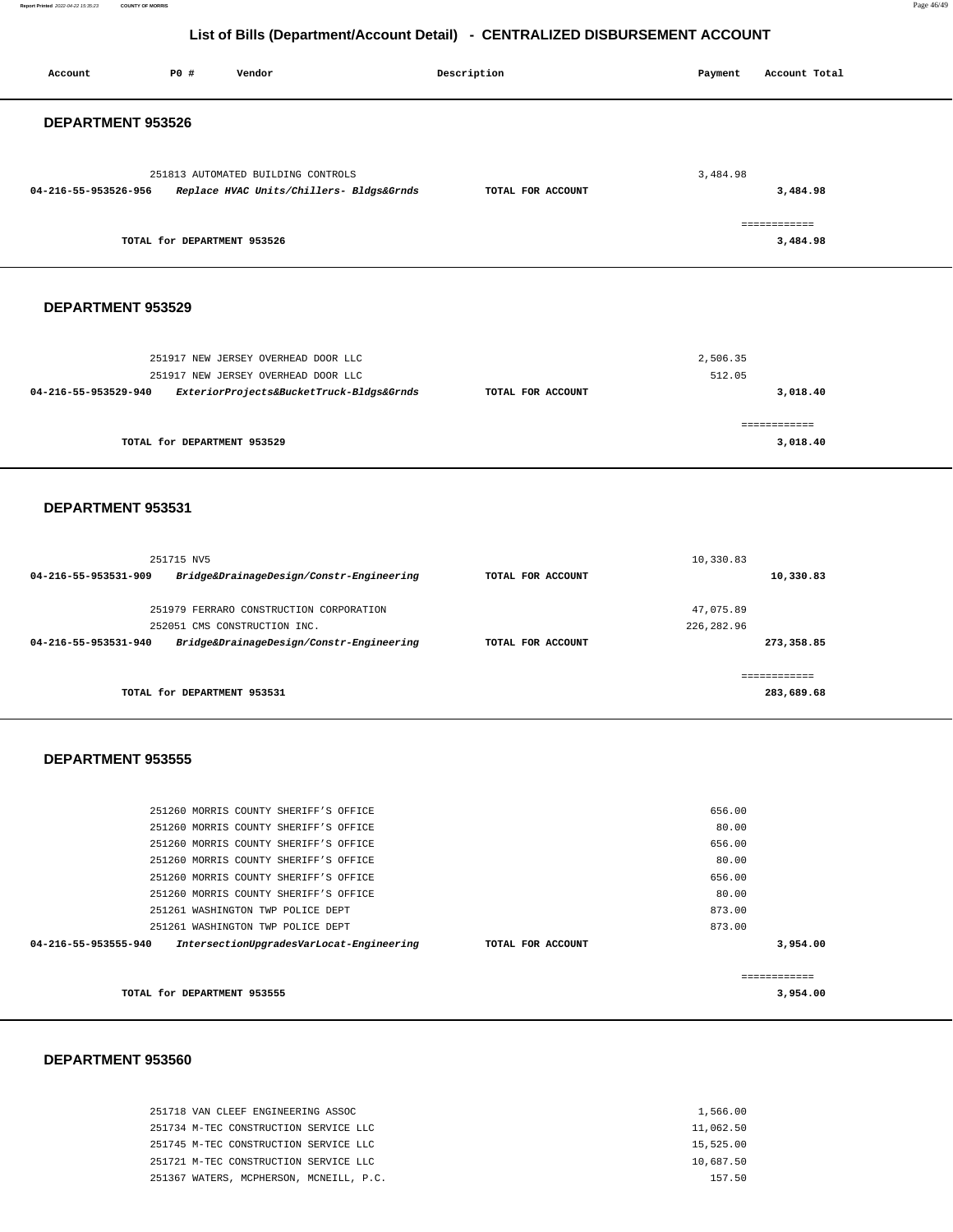**Report Printed** 2022-04-22 15:35:23 **COUNTY OF MORRIS** Page 47/49

# **List of Bills (Department/Account Detail) - CENTRALIZED DISBURSEMENT ACCOUNT**

| Account              | PO#                         | Vendor                                                                                | Description       | Payment              | Account Total |
|----------------------|-----------------------------|---------------------------------------------------------------------------------------|-------------------|----------------------|---------------|
| DEPARTMENT 953560    |                             |                                                                                       |                   |                      |               |
|                      |                             | 251367 WATERS, MCPHERSON, MCNEILL, P.C.<br>252053 JOHNSON MIRMIRAN AND THOMPSON, INC. |                   | 1,085.00<br>5,257.19 |               |
| 04-216-55-953560-909 |                             | Bridge Design/Rehab/Drainage-Engineering                                              | TOTAL FOR ACCOUNT |                      | 45,340.69     |
|                      |                             |                                                                                       |                   |                      | ============  |
|                      | TOTAL for DEPARTMENT 953560 |                                                                                       |                   |                      | 45,340.69     |

### **DEPARTMENT 953610**

| TOTAL for DEPARTMENT 953610             |                                        |                   |              | 16,722.46 |
|-----------------------------------------|----------------------------------------|-------------------|--------------|-----------|
|                                         |                                        |                   | ============ |           |
| 04-216-55-953610-909                    | Rd Paving/Improv &RR Rehab-Engineering | TOTAL FOR ACCOUNT |              | 16,722.46 |
| 251368 WATERS, MCPHERSON, MCNEILL, P.C. |                                        |                   | 1,052.40     |           |
| 251368 WATERS, MCPHERSON, MCNEILL, P.C. |                                        |                   | 157.50       |           |
| 251368 WATERS, MCPHERSON, MCNEILL, P.C. |                                        |                   | 1,197.53     |           |
| 251368 WATERS, MCPHERSON, MCNEILL, P.C. |                                        |                   | 2,055.03     |           |
| 251368 WATERS, MCPHERSON, MCNEILL, P.C. |                                        |                   | 52.50        |           |
| 251368 WATERS, MCPHERSON, MCNEILL, P.C. |                                        |                   | 1,610.00     |           |
| 251368 WATERS, MCPHERSON, MCNEILL, P.C. |                                        |                   | 2,257.50     |           |
| 251368 WATERS, MCPHERSON, MCNEILL, P.C. |                                        |                   | 1,627.50     |           |
| 251368 WATERS, MCPHERSON, MCNEILL, P.C. |                                        |                   | 630.00       |           |
| 251368 WATERS, MCPHERSON, MCNEILL, P.C. |                                        |                   | 1,032.50     |           |
| 237613 KEY-TECH                         |                                        |                   | 2,525.00     |           |
| 237574 KEY-TECH                         |                                        |                   | 2,525.00     |           |
|                                         |                                        |                   |              |           |

#### **DEPARTMENT 954279**

| TOTAL for DEPARTMENT 954279                                    |                   |          | 2,000.00 |
|----------------------------------------------------------------|-------------------|----------|----------|
| Acq Digital In Car Video Equip-Sheriff<br>04-216-55-954279-956 | TOTAL FOR ACCOUNT |          | 2,000,00 |
| 249395 MAACO COLLISION REPAIRS                                 |                   | $-1.85$  |          |
| 249395 MAACO COLLISION REPAIRS                                 |                   | 10.00    |          |
| 249395 MAACO COLLISION REPAIRS                                 |                   | 95.95    |          |
| 249395 MAACO COLLISION REPAIRS                                 |                   | 300.00   |          |
| 249395 MAACO COLLISION REPAIRS                                 |                   | 150.00   |          |
| 249395 MAACO COLLISION REPAIRS                                 |                   | 1,145.95 |          |
| 249395 MAACO COLLISION REPAIRS                                 |                   | 299.95   |          |
|                                                                |                   |          |          |

#### **DEPARTMENT 955460**

|                      | 251465 OPEN SYSTEMS INTEGRATORS, INC.    |                   | 861.68 |  |
|----------------------|------------------------------------------|-------------------|--------|--|
| 04-216-55-955460-940 | Upgrade FireAlarmSys MorrisView-RiskMgmt | TOTAL FOR ACCOUNT |        |  |
|                      |                                          |                   |        |  |
|                      |                                          |                   |        |  |
|                      | TOTAL for DEPARTMENT 955460              |                   | 861.68 |  |
|                      |                                          |                   |        |  |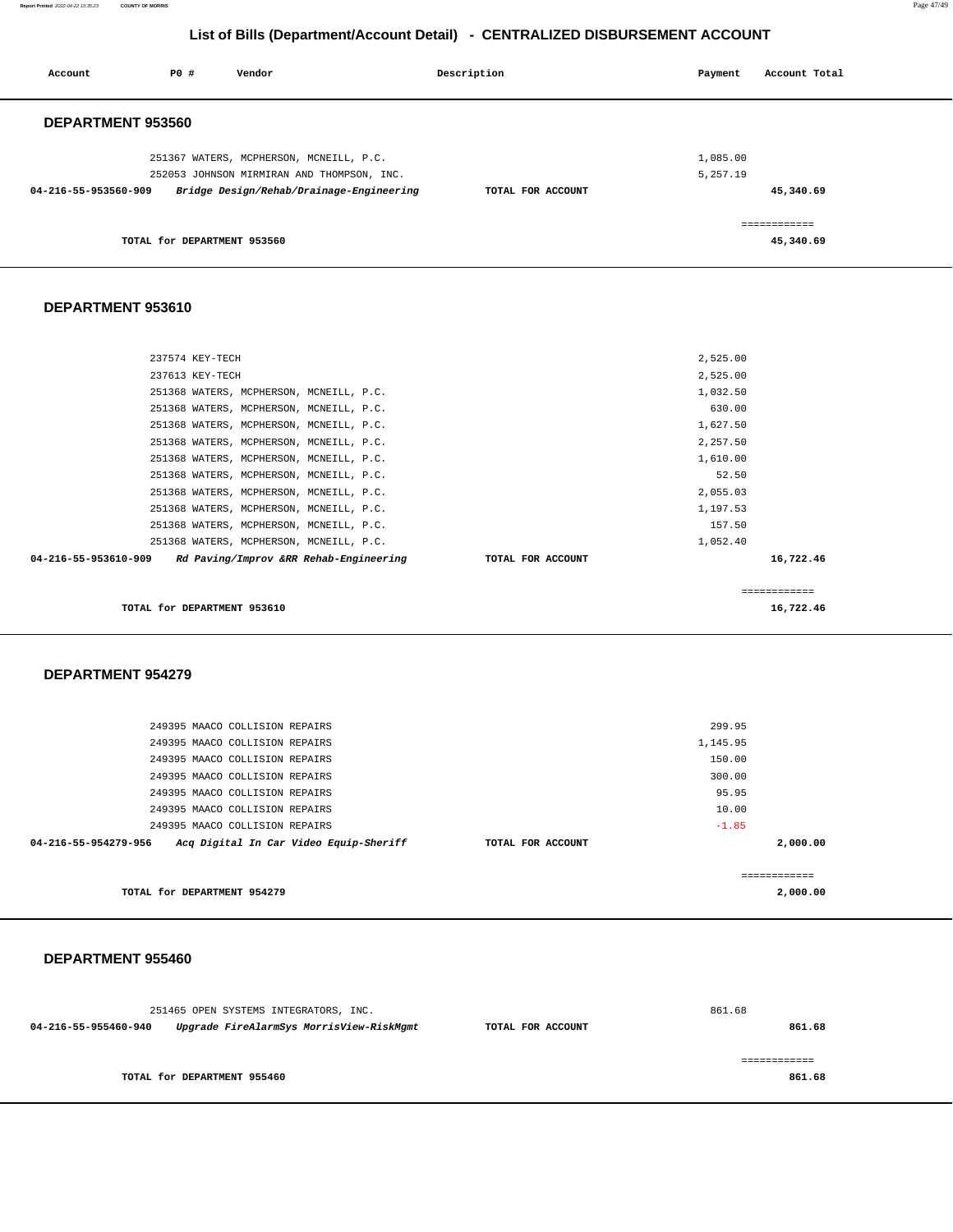**Report Printed** 2022-04-22 15:35:23 **COUNTY OF MORRIS** Page 48/49

# **List of Bills (Department/Account Detail) - CENTRALIZED DISBURSEMENT ACCOUNT**

| Account              | <b>PO #</b>                 | Vendor                                                                                                                          | Description       | Payment                           | Account Total              |
|----------------------|-----------------------------|---------------------------------------------------------------------------------------------------------------------------------|-------------------|-----------------------------------|----------------------------|
| DEPARTMENT 962564    |                             |                                                                                                                                 |                   |                                   |                            |
| 04-216-55-962564-955 |                             | 249495 DELL MARKETING L.P.<br>249495 DELL MARKETING L.P.<br>250241 DELL MARKETING L.P.<br>Computer/Network Upgrades & Equip-OIT | TOTAL FOR ACCOUNT | 2,243.90<br>1,220.95<br>18,697.80 | 22,162.65<br>============  |
|                      | TOTAL for DEPARTMENT 962564 |                                                                                                                                 |                   |                                   | 22,162.65                  |
| DEPARTMENT 963587    |                             |                                                                                                                                 |                   |                                   |                            |
| 04-216-55-963587-951 |                             | 228458 MOTOROLA SOLUTIONS INC<br>Infrastructure Upgrades-Law&PublicSafety                                                       | TOTAL FOR ACCOUNT | 532, 272.36                       | 532,272.36                 |
|                      | TOTAL for DEPARTMENT 963587 |                                                                                                                                 |                   |                                   | ============<br>532,272.36 |
| DEPARTMENT 964582    |                             |                                                                                                                                 |                   |                                   |                            |
| 04-216-55-964582-909 |                             | 251464 OPEN SYSTEMS INTEGRATORS, INC.<br>Replace/Upgrade FireAlarm Sys - RiskMgmt                                               | TOTAL FOR ACCOUNT | 1,000.00                          | 1,000.00                   |
|                      | TOTAL for DEPARTMENT 964582 |                                                                                                                                 |                   |                                   | ============<br>1,000.00   |